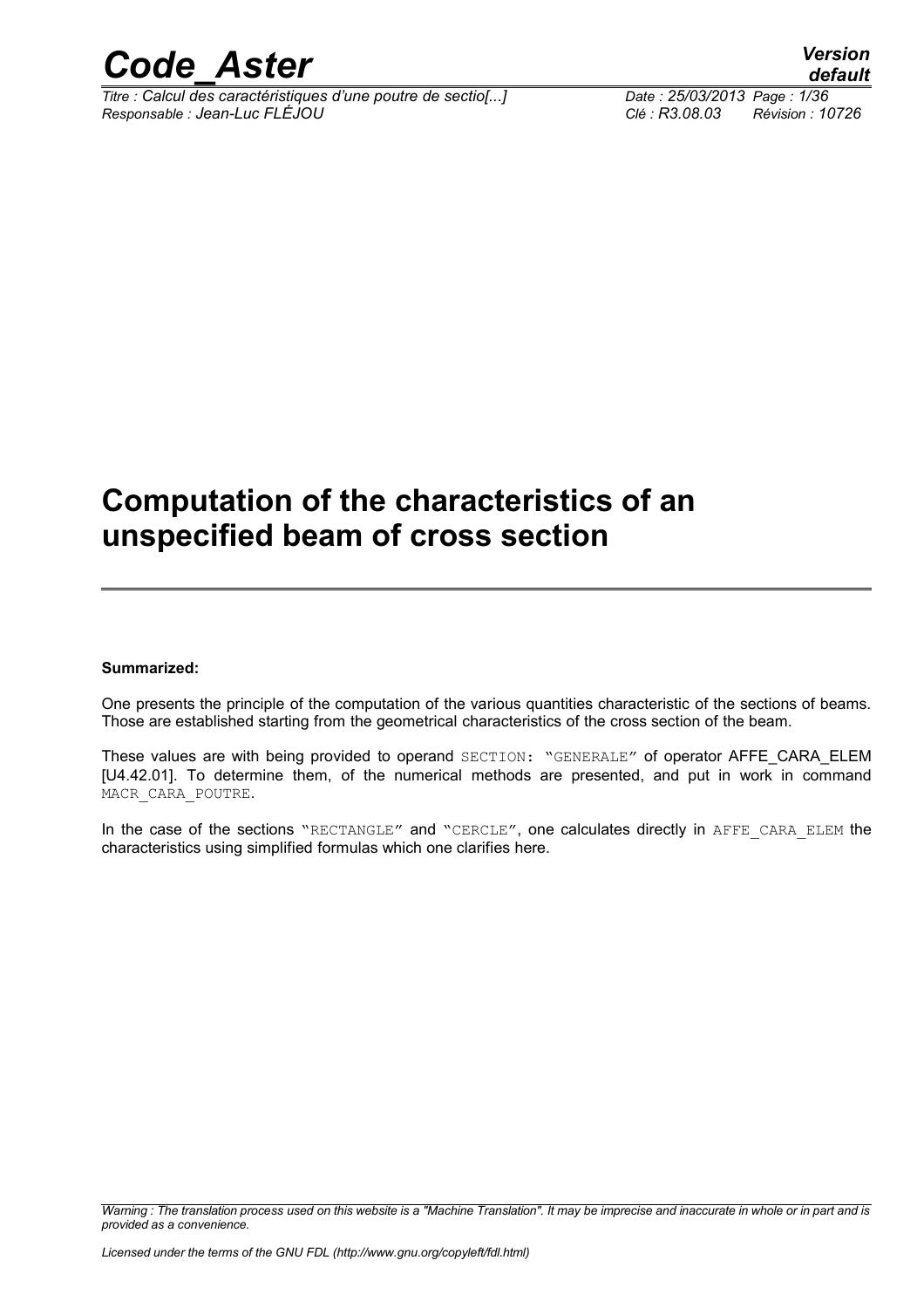*Titre : Calcul des caractéristiques d'une poutre de sectio[...] Date : 25/03/2013 Page : 2/36 Responsable : Jean-Luc FLÉJOU Clé : R3.08.03 Révision : 10726*

### **Contents**

| 1.1.2 Computation of the geometrical characteristics using MACR_CARA_POUTRE4                             |
|----------------------------------------------------------------------------------------------------------|
|                                                                                                          |
|                                                                                                          |
|                                                                                                          |
|                                                                                                          |
|                                                                                                          |
|                                                                                                          |
|                                                                                                          |
|                                                                                                          |
|                                                                                                          |
|                                                                                                          |
| 2.3 numerical Method of computation of the shear coefficients and center of cisaillement12               |
|                                                                                                          |
|                                                                                                          |
|                                                                                                          |
|                                                                                                          |
|                                                                                                          |
|                                                                                                          |
|                                                                                                          |
|                                                                                                          |
|                                                                                                          |
|                                                                                                          |
|                                                                                                          |
|                                                                                                          |
| Appendix 1: Determination of the constant of torsion for sections has borders multiplement related 24    |
| Appendix 2: Determination of the constant of shears of a beam equivalent to a set of beams paralleles 30 |
|                                                                                                          |
|                                                                                                          |
|                                                                                                          |
|                                                                                                          |

*Warning : The translation process used on this website is a "Machine Translation". It may be imprecise and inaccurate in whole or in part and is provided as a convenience.*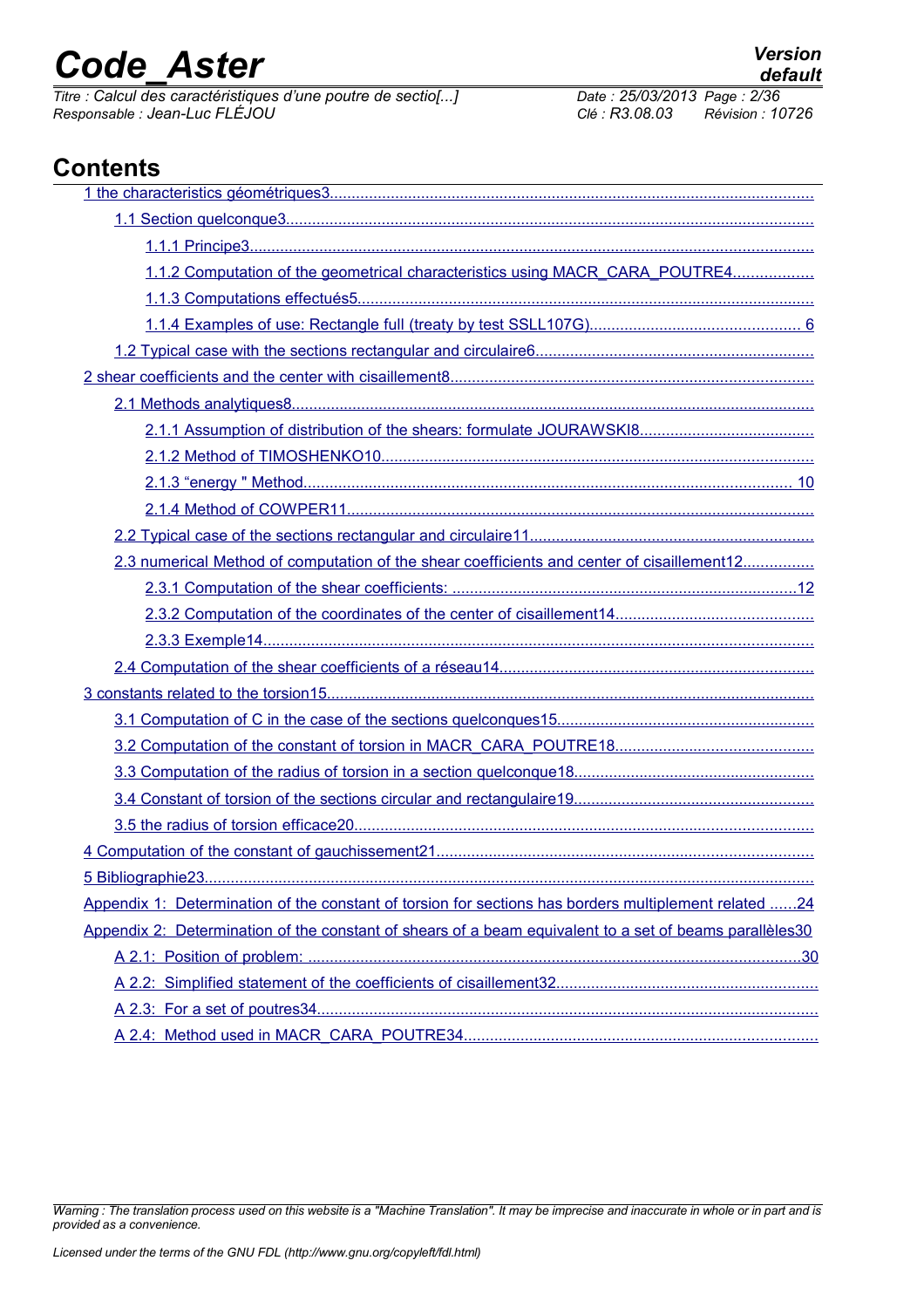*Titre : Calcul des caractéristiques d'une poutre de sectio[...] Date : 25/03/2013 Page : 3/36 Responsable : Jean-Luc FLÉJOU Clé : R3.08.03 Révision : 10726*

### **1 geometrical characteristics**

#### <span id="page-2-0"></span>**Assumption:**

One treats here only cross sections of the homogeneous and isotropic beams (same characteristics of material for all the points and in all the directions). Command MACR\_CARA\_POUTRE can also calculate the geometrical characteristics of a set of disjoined sections.

### <span id="page-2-2"></span>**1.1 Unspecified section**

### **1.1.1 Principle**

<span id="page-2-1"></span>Is a section  $(S)$  of surface *S* in the plane  $(0, y, z)$  whose origin *O* is the center of gravity *G* of the section, [Figure [1\]](#page-2-3).



<span id="page-2-3"></span>**Figure 1 : section in the plane**  $(0, y, z)$ 

the geometrical main moment of inertia from  $(S)$  ratio with the axis  $(Oy)$  (which passes by the center of gravity) is expressed by:

$$
I_y = \int_s^s z^2 dS \text{ with } [I] = \int_s OM \otimes OM dS
$$

One defines in a similar way the geometrical moment compared to  $(Oz)$  by:

$$
I_z = \int_s y^2 dS
$$

When the centrifugal geometrical moment (often called produced inertia of area) defined by is null,  $I_{yz}$ = $\int_{s}$  *y z dS* the axes  $(Oy)$  and  $(Oz)$  are principal axes of the section  $(S)$  . One places oneself for the continuation on this assumption;  $I_y$  and  $I_z$  are then called the principal geometrical moments.

Generally, we must place ourselves in the principal axes of a section of beam for all that relates to its characteristics since the beam elements of *Code\_Aster* are formulated in this reference. On the basis of an origin located at the center of gravity, it is enough, to pass from an unspecified system of axes  $(G, y', z')$  to the system of principal axes  $(G, y, z)$ , to carry out a rotation of angle  $\theta$  such as [Figur[e2\]](#page-3-1):

$$
\theta = \frac{1}{2} \operatorname{Arctg} \left( \frac{2 I_{y'z'}}{I_{z'} - I_{y'}} \right)
$$

*Warning : The translation process used on this website is a "Machine Translation". It may be imprecise and inaccurate in whole or in part and is provided as a convenience.*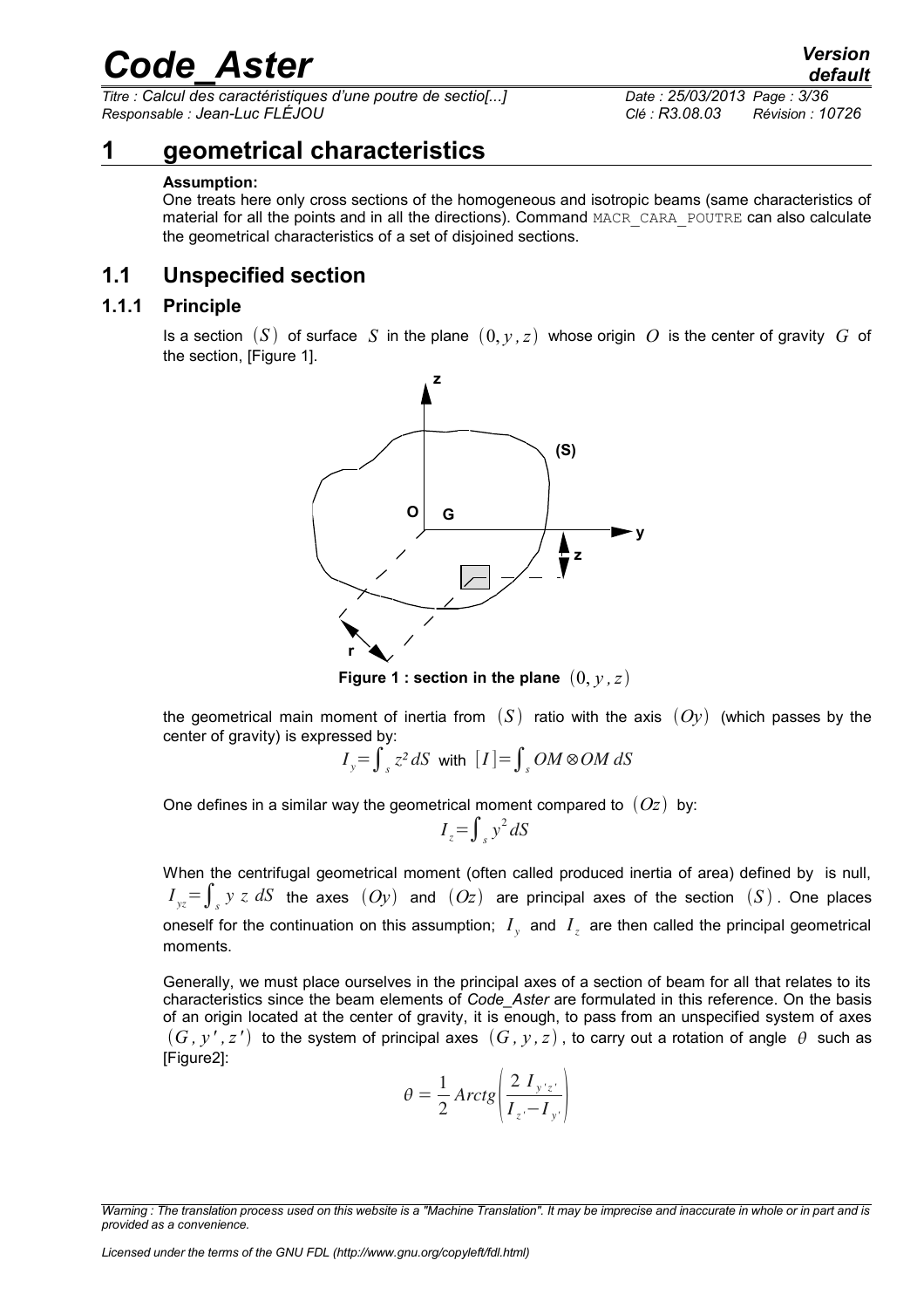



<span id="page-3-1"></span>The polar geometrical moment compared to the center of gravity is given by:  $I_{_{P}}=\int_{s}^{} \, r^2 \; dS$  where R is the distance from the element *dS* at the center of gravity [Figure [1\]](#page-2-3). One from of deduced naturally  $I_p = I_y + I_z$ .

The polar geometrical moment intervenes in the computation of the torsion stiffness of the beams of circular section (torsion of Coming Saint). For the other forms of sections, one will define a constant of the same torsion dimension.

Moreover, the geometrical moments can be calculated in another reference  $(P, y, z)$ , of unspecified  $P$  origin different from the center of gravity  $G$  (formula of Huygens):

$$
I_y^P = I_y^G + (GP \cdot Z)^2 \cdot S = \int_s^1 z^2 dS + (GP \cdot Z)^2 \cdot S
$$
  
\n
$$
I_z^P = I_z^G + (GP \cdot Y)^2 \cdot S = \int_s^1 y^2 dS + (GP \cdot Y)^2 \cdot S
$$
  
\n
$$
I_{yz}^P = I_{yz}^G + (GP \cdot Y)(GP \cdot Z) \cdot S = \int_s^1 yz dS + (GP \cdot Y)(GP \cdot Z) \cdot S
$$

in a general way, the formula of Huygens gives:

$$
[I] = \int_{s} [\mathbf{PG} + \mathbf{GM}) \otimes [\mathbf{PG} + \mathbf{GM})
$$
  
= 
$$
\int_{s} \mathbf{PG} \otimes \mathbf{PG} + \int_{s} \mathbf{GM} \otimes \mathbf{GM}
$$
  
+ 
$$
2 \int_{s} \mathbf{PG} \otimes \mathbf{GM}
$$
  
= 
$$
S [\mathbf{PG} \otimes \mathbf{PG}] + \int_{s} \mathbf{GM} \otimes \mathbf{GM}
$$

#### **1.1.2 Computation of the geometrical characteristics using MACR\_CARA\_POUTRE**

<span id="page-3-0"></span>This macro-command allows the determination of the characteristics of a cross section of beam from a 2D mesh of the section [U4.42.02]. It makes it possible to build an array of values, usable in command AFFE\_CARA\_ELEM (SECTION : "GENERALE" [U4.42.01]).

*Warning : The translation process used on this website is a "Machine Translation". It may be imprecise and inaccurate in whole or in part and is provided as a convenience.*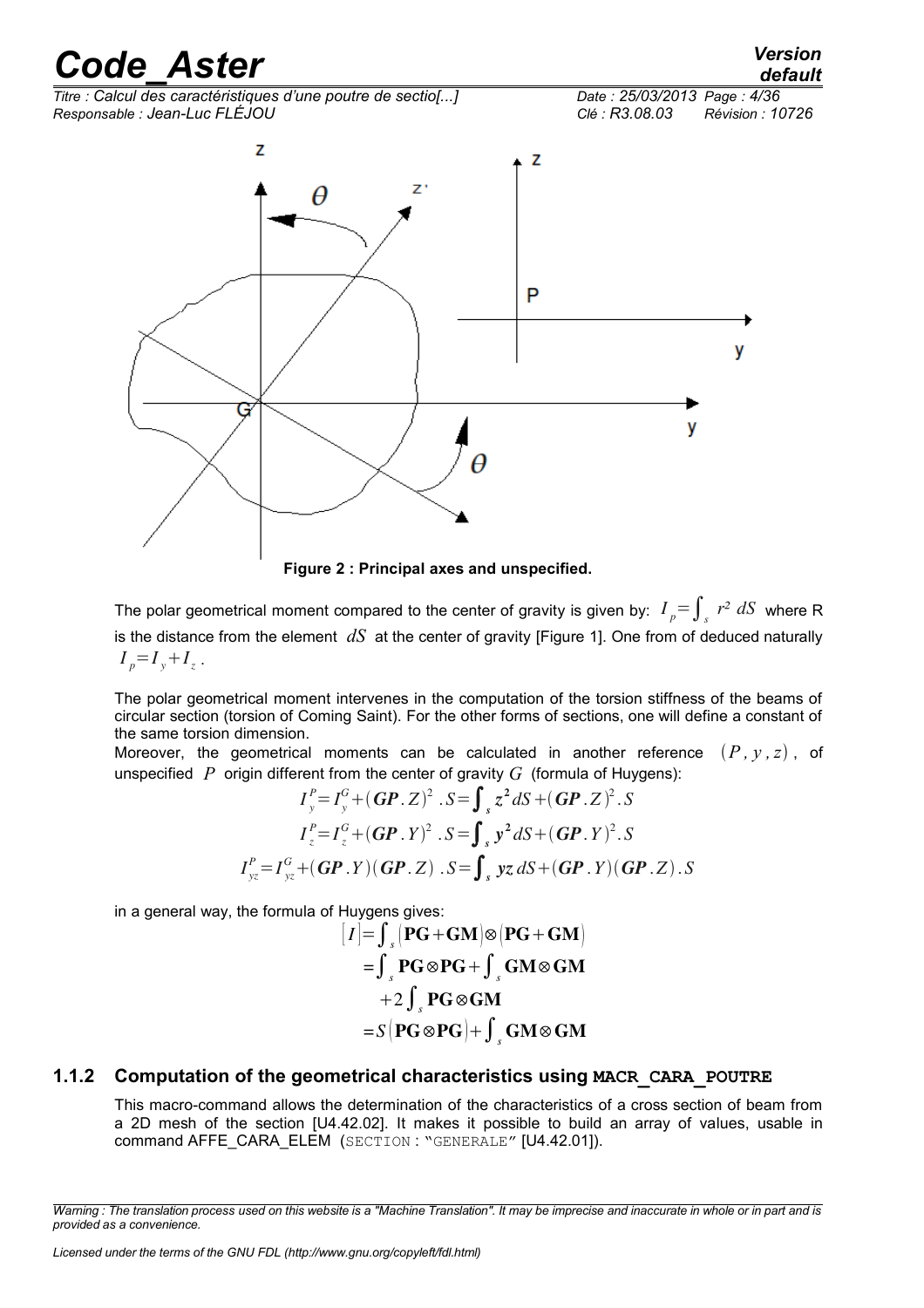*Titre : Calcul des caractéristiques d'une poutre de sectio[...] Date : 25/03/2013 Page : 5/36 Responsable : Jean-Luc FLÉJOU Clé : R3.08.03 Révision : 10726*

The geometrical characteristics can be calculated on the complete mesh, half mesh with symmetry compared àformule *Y* or with *Z* , quarter of mesh with two symmetries compared to *Y* and with *Z* [Figur[e2\]](#page-3-1).

These characteristics are calculated in the array for all the mesh and each mesh group of the list specified by the user (case of a network of beams).

The data correspond to a half or a quarter of the section if key keys  $SYME_Y$  or  $SYME_Z$  are present.



**Figure 3 : Definition of the geometrical characteristics.**

The results are gathered in four groups:

- In the reference *OYZ* of description of the mesh 2D for the mesh provided by the user
- area: A\_M
- position of the center of gravity: CDG\_Y\_M, CDG\_Z\_M
- moments and product of inertia of area, at the center of gravity  $G$  in reference  $\Im \Sigma$ : IY\_G\_M, IZ\_G\_M, IYZ\_G\_M
- In the same total reference, for the mesh obtained by symmetrization if  $\text{SWMET}$  Y or SYME\_Z :
	- area: A
	- position of the center of gravity: CDG  $Y$ , CDG  $Z$
	- moments and product of inertia of area, at the center of gravity  $G$  in reference  $GYZ : IY/G$ , IZ\_G, IYZ\_G
- In the principal reference of inertia *Gyz* . cross-section, whose denomination corresponds to that used with the description of the neutral fiber beam elements *Gx* [U4.24.01].
	- principal main moments of inertia of area in the reference *Gyz* , usable for the computation of the flexural rigidity of beam: IY and IZ
	- angle of flow of the reference  $GYZ$  to the principal reference of inertia  $G_{VZ}$ : ALPHA
	- characteristic distances, compared to the center of gravity  $G$  of the section for computations of maximum stresses: Y\_MAX, Y\_MIN, Z\_MAX, Z\_MIN and R\_MAX.
- In the total reference, in a point  $P$  provided by the user:
	- $Y_P, Z_P$  : not computation of the main moments of inertia
	- IY\_P, IZ\_P, IYZ\_P : main moments of inertia in reference PYZ
	- IY\_P, IZ\_P : main moments of inertia in the Pyz reference.

#### **1.1.3 Computations carried out**

<span id="page-4-0"></span>the list of the commands called by MACR\_CARA\_POUTRE is indicated in the document [U4.42.02]. The preceding quantities are obtained by the call to POST ELEM, for the option "CARA GEOM". Moreover, one can add to it key words  $SYME_Y$ ,  $SYME_Z$ , and  $ORIG$  INER which defines the point  $P$ .

*Warning : The translation process used on this website is a "Machine Translation". It may be imprecise and inaccurate in whole or in part and is provided as a convenience.*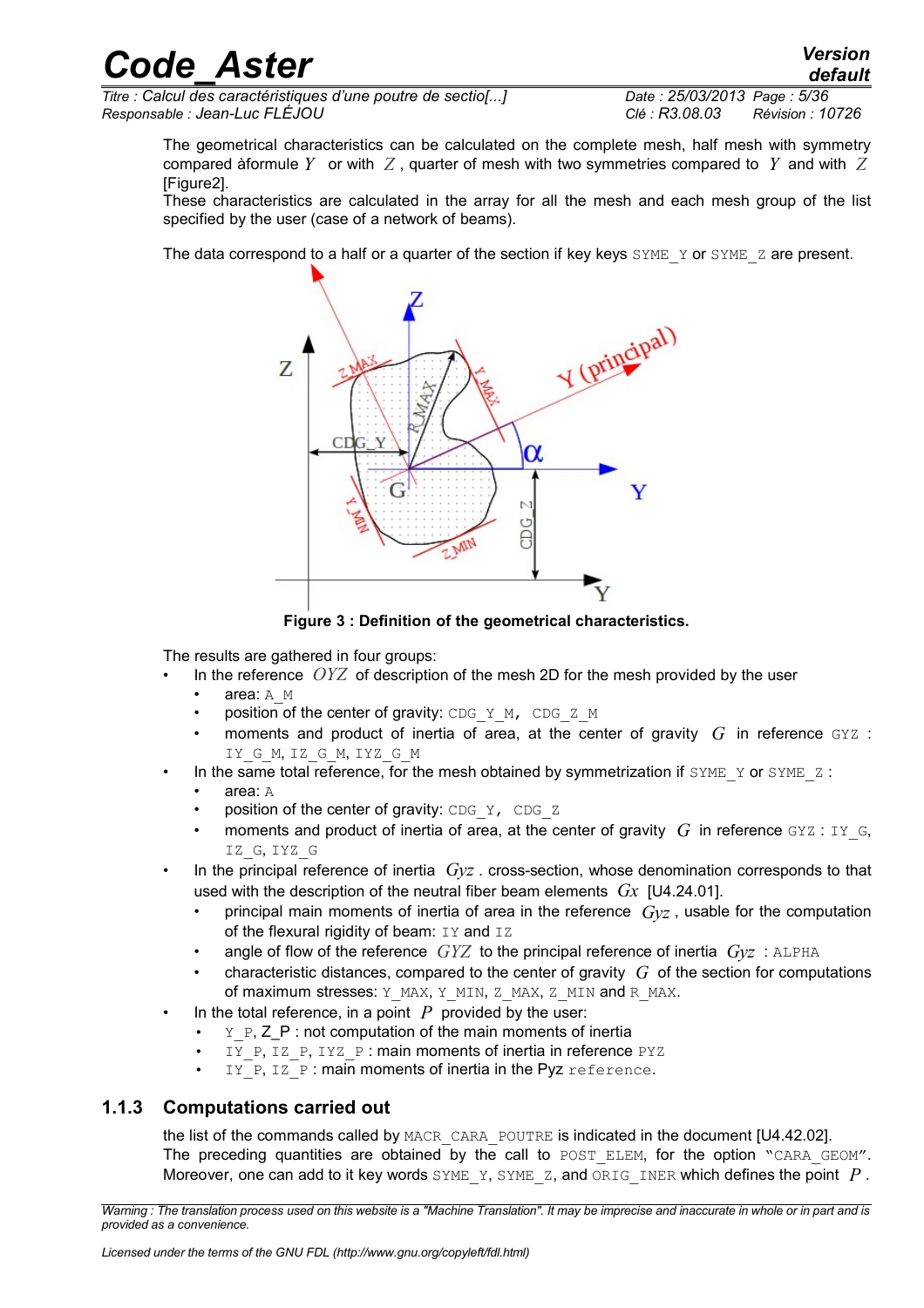*Titre : Calcul des caractéristiques d'une poutre de sectio[...] Date : 25/03/2013 Page : 6/36 Responsable : Jean-Luc FLÉJOU Clé : R3.08.03 Révision : 10726*

Computations are carried out in POST\_ELEM, for all the mesh, then possibly for each mesh group, in the following way:

Buckle on the elements 2D (modelization  $D$  PLAN), with call of elementary option "MASS INER". One obtains a CHAM ELEM with a value by element (1 Gauss point) containing the components:

 $\int_{\epsilon \in \mathcal{E}} dS$ ,  $\int_{\epsilon \in \mathcal{E}} dS$ ,  $\int_{\epsilon \in \mathcal{E}} dS$ ,  $\int_{s} x^{2} dS$ ,  $\int_{s} y^{2} dS$ ,  $\int_{s} xy dS$ , *élément*

- Summation of the preceding elementary quantities to obtain:  $A$  M, CDG  $Y$  M, CDG  $Z$  M, IY G M, IZ G M, IYZ G M
- Computation of A, CDG\_Y, CDG\_Z, IY\_G, IZ\_G, IYZ\_G (taken into account of SYME\_Y, SYME\_Z)
- Computation of IY, IZ, ALPHA
- Computation of Y\_MAX, Z\_MAX, Y\_MIN, Z\_MIN, R\_MAX
- <span id="page-5-0"></span>If one clarifies a particular P point (key word ORIG INER), one calculates also the characteristics in the total reference of origin *P* : *PYZ*

### **1.1.4 Examples of use: Rectangle full (treaty by test SSLL107G)**



#### Characteristic geometrical obtained

```
LIEUA_MCDG_Y_MCDG_Z_MIY_G_MIZ_G_MIYZ_G_M
0.0000031.00E-034.24E-18-3.39E-182.08E-073.33E-082.65E-23
GR15.00E-042.20E-17-1.25E-022.60E-081.67E-083.97E-23
GR25.00E-04-8.47E-181.25E-022.60E-081.67E-085.62E-23
                                                  LIEUACDG_YCDG_ZIY_GIZ_GIYZ_GIYIZALPHA
0.0000031.00E-034.24E-18-3.39E-182.08E-073.33E-082.65E-233.33E-082.08E-079.00E+01
GR15.00E-042.20E-17-1.25E-022.60E-081.67E-083.97E-231.67E-082.60E-089.00E+01
GR25.00E-04-8.47E-181.25E-022.60E-081.67E-085.62E-231.67E-082.60E-089.00E+01
        LIEUY_PZ_PIY_PIZ_PIYZ_PIY_PRIN_PIZ_PRIN_P
0.0000030.00E+000.00E+002.08E-073.33E-082.65E-233.33E-082.08E-07
GR10.00E+000.00E+001.04E-071.67E-08-9.79E-231.67E-081.04E-07
GR20.00E+000.00E+001.04E-071.67E-08
3.31E-241.67E-081.04E-07
                                            LIEUY_MAXZ_MAXY_MINZ_MINR_MAX
0.0000032.50E-021.00E-02-2.50E-02-1.00E-022.69E-02
GR12.50E-022.25E-02-2.50E-022.50E-033.36E-02
GR22.50E-02-2.50E-03-2.50E-02-2.25E-023.36E-02
LIEUJXAYAZEYEZPCTYPCTZRT
0.000003 -------
1.93871E-2
```
*Warning : The translation process used on this website is a "Machine Translation". It may be imprecise and inaccurate in whole or in part and is provided as a convenience.*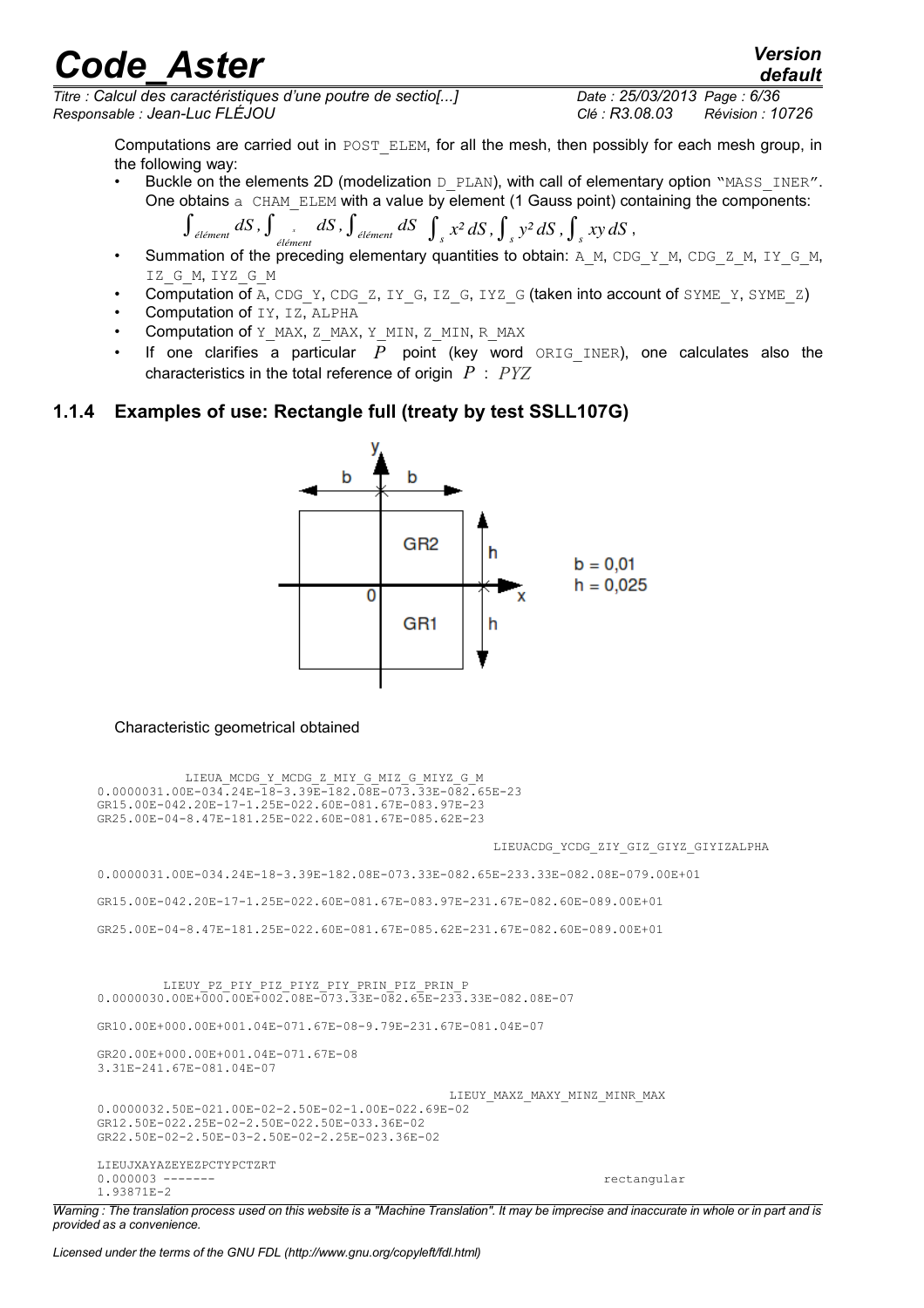| <b>Code Aster</b>                                            | <b>Version</b><br>default   |
|--------------------------------------------------------------|-----------------------------|
| Titre : Calcul des caractéristiques d'une poutre de sectiol1 | Date: 25/03/2013 Page: 7/36 |

*Titre : Calcul des caractéristiques d'une poutre de sectio[...] Date : 25/03/2013 Page : 7/36 Responsable : Jean-Luc FLÉJOU Clé : R3.08.03 Révision : 10726*

<span id="page-6-0"></span>GR13.43E-081.20E+001.20E+009.00E-17-3.97E-182.60E-17-1.25E-021.56391E-2

### **1.2 GR23.43E-081.20E+001.20E+00-4.03E-171.19E-16-1.27E-161.25E-021. 56391E-2 Typical case of the sections and circular**

the geometrical characteristics are directly calculated in AFFE\_CARA\_ELEM starting from the data of the user.



<span id="page-6-1"></span>**Figure 4 : rectangular section.**

In the case of the rectangular beam (Operand SECTION: "RECTANGLE"), given computation:

 $\mathbb{I}$ 

 $\mathbb{L}$ 

$$
I_{y} = \frac{1}{12} \Big[ h_{y} h_{z}^{3} - \Big( h_{y} - 2 e p_{y} \Big) \Big( h_{z} - 2 e p_{z} \Big)^{3} \Big]
$$
\n
$$
I_{z} = \frac{1}{12} \Big[ h_{z} h_{y}^{3} - \Big( h_{z} - 2 e p_{z} \Big) \Big( h_{y} - 2 e p_{y} \Big)^{3} \Big]
$$
\nA

\nB

\nB

**Figure 5 : circular section**

For the circular section (Operand SECTION: "CERCLE"), one obtains:

$$
I_{y} = I_{z} = \frac{p}{4} \left[ R^{4} - (R - ep)^{4} \right] \quad I_{p} = \frac{p}{2} \left[ R^{4} - (R - ep)^{4} \right]
$$

*Warning : The translation process used on this website is a "Machine Translation". It may be imprecise and inaccurate in whole or in part and is provided as a convenience.*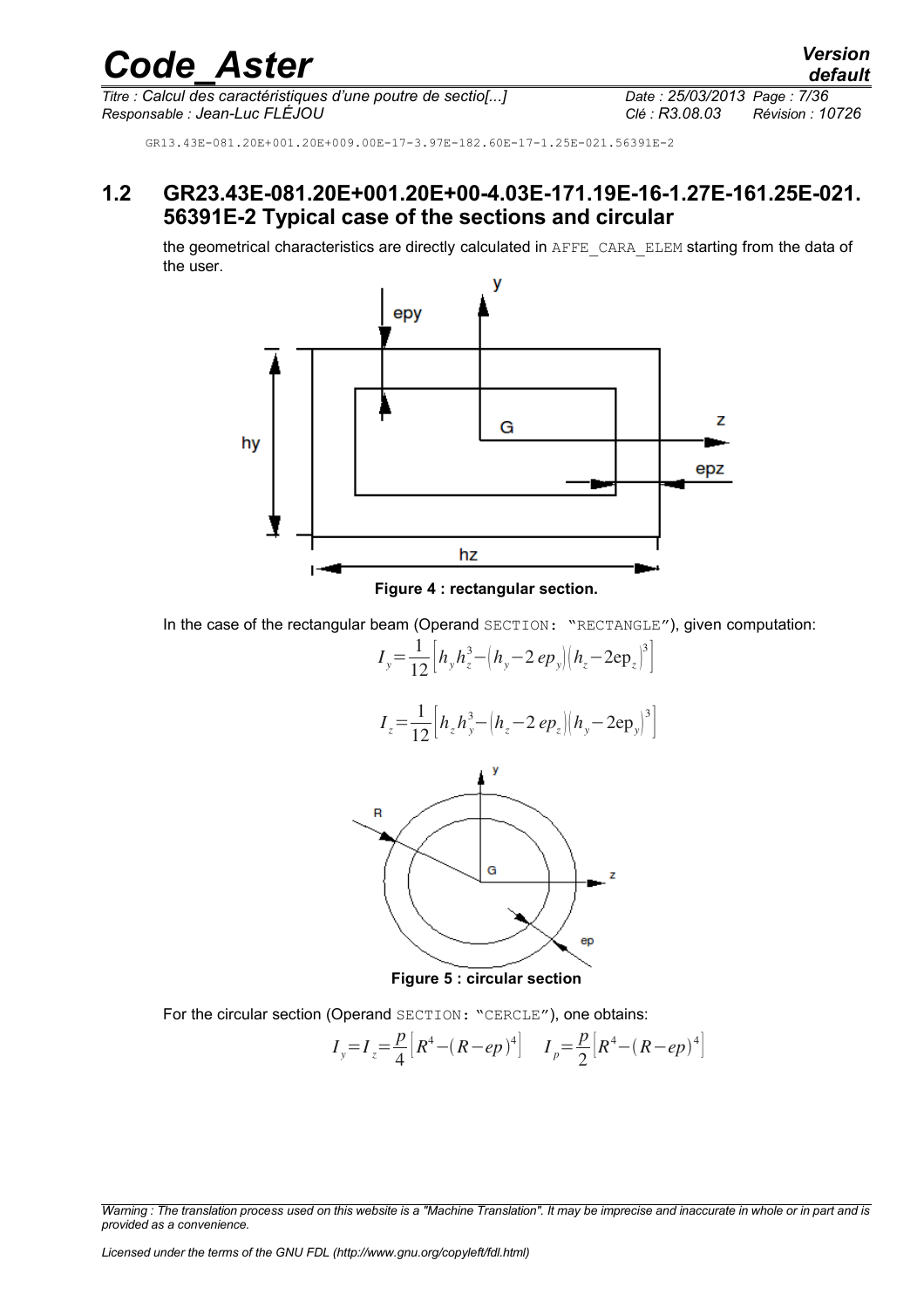*Titre : Calcul des caractéristiques d'une poutre de sectio[...] Date : 25/03/2013 Page : 8/36 Responsable : Jean-Luc FLÉJOU Clé : R3.08.03 Révision : 10726*

*default*

### **2 The shear coefficients and the shear center**

<span id="page-7-2"></span>It is a question of evaluating the coefficients  $A_y = \frac{1}{L}$ *k y*  $A_z = \frac{1}{l_z}$  $\overline{k}_z^{\phantom{\dag}}$  intervening in the models of beams of

Timoshenko with taking into account of the shear strains. For the EULER beams, these coefficients do not intervene [U4.42.01 §7.4.2] and [R3.08.01 §2.3.1]. These coefficients are obtained for a linear elastic behavior.

In the case of the unspecified sections, the shear coefficients are with being provided by the user in AFFE CARA ELEM, if the selected element is a TIMOSHENKO beam (models POU D T, POU C T, POU D TG and POU D TGM).

In the case of the circular or rectangular sections, the shear coefficients are calculated by analytical methods of [§2.1].

In all the cases, they can be calculated by MACR\_CARA\_POUTRE, starting from the plane mesh of the section. The numerical method used is exposed to [§2.3]. This method applies to unspecified sections (of homogeneous and isotropic material). In appendix 2, one describes an extension of this method to the case of a network of parallel beams maintained between two rigid bottoms.

The position of the center of torsion (or shear center) is obtained only by numerical methods (cf [§2.3]). For the rectangular and circular sections, as for all the sections with 2 symmetry planes, the center of torsion is confused with the center of gravity of the section.

### **2.1 Analytical methods**

<span id="page-7-1"></span>One describes three analytical methods allowing to calculate shear coefficients, applicable to the unspecified sections.

The first two methods differ by the definition which they propose of the shear coefficient, but rest on the same assumption which consists in applying the form of the distribution of the shearing stresses in the section.

#### **2.1.1 Assumption of distribution of the shears: formulate JOURAWSKI**

<span id="page-7-0"></span>Consider for example the case of a beam of cross-section  $|S|$ , subjected to shears  $|V_{|y} = \int_s \sigma_{xy} dS$  .

One writes the equilibrium of a prismatic part of the beam, ranging between the cross-sections *S<sup>x</sup>* and *Sx<sup>a</sup>* the plane of cut located at the Y-coordinate *y* and *ymax* (ref. [biberon[88\]](#page-22-1)). The forces acting on this part of beam are the vectors forced on the sides  $|S_x|$  and  $|S_{x+a}|$ , and those acting on the face located in *y* .



<span id="page-7-3"></span>

By applying the theorem of the resultant, one obtains:

$$
\int_{S_{x+a}} \sigma_{xx}(x, y', z) dy' dz - \int_{S_x} \sigma_{xx}(x, y', z) dy' dz = N(x+a, y) - N(x, y)
$$
  
= 
$$
\int_{x}^{x+a} \int_{-\frac{b(y)}{2}}^{\frac{b(y)}{2}} \sigma_{xy}(\alpha, y, z) d\alpha dz
$$

*Warning : The translation process used on this website is a "Machine Translation". It may be imprecise and inaccurate in whole or in part and is provided as a convenience.*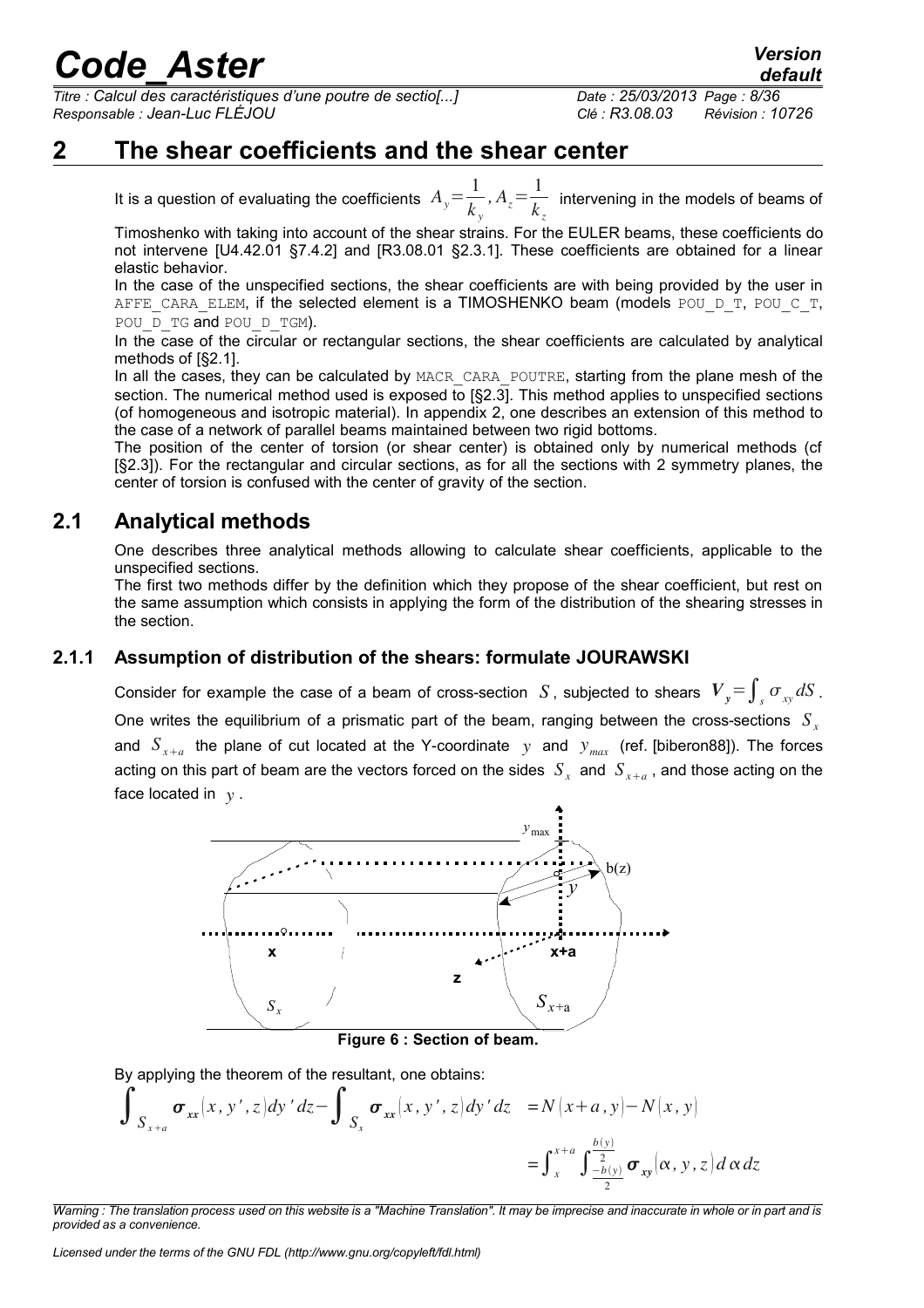*Titre : Calcul des caractéristiques d'une poutre de sectio[...] Date : 25/03/2013 Page : 9/36 Responsable : Jean-Luc FLÉJOU Clé : R3.08.03 Révision : 10726*

To evaluate the term of right, JOURAWSKI proposed to consider only the average of the shears according to Z:

$$
\boldsymbol{\bar{\sigma}}_{xy}(x,y) = \frac{1}{b(y)} \int_{-\frac{b}{2}}^{\frac{b}{2}} \boldsymbol{\sigma}_{xy}(x,y,z) dz
$$

then

$$
\int_{x}^{x+a} \int_{-\frac{b(y)}{2}}^{\frac{b(y)}{2}} \sigma_{xy}(\alpha, y, z) d\alpha dz = \int_{x}^{x+a} b(y) \overline{\sigma}_{xy}(\alpha, y) d\alpha
$$

and while making tend *a* towards 0 ,

$$
\frac{\partial N}{\partial x} = b(y)\bar{\boldsymbol{\sigma}}_{xy}(x, y)
$$

the balance equations of beam and the distribution of bending stresses (in elasticity) give:

$$
N(x, y) = \int_{S_x} \sigma_{xx}(x, y, z) dydz = \int_{S_x} \frac{M_z(x), y}{I_z} dydz
$$

$$
= \frac{M_z(x)}{I_z} m(y) \operatorname{avec} m(y) = \int_{y}^{y_{\text{max}}} t \quad b(t) \quad dt
$$

thus

<span id="page-8-0"></span>
$$
\bar{\boldsymbol{\sigma}}_{xy}\big(x,y\big) = \frac{m(y)}{I_z b(y)} \frac{\partial M_z}{\partial x} = \frac{m(y)}{I_z b(y)} V_y
$$

the distribution of the shears according to  $y$  is thus given by the formula of JOURAWSKI:

$$
\bar{\sigma}_{xy}(x,y) = \frac{m(y)}{I_z b(y)} V_y \text{ avec } m(y) = \int_{y}^{y_{\text{max}}} t \quad b(t) \quad dt
$$
 [1]

in accordance with [U4.24.01], with the notations of [Figur[e6\]](#page-7-3). The quantity  $m(y)$  represents the statical moment on behalf of section (hatched) understood enters *y* and *ymax* :



**Figure 7 : section of beam**

This distribution checks well the boundary conditions following *y* of the three-dimensional problem: the shears are quite null on bottom fibers and higher ( $y=y_{min}$ , or  $y=y_{max}$ ). But she takes account only of the average of the shears according to *z* .

By applying this formula to a full rectangular section, one finds a distribution parabolic according to *y* . By applying it to a beam of circular section, one finds a distribution parabolic in there and in  $z$ , which varies more slowly according to whether *z* according to *y* .

This remains valid for the other full sections. For sections comprising of holes, it is necessary to take care to consider only the matter in the computation of  $b(y)$ .

*Licensed under the terms of the GNU FDL (http://www.gnu.org/copyleft/fdl.html)*

*Warning : The translation process used on this website is a "Machine Translation". It may be imprecise and inaccurate in whole or in part and is provided as a convenience.*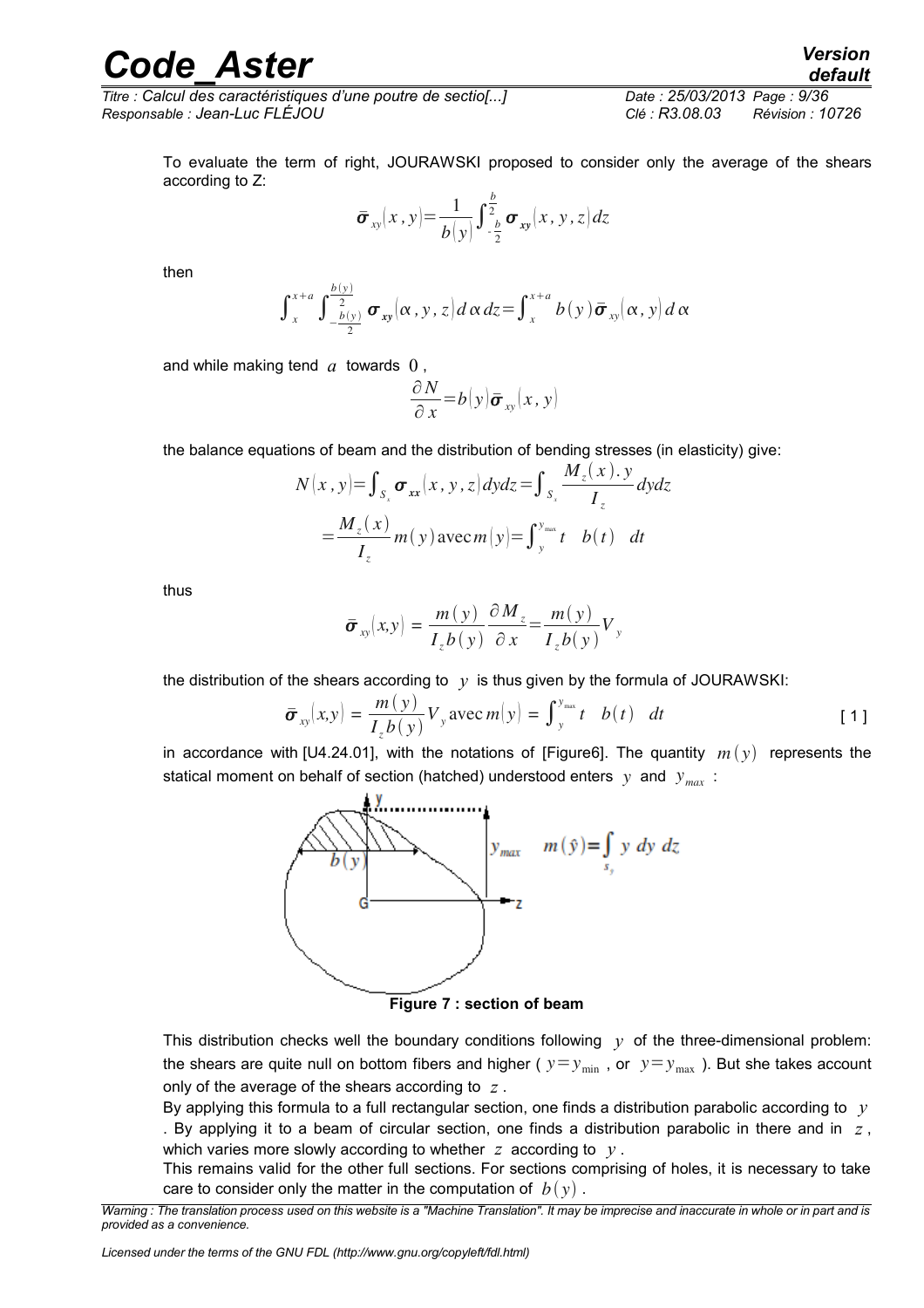*Titre : Calcul des caractéristiques d'une poutre de sectio[...] Date : 25/03/2013 Page : 10/36 Responsable : Jean-Luc FLÉJOU Clé : R3.08.03 Révision : 10726*

#### **2.1.2 Method of TIMOSHENKO**

<span id="page-9-2"></span>

<span id="page-9-1"></span>In the beginning, TIMOSHENKO (ref. [biberon[99\]](#page-22-3)) proposed a simple definition of the shear coefficient, as being the relationship between the average transverse shearing stress in the noted section  $\bar{\sigma}_{CT}$  and its maximum value  $|\sigma_{CT}|\rangle$ . Owing to the fact that we always have the shears by:

$$
V = \int_{s}^{\infty} \sigma_{CT} dS
$$
 [2]

we deduce:

$$
\bar{\sigma}_{cr} = \frac{V}{S}
$$

Knowing that TIMOSHENKO proposes to write:

$$
k = \frac{\bar{\sigma}_{CT}}{\sigma_{CT_{Max}}} \tag{3}
$$

to determine  $k$  , it is enough to express the shears  $\;V=\int_s\bm{\sigma}_{CT}dS\;$  [éq[22\]](#page-9-2) according to  $\;\sigma_{_{CT_{Max}}}$  . In the general case of the unspecified sections, there will be naturally two coefficients  $k_{y}^{}$  and  $k_{z}^{}$  , for each of the two principal axes.

It remains to determine  $\sigma_{CT_{Max}}$ . For that, TIMOSHENKO makes an assumption on the transverse distribution of the shearing stresses: the transverse shearing stress has a parabolic distribution in the direction of the shears which produce it, with its maximum value in the center and of the zero values to edges. This is true according to the formula of JOURAWSKI for a rectangular section. By extension, the method extends this assumption of parabolic distribution to an unspecified section

This method is not applied in *Code\_Aster*, except for the hollow rectangular sections. One uses the following method in the other cases.

#### **2.1.3 "Energy" method**

<span id="page-9-0"></span>Actually, the definition suggested by TIMOSHENKO proves little used in practice today; one prefers to him a formulation based on internal energy due to the shears in the section. This one is written:

$$
U_{CT} = \int_s \frac{1}{2} \frac{\sigma_{CT^2}}{G} dS
$$

where *G* is the shear modulus (equal to *m* ).

The new definition of the shear coefficient is sometimes allotted to MINDLIN and is expressed by:

$$
U_{CT} = \frac{1}{2} \frac{V^2}{kSG} \tag{4}
$$

So by substitution, one thus defines for a homogeneous section of material the shear coefficient by:

$$
k = \frac{\left[\int_{s} \sigma_{cr} dS\right]^{2}}{S \int_{s} \sigma_{cr'} dS} = \frac{V^{2}}{S \int_{s} \sigma_{cr'} dS}
$$
 [5]

By making an assumption on the distribution of stress in the section, one can thus estimate the value of *k* . From the formula of JOURAWSKI [éq[11\]](#page-8-0), the preceding statement can be written [biberon[55\]](#page-22-2):

*Warning : The translation process used on this website is a "Machine Translation". It may be imprecise and inaccurate in whole or in part and is provided as a convenience.*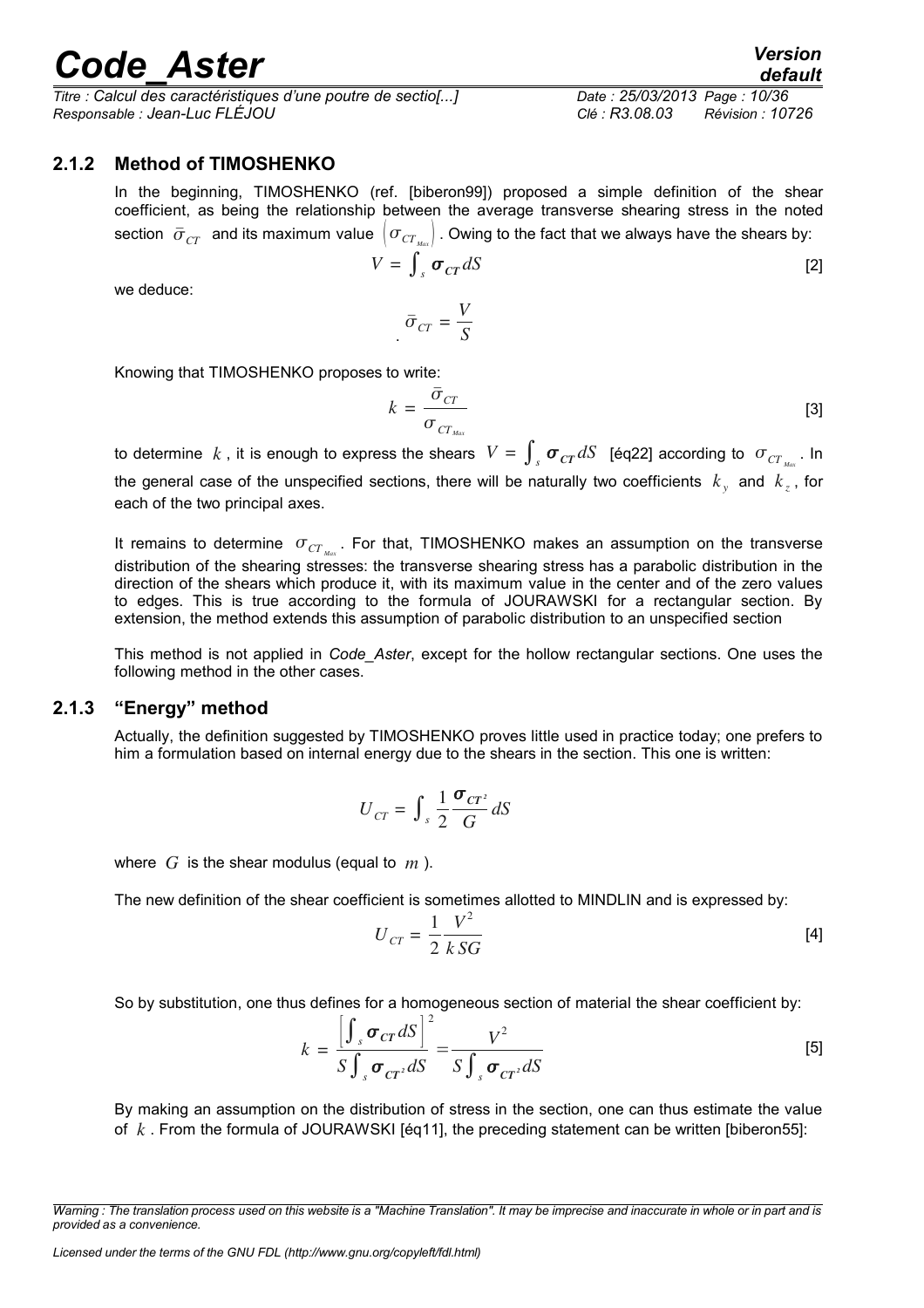*Titre : Calcul des caractéristiques d'une poutre de sectio[...] Date : 25/03/2013 Page : 11/36 Responsable : Jean-Luc FLÉJOU Clé : R3.08.03 Révision : 10726*



*default*

[6]

### **2.1.4 Method of COWPER**

<span id="page-10-1"></span>One can also take into account the three-dimensional effects to determine the coefficient *k* ; various formulations were proposed, by COWPER [biberon3[\]3](#page-22-5) and were taken again in particular by BLEVINS [biberon[22\]](#page-22-4), while being melted on the resolution of the three-dimensional problem of Saint-Coming. In this case, the coefficient *k* is a function of the Poisson's ratio, in general an approximation with the first order. COWPER uses the three-dimensional equations of elasticity in the dynamic case to propose a statement of *k* giving good performances in static and low frequency dynamics. The approximation which makes it possible to lead to the formula suggested consists in considering a distribution of stress not parabolic, but resulting from the static problem (solved analytically) of the cantilever beam transversely charged at its loose lead. It should be noted that the distribution obtained is strictly identical to the problem with a transverse loading uniformly distributed.

### **2.2 Typical case of the sections rectangular and circular**

<span id="page-10-0"></span>One distinguishes the full beams and the tubes.

For the full rectangular section, the shear coefficient is determined by the method based on internal energy of shears with parabolic distribution of the stresses:

$$
k_{y} = \frac{I_{z}^{2}}{S \int_{S} \frac{m_{z}^{2}(y)}{b^{2}(y)} dy}
$$
 [7]

Applied to the rectangular section, one obtains  $k_y = k_z = \frac{5}{6}$ 6 . It should be noted that this value also

corresponds to the method of COWPER when the Poisson's ratio is taken equal to zero.

For the rectangular tube, *Code\_Aster* uses the method of TIMOSHENKO which leads to  $k_y = k_z = \frac{2}{3}$  $\frac{2}{3}$  . In the case of the beams with full circular section, one uses the energy method which

leads to  $k_y = k_z = \frac{9}{10}$  $\frac{1}{10}$  . This value is also obtained by the method of COWPER when the Poisson's

ratio is equal to  $\frac{1}{2}$  $\frac{1}{2}$ .

For the circular tubes, one distinguishes the tubes with fine wall and those with thick wall. If one notes  $m = \frac{r_i}{r}$ *r e* the ratio of the internal radius to the external radius, a tube is with fine wall when  $m\!>\!0.9$  ,

if not it is with thick wall.

The shear coefficient of the circular fine wall tube is given by the method of COWPER, by considering that  $m\!=\!1\,$  and for a null Poisson's ratio, that is to say  $\,k_{_y}=\,k_{_z}=\frac{1}{2}$  $\frac{1}{2}$ .

For the circular thick wall tubes, one uses an approximate formula of the method of COWPER which is written:  $k = -$ 1

 $1,093 + 0,634m + 1,156m^2 - 0,905m^3$ 

Let us notice that this formula does not ensure continuity with the borderline cases of the full cylinder (  $m=0$  ) and the cylinder infinitely thin wall ( $m=1$ ).

*Warning : The translation process used on this website is a "Machine Translation". It may be imprecise and inaccurate in whole or in part and is provided as a convenience.*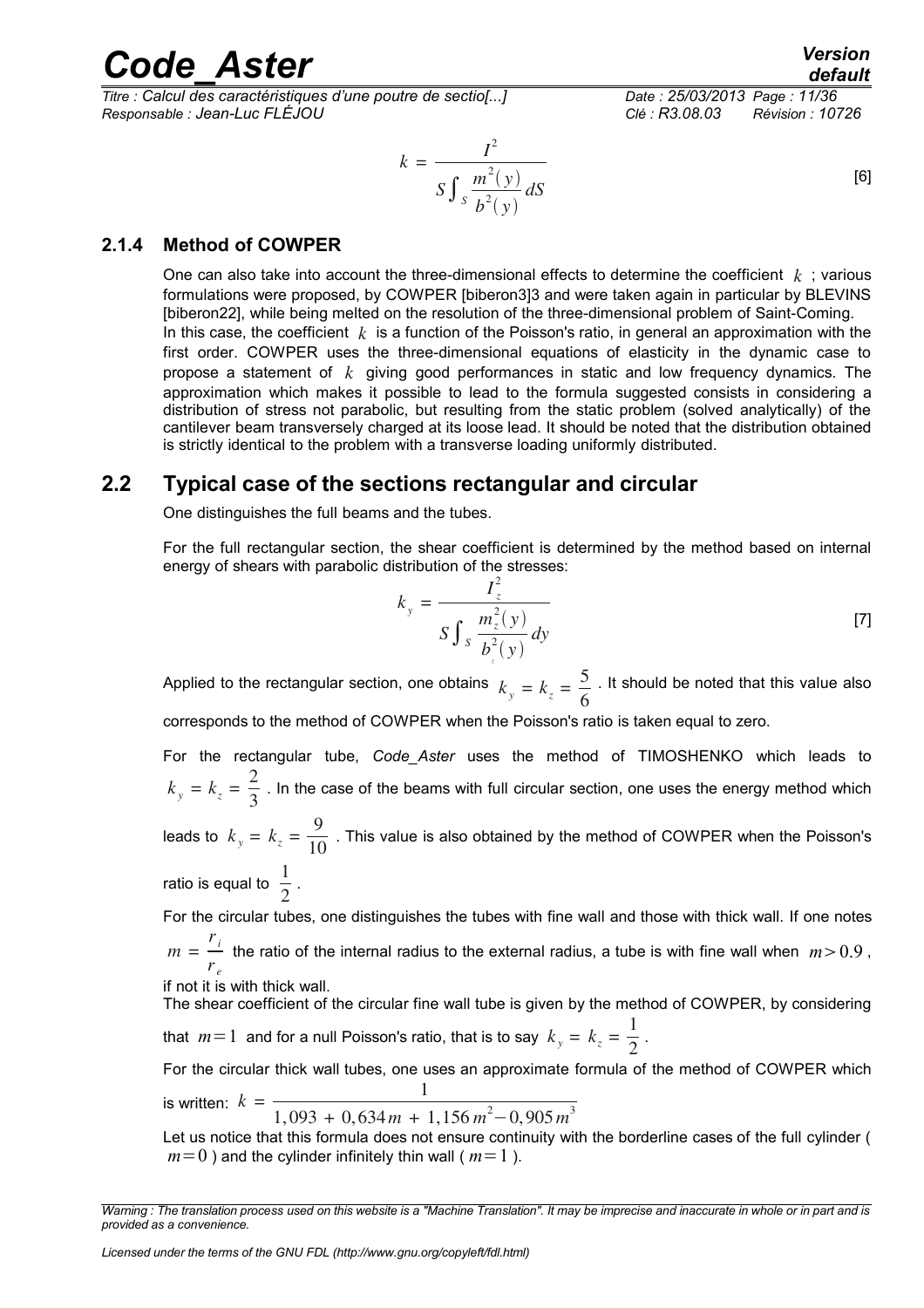*Titre : Calcul des caractéristiques d'une poutre de sectio[...] Date : 25/03/2013 Page : 12/36 Responsable : Jean-Luc FLÉJOU Clé : R3.08.03 Révision : 10726*

*default*

If the preceding choices (carried out by AFFE CARA ELEM in the case of circular and rectangular sections) are not appropriate, it is always possible to numerically calculate the shear coefficients using MACR\_CARA\_POUTRE, of which the method is specified in the § according to.

### <span id="page-11-1"></span>**2.3 Numerical method of computation of the shear coefficients and the shear center**

#### **2.3.1 Computation of the shear coefficients:**

<span id="page-11-0"></span>This method takes as a starting point [biberon[11\]](#page-22-6), page 62. It allows the simultaneous determination of the constants of shears and the center of torsion. It is put in work in MACR\_CARA\_POUTRE, from a plane mesh of the section. It functions currently only for homogeneous and isotropic sections (for nonhomogeneous sections, the method is similar [biberon[11\]](#page-22-6) but nonavailable in *Code\_Aster*).

As for the energy method, one compares for shears  $|V|$  internal energy  $|U_{1}|$  due to the shears in the section with energy U2 associated with the model with MINDLIN:

$$
U_1 = \int_s \frac{1}{2} \frac{\sigma_{xy}^2 + \sigma_{xz}^2}{G} dS = U_2 = \frac{1}{2} \frac{V_z^2}{k_z SG}
$$

The shear coefficient is expressed by:  $k_z = \frac{1}{2}$ 2  $V_z^2$ *SGU<sup>1</sup>*

It is thus necessary to calculate  $|U_{\perp}|$  and thus the shearing stresses (in elasticity) in the section to estimate the value of  $k$ . One places oneself in the principal reference of inertia  $(G, y, z)$ , and one supposes that the beam is subjected only to one shears  $\left. V_{\left. z\right. } \right.$  . It results from it that:

$$
\sigma_{xx} = z \frac{M_y(x)}{I_y}
$$

$$
\frac{\partial \sigma_{xx}}{\partial x} = z \frac{V_z}{I_y}
$$

The balance equations make it possible to write:

$$
\frac{\partial \sigma_{xx}}{\partial x} + \frac{\partial \sigma_{xy}}{\partial y} + \frac{\partial \sigma_{xz}}{\partial z} = 0 = \frac{\partial \sigma_{xy}}{\partial y} + \frac{\partial \sigma_{xz}}{\partial z} + z \frac{V_z}{I_y}
$$

In addition, the kinematics of the beam in bending/shears is:

$$
u(x, y, z)=u(x)+z \theta_y(x)+\tilde{u}(y, z)
$$
  
\n
$$
v(x, y, z)=0
$$
  
\n
$$
w(x, y, z)=w(x)
$$

 $\tilde{u}(v, z)$  representing axial displacement due to the warping of the section. The strains are written:

$$
\varepsilon_{xx} = \frac{\partial u(x)}{\partial x} + z \frac{\partial \theta_y(x)}{\partial x}
$$
  
 
$$
2\varepsilon_{xy} = \frac{\partial \tilde{u}(y, z)}{\partial y}
$$
  
 
$$
2\varepsilon_{xz} = \theta_y(x) + \frac{\partial \tilde{u}(y, z)}{\partial z} + \frac{\partial w(x)}{\partial x}
$$

*Licensed under the terms of the GNU FDL (http://www.gnu.org/copyleft/fdl.html)*

*Warning : The translation process used on this website is a "Machine Translation". It may be imprecise and inaccurate in whole or in part and is provided as a convenience.*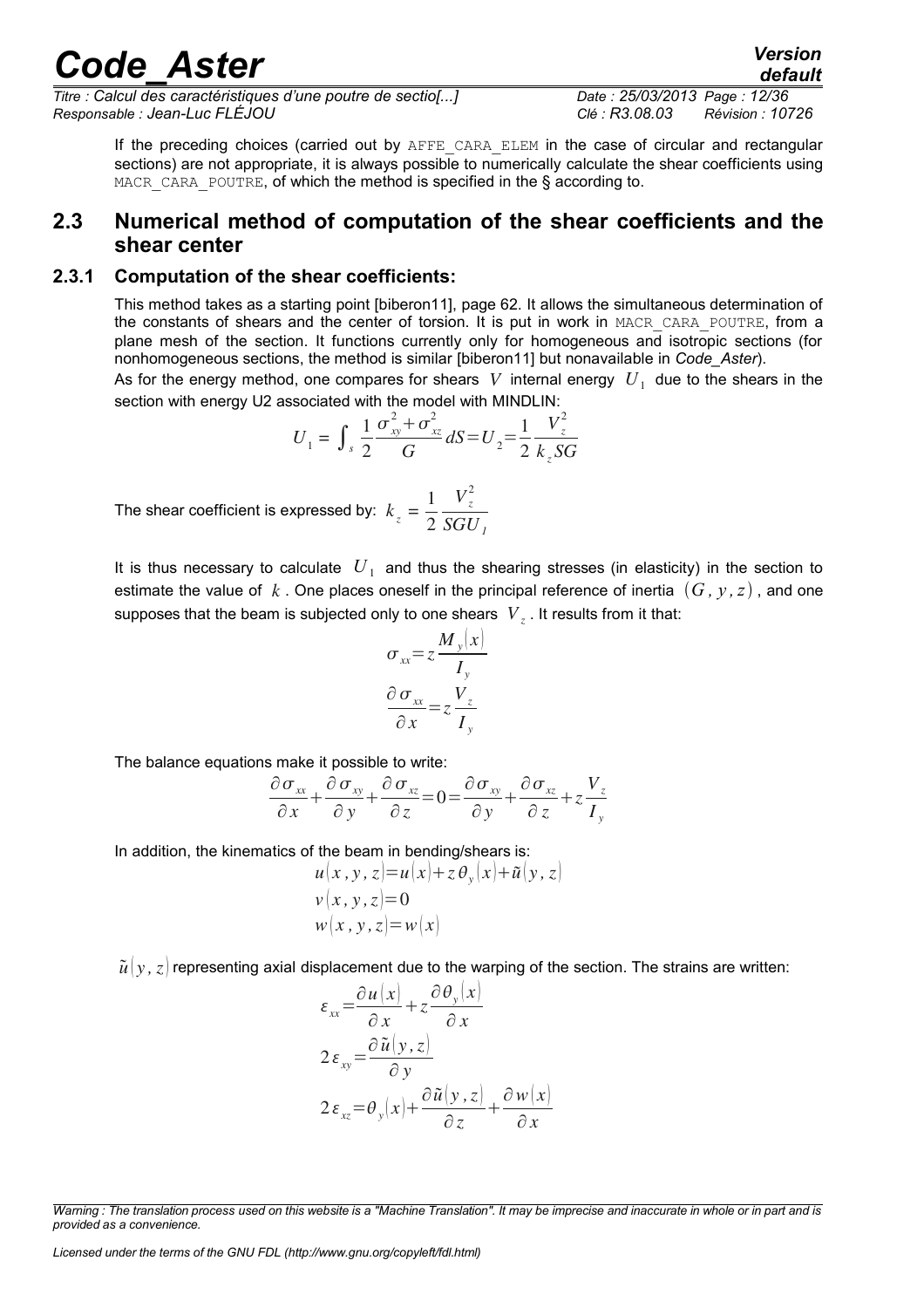*Titre : Calcul des caractéristiques d'une poutre de sectio[...] Date : 25/03/2013 Page : 13/36 Responsable : Jean-Luc FLÉJOU Clé : R3.08.03 Révision : 10726*

By means of the behavior model of linear elasticity, the stresses are written:

$$
\sigma_{xy} = 2 \mu \varepsilon_{xy} = \mu \frac{\partial \tilde{u}(y, z)}{\partial y}
$$
  

$$
\sigma_{xz} = 2 \mu \varepsilon_{xz} = \mu \left( \theta_y(x) + \frac{\partial \tilde{u}(y, z)}{\partial z} + \frac{\partial w(x)}{\partial x} \right)
$$

The components of shears thus check:

$$
\frac{\partial \sigma_{xy}}{\partial z} - \frac{\partial \sigma_{xz}}{\partial y} = 0
$$

This relation makes it possible to introduce the stress function  $\ket{\psi_z}$  such as the shearing stresses into the section are written:

$$
\sigma_{xy} = \mu \frac{\partial \psi_z}{\partial y}
$$

$$
\sigma_{xz} = \mu \frac{\partial \psi_z}{\partial z}
$$

The balance equation then makes it possible to obtain the function  $\ket{\psi_z}$  by resolution of a harmonic problem quasi - which is written:

$$
G \Delta \psi_z + f = 0 \text{ dans } S \text{ avec } f = \frac{zV_z}{I_y}
$$
  

$$
G \frac{\partial \psi_z}{\partial n} = 0 \text{ sur } \partial S
$$
  

$$
\psi_z = 0 \text{ en un point}
$$

This makes it possible to calculate  $\ket{\psi_z}$  then the shears. In practice, in <code>MACR\_CARA\_POUTRE</code>, one uses THER\_LINEAIRE to solve the problem, while comparing  $\ket{\psi_z}$  to the temperature. One chooses  $V=1$  and  $G=1$  (  $G$  does not intervene any more in the statement of the shear coefficient). The boundary conditions of this problem of steady thermal are:

- source  $f$  being worth  $\frac{zV}{z}$ *I y*
- null flux on ∂ *S*
- temperature null in a point of *S*

One can then determine  $U_1^z = \int_s \frac{1}{2}$ 2  $\sigma_{xy}^2 + \sigma_{xz}^2$ *G*  $dS = \frac{1}{2}$  $\frac{1}{2} \int_s G \big(\nabla \, \psi_z \big)^2 \, dS$  by an elementary computation on all the elements of the section, with option "CARA CISA" (computation of the gradient), then summation on these elements. One calculates  $k_z = \frac{1}{2}$ 2  $V_z^2$  $\mathbf{SGU}_{1}^{z}$ 

same computation then is carried out with  $|V_y=1|$  determining  $|k_y=\frac{1}{2}\rangle$ 2  $V_y^2$  $\mathbf{SGU}^y_1$ 

result provided is  $A_y = \frac{1}{b_x}$ *k y*  $A_z = \frac{1}{k}$  $\overline{k_z}$ .

*Warning : The translation process used on this website is a "Machine Translation". It may be imprecise and inaccurate in whole or in part and is provided as a convenience.*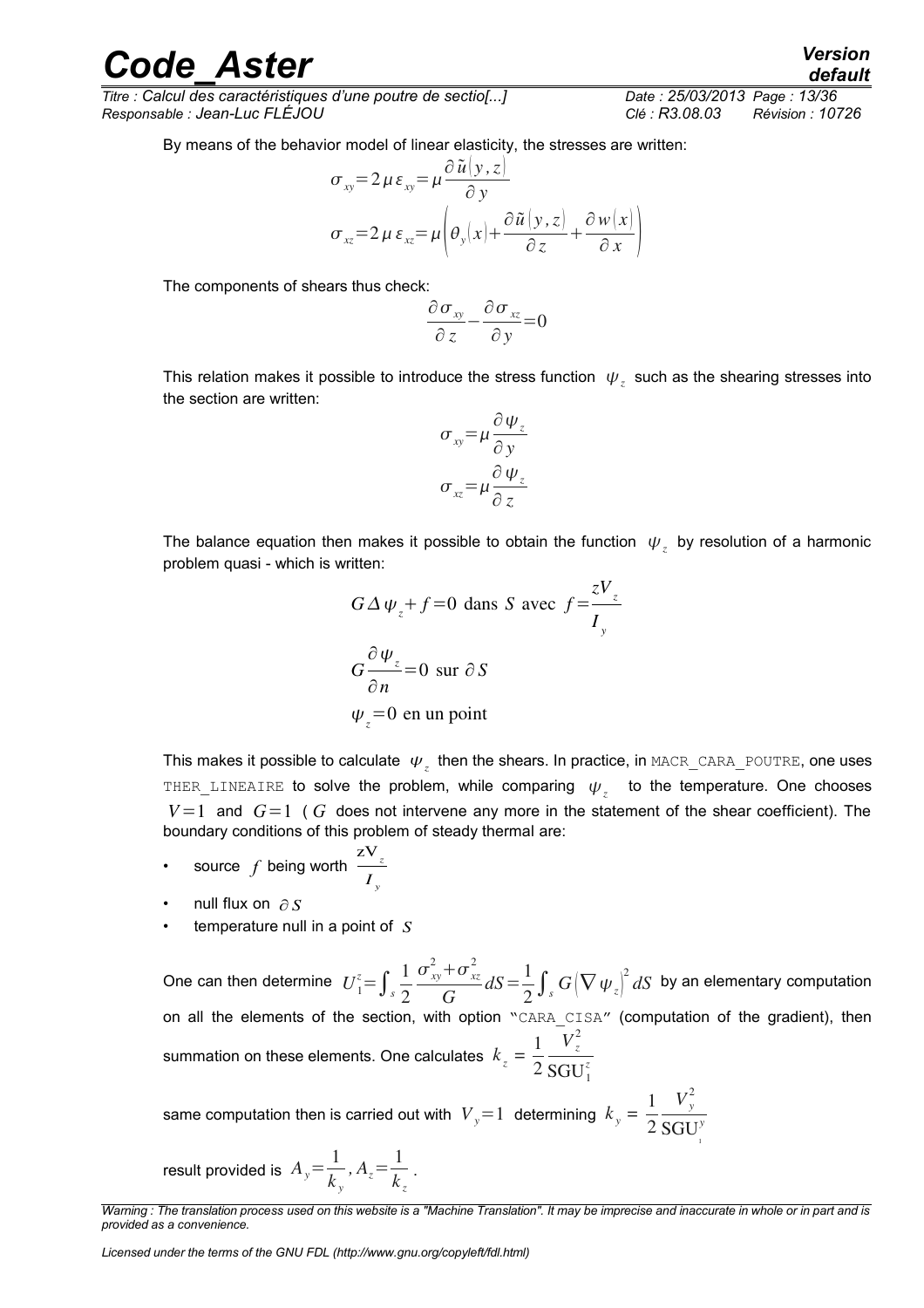*Titre : Calcul des caractéristiques d'une poutre de sectio[...] Date : 25/03/2013 Page : 14/36 Responsable : Jean-Luc FLÉJOU Clé : R3.08.03 Révision : 10726*

*default*

### **2.3.2 Computation of the coordinates of the shear center**

<span id="page-13-2"></span>the shear center *C* is the point of the section where the shearing stresses due to shears generate one null twisting moment. This point is also called center of torsion, because there remains fixed when the section is only subjected to one twisting moment.

The twisting moment compared to the point  $\ G\$  is worth  $M_{_{XG}}=\int_s\bigl\{\sigma_{_{X\zeta}},y\!-\!\sigma_{_{X\!y}}.z\bigr\}dS$  :

The twisting moment compared to the sought *C* point is:

$$
M_{\rm xc} = \int_{s} \left( \sigma_{xz} \cdot \left( y - y_c \right) - \sigma_{xy} \left( z - z_c \right) \right) dS = M_{\rm xG} - y_c V_z + z_c V_y
$$

To determine the coordinates of the shear center, preceding computation is used [biberon[11\]](#page-22-6):

From the shearing stresses determined for  $V=1$  and  $V_p=0$ , one calculates:  $M_{\scriptscriptstyle xG}^z = \int_{s}^{\infty} \left[ \sigma_{\scriptscriptstyle xz} \cdot y - \sigma_{\scriptscriptstyle xy} \cdot z \right] dS$ 

One obtains:  $y_c =$  $M^z_{\rm xG}$  $\frac{M}{V_z} = M_z^z$ 

For  $V=1$  and  $V_y=0$ , one obtains:  $z_c= M^{\frac{y}{xG}}$  $\frac{W_{xG}}{V_{y}} = -M_{xG}^{y}$ 

#### **2.3.3 Example**

<span id="page-13-1"></span>Let us take again the example of the rectangular section [§1.1.4].



The shear coefficients obtained are identical to the analytical value (6/5).

| TTTT<br>$\iota$ l $EU$ | .                                  | 71 L            | <b></b>                | — <i>—</i><br><u>,</u> |
|------------------------|------------------------------------|-----------------|------------------------|------------------------|
| alı                    | $\cap \cap \Gamma$<br>+00<br>ــا ب | .20E+00<br>.∠∪∟ | .72E-19<br>- 1<br>ັ. ເ | 16E-18                 |

the components of the vector  $CG = (EY, EZ)$  expressed in the principal reference  $(G, y, z)$  are null: the shear center/torsion is actually confused with the center of gravity.

### **2.4 Computation of the shear coefficients of a network**

<span id="page-13-0"></span>the method described in appendix 2 makes it possible to calculate shear coefficients of a beam equivalent to a set of parallel beams embedded on a rigid bottom and embedded or rotulées on another.

*Warning : The translation process used on this website is a "Machine Translation". It may be imprecise and inaccurate in whole or in part and is provided as a convenience.*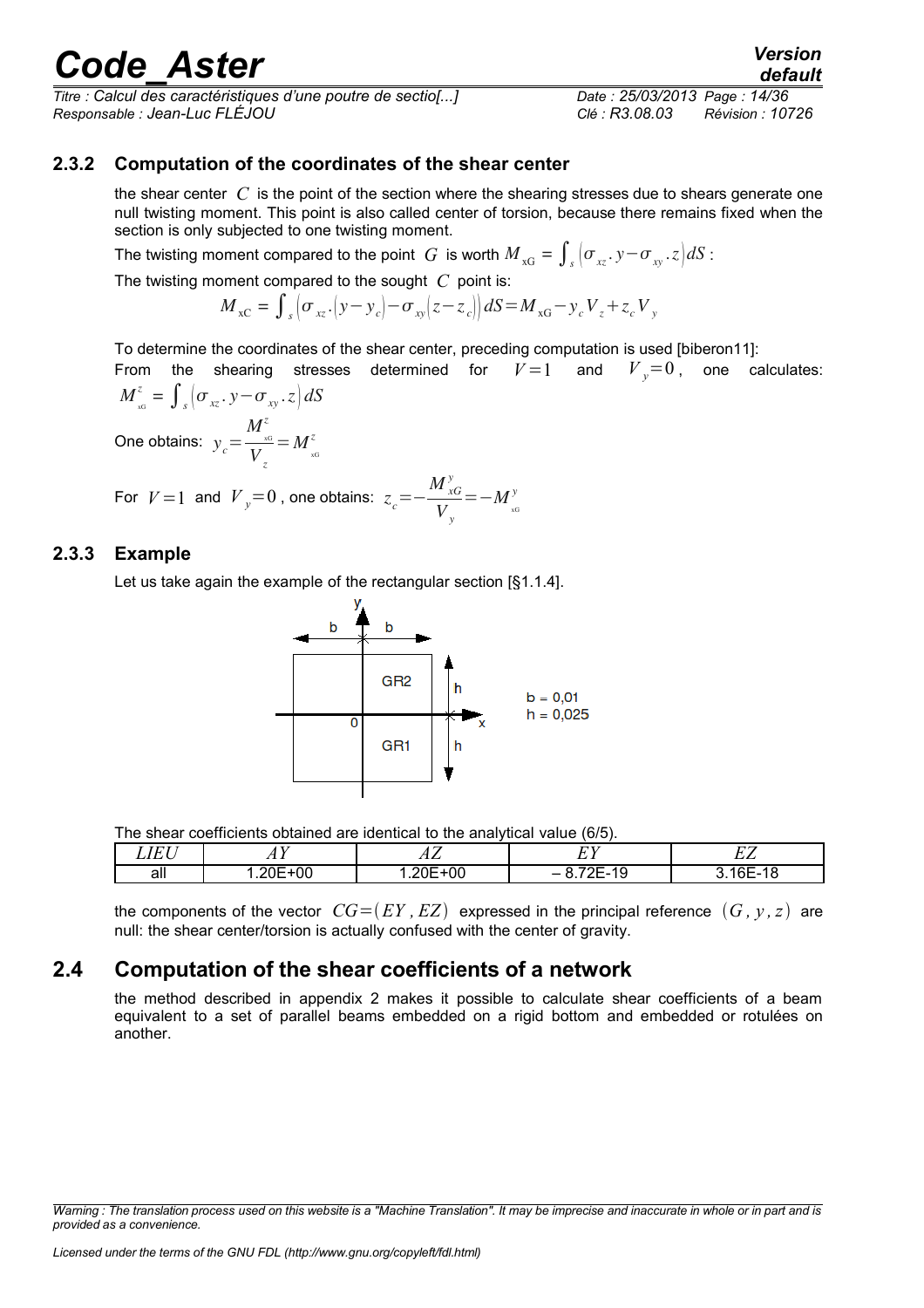*Titre : Calcul des caractéristiques d'une poutre de sectio[...] Date : 25/03/2013 Page : 15/36 Responsable : Jean-Luc FLÉJOU Clé : R3.08.03 Révision : 10726*

<span id="page-14-2"></span>

### **3 The constants related to torsion**

<span id="page-14-1"></span>the constant of noted torsion *JX* must make it possible to take account of the warping of the crosssections (not circulars) during a strain in torsion. It is used in the models of straight beams treated by Aster (EULER, TIMOSHENKO and warped TIMOSHENKO or POU D E, POU D T, POU C T and POU D TG). In the case of the circular sections, the sections are not warped and the constant of torsion is equal to the polar geometrical moment  $|I_{p}|$ . The constant of torsion  $|C|$  is defined like the moment necessary to produce a rotation of 1 radian per unit of length divided by the shear modulus, that is to say:

$$
C = \frac{M_x}{\mu \frac{\partial \theta_x}{\partial x}}
$$
 [8]

 $JX$  has the same dimension which the geometrical main moments of inertia  $\;I_{\;y}\;$  and  $\;I_{\;z}\;$  is  $\;m^4$  .

For a circular section, the definition [éq[88\]](#page-14-2) is coherent since we have:

$$
M_x = \mu I_p \frac{\partial \theta_x}{\partial x}
$$

The determination deformule *JX* in the general case is made in a numerical way (MACR\_CARA\_POUTRE) and is reduced to a computation of Laplacian in 2D. The method presented here is detailed in the ref. [biberon[11\]](#page-22-6) [§3.6.3] for the simply related sections. An original method for computation of the constants of torsion with perforated sections is detailed in appendix. The results here are given.

### **3.1 Computation of C in the case of the unspecified sections**

<span id="page-14-0"></span>the complete resolution of the problem is in appendix. One gives here simply the results. According to the assumptions of the theory of the pure torsion of Saint-Coming, there is no strain of line average and not of lengthening along the longitudinal axis. Torsion is free, i.e. that it does not generate axial stresses. In other words, the sections can warp freely. If one remains in small displacements, one admits that the swing angle of the cross-sections is worth:



*Warning : The translation process used on this website is a "Machine Translation". It may be imprecise and inaccurate in whole or in part and is provided as a convenience.*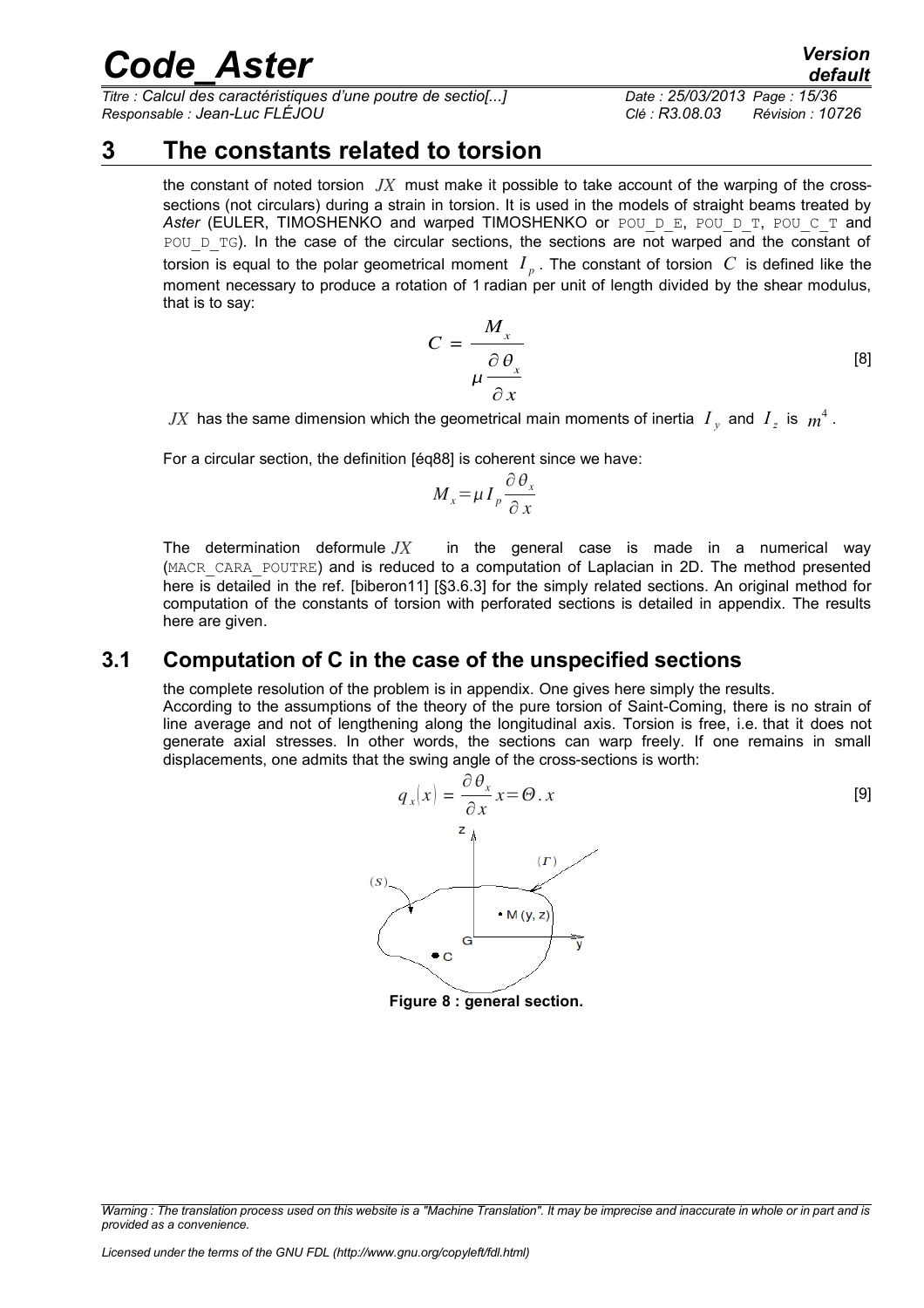*Titre : Calcul des caractéristiques d'une poutre de sectio[...] Date : 25/03/2013 Page : 16/36 Responsable : Jean-Luc FLÉJOU Clé : R3.08.03 Révision : 10726*

If the point  $c$  is the center of torsion (which by definition remains motionless when the beam is subjected to a torsion), the field of displacement  $\mathbf{u}[M]$  is given by [biberon[11\]](#page-22-6):

$$
\mathbf{u}(M) = \begin{bmatrix} u \\ v \\ w \end{bmatrix} = \begin{bmatrix} \frac{\partial \theta_x}{\partial x} x \\ 0 \\ 0 \end{bmatrix} \wedge \begin{bmatrix} x \\ (y - y_c) \\ (z - z_c) \end{bmatrix} + \begin{bmatrix} \frac{\partial \theta_x}{\partial x} \xi(y, z) \\ 0 \\ 0 \end{bmatrix} = \begin{bmatrix} \frac{\partial \theta_x}{\partial x} \xi(y, z) \\ -\frac{\partial \theta_x}{\partial x} x (z - z_c) \\ \frac{\partial \theta_x}{\partial x} x (y - y_c) \end{bmatrix}
$$

where  $\xi(y, z)$  is the function of warping.

The Hooke's law is written:

$$
\boldsymbol{\sigma} = 2 \,\mu\,\boldsymbol{\varepsilon} + (E - 2 \,\mu) \, Trace \big( \boldsymbol{\varepsilon} \big) \mathbf{I}
$$

where I is the matrix unit and the tensor of the strains is worth  $\varepsilon = \frac{1}{2}$  $\frac{1}{2}$ (grad(**u**) + <sup>*T*</sup> grad(**u**))

By neglecting the terms of the second order, in  $\frac{\partial^2 \theta_x}{\partial x^2}$  $\frac{x}{\partial x^2}$ , one ends in:

$$
\sigma = \mu \frac{\partial \theta_x}{\partial x} \begin{bmatrix} 0 & \frac{\partial \xi}{\partial y} - z & \frac{\partial \xi}{\partial z} + y \\ \frac{\partial \xi}{\partial y} - z & 0 & 0 \\ \frac{\partial \xi}{\partial z} + y & 0 & 0 \end{bmatrix} = \mu \frac{\partial \theta_x}{\partial x} \begin{bmatrix} 0 & \frac{\partial \varphi}{\partial z} & -\frac{\partial \varphi}{\partial y} \\ \frac{\partial \varphi}{\partial z} & 0 & 0 \\ -\frac{\partial \varphi}{\partial y} & 0 & 0 \end{bmatrix}
$$
 [10]

One posed:  $\varphi(y, z)$  stress function. It is noted that the relation of equilibrium div  $s=0$  is then checked. While deriving, one obtains:

$$
\frac{\partial^2 \varphi}{\partial y^2} = -\frac{\partial^2 \xi}{\partial z \partial y} - 1
$$

$$
\frac{\partial^2 \varphi}{\partial z^2} = \frac{\partial^2 \xi}{\partial y \partial z} - 1.
$$

By adding the two equations, one leads to:

$$
\Delta \varphi = -2 \tag{11}
$$

*Warning : The translation process used on this website is a "Machine Translation". It may be imprecise and inaccurate in whole or in part and is provided as a convenience.*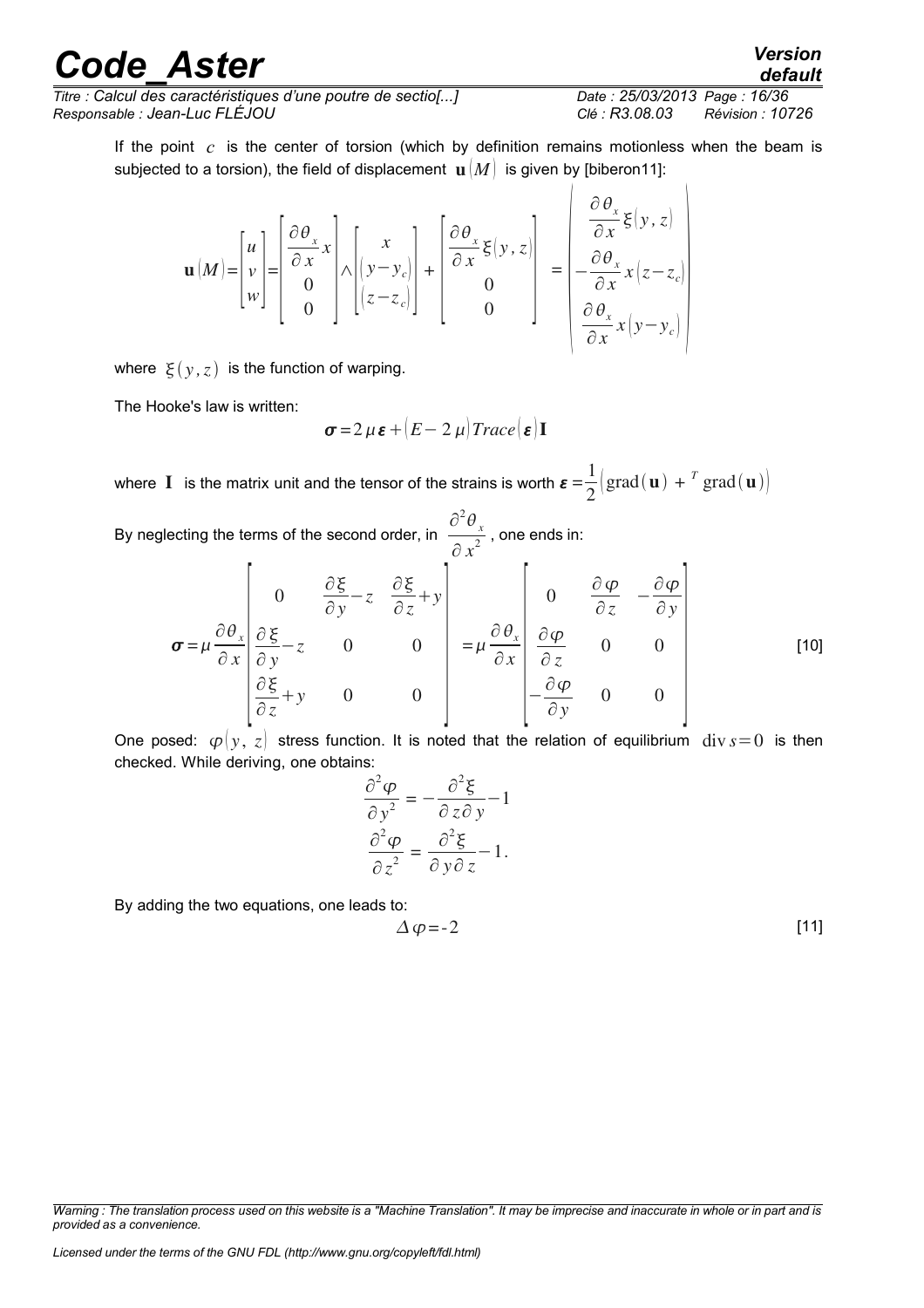*Titre : Calcul des caractéristiques d'une poutre de sectio[...] Date : 25/03/2013 Page : 17/36 Responsable : Jean-Luc FLÉJOU Clé : R3.08.03 Révision : 10726*

It remains to establish the boundary conditions. One notes *n* the norm directed towards outside at the border ( $\Gamma$ ) which can be multiplement related:



Without external loading, one must have  $\sigma \otimes n = 0$ , which can be written:

$$
\mu \frac{\partial \theta_x}{\partial x} \begin{vmatrix} \frac{\partial \phi}{\partial z} n_y - \frac{\partial \phi}{\partial y} n_z \\ 0 \\ 0 \end{vmatrix} = 0
$$
 where  $n_y$  and  $n_z$  are the two components of the norm.

This writing can be thus put in the form  $n \wedge grad \varphi=0$  which implies that the vectors n and grad *j* are colinéaires. It thus follows that  $\varphi(y, z)$  is constant on each related component of the border (  $\Gamma$  ). One can impose for example that  $\varphi(y, z)$  is null on external contour:

$$
\varphi = 0 \text{ on } \partial \Omega_0 = \Gamma
$$
  

$$
\varphi = \varphi_i \text{ on } \partial \Omega_i
$$

If the sections behavior of holes, the constants  $\varphi_i$  are undetermined. To allow the resolution of the complete problem, equations should be added. Those are obtained from the circulation of the function of warping on each closed contour. The following conditions are obtained:

$$
\oint_{\partial\Omega_i} \frac{\partial \varphi}{\partial \mathbf{n}} dl = 2A \big( \partial \Omega_i \big)
$$

where  $A\left(\frac{\partial \Omega}{\partial n}\right)$  is the area surrounded by the border  $\left(\frac{\partial \Omega}{\partial n}\right)$ . These conditions are brought back to classical imposed flux conditions (where  $l|\partial\Omega_i|$  the length of the border represents  $|\partial\Omega_i|$ ):

$$
\frac{\partial \varphi}{\partial \underline{n}} = \frac{2A(\partial \Omega_i)}{l(\partial \Omega_i)}
$$

Finally, the problem to be solved is written:

$$
\Delta \varphi = -2 \text{ on } \Omega
$$
  
\n
$$
\varphi = 0 \text{ on } \partial \Omega_0 = \Gamma
$$
  
\n
$$
\varphi = \varphi_i \text{ on } \left( \partial \Omega_i \right)
$$
  
\n
$$
\frac{\partial \varphi}{\partial \underline{n}} = \frac{2A \left( \partial \Omega_i \right)}{l \left( \partial \Omega_i \right)}
$$

*Warning : The translation process used on this website is a "Machine Translation". It may be imprecise and inaccurate in whole or in part and is provided as a convenience.*

*Licensed under the terms of the GNU FDL (http://www.gnu.org/copyleft/fdl.html)*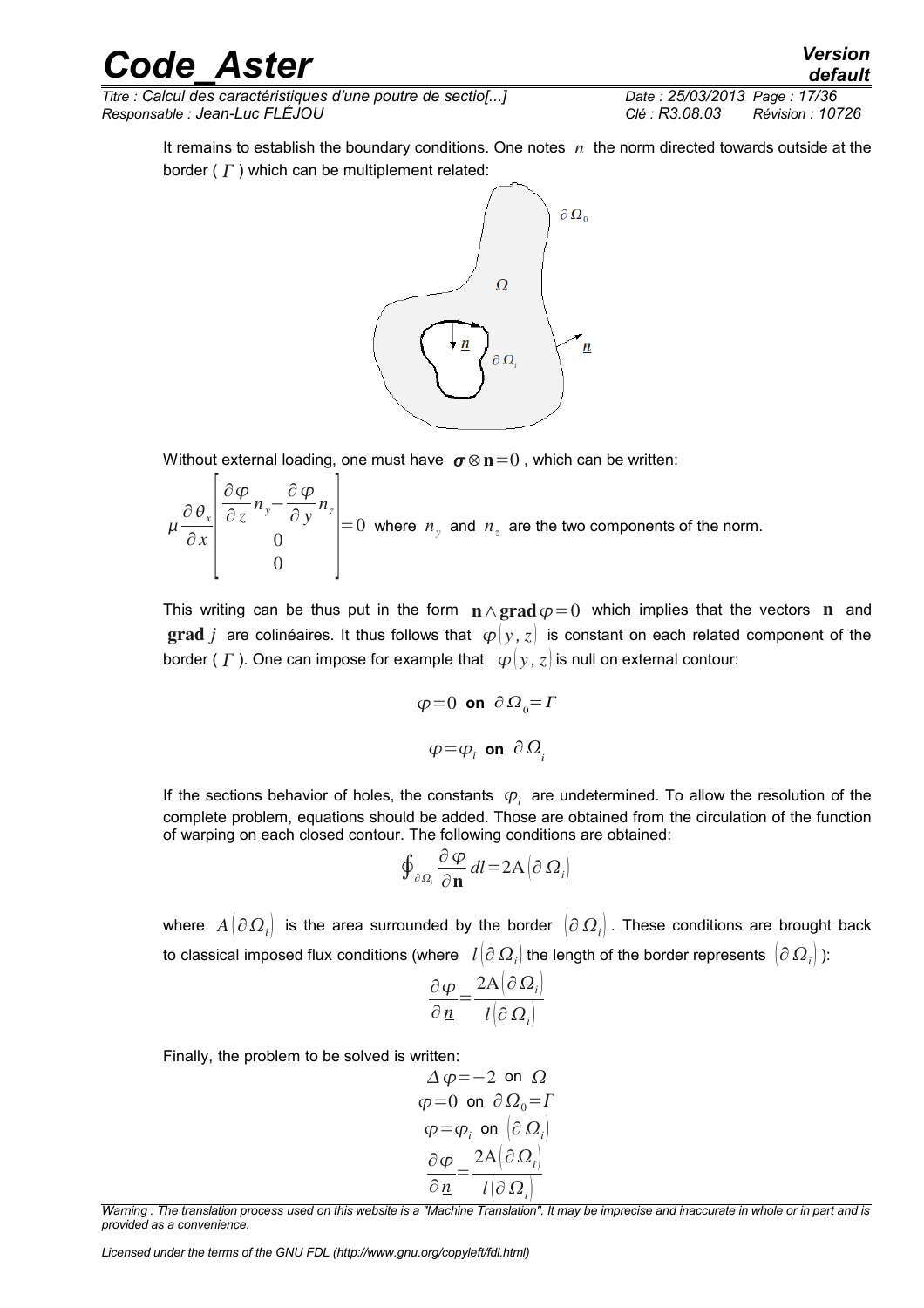*Titre : Calcul des caractéristiques d'une poutre de sectio[...] Date : 25/03/2013 Page : 18/36 Responsable : Jean-Luc FLÉJOU Clé : R3.08.03 Révision : 10726*



Once solved this problem, one obtains the constant of torsion by:

$$
CT = 2 \int_{\Omega} \varphi \, ds + 2 \sum_{i=1}^{n-1} \varphi_i A \bigg( \partial \Omega_i \bigg).
$$

### **3.2 Computation of the constant of torsion in MACR\_CARA\_POUTRE**

<span id="page-17-1"></span>This computation is carried out in MACR\_CARA\_POUTRE by the resolution of a problem of thermal. It is necessary for that the user specifies with MACR\_CARA\_POUTRE the group of mesh which defines external edge, and if the section comprises holes, the mesh groups which define the contour of each one of them.

One then solves a linear problem of thermal (THER LINEAIRE) on a plane mesh of the section to find the function  $j$ . One places oneself first of all in the principal reference of inertia (CREA\_MAILLAGE), starting from the coordinates of the center of gravity and the directional sense of the principal reference calculated previously.

One defines then the boundary conditions in AFFE\_CHAR\_THER :

- The source term is worth  $-2$
- The temperature of external edge is imposed and is worth  $0$  (TEMP\_IMPO)
- If the section comprises holes (presence of one or more mesh groups defining them):
	- On each group of mesh defining a hole, the temperature is constant (TEMP\_UNIF)
	- it flux is worth 2 times the area of hole divided by the length of its edge. These quantities are calculated before.
- The computation deformule  $JX$  is carried out in POST ELEM by the key word CARA TORSION of factor key word the CARA\_POUTRE. In this case, one calculates on each element the integral of  $j$ , (option CARA\_TORSION on the plane thermal elements), then one carries out the sum on all the elements.

#### **Example:**

Still let us take again the example of the rectangular section [§1.1.4]. The shear coefficients obtained are:

| <b>PLACE</b> | $JX$ [éq1313] | $JX$ (Aster) |
|--------------|---------------|--------------|
| all          | 19.9805E-08   | 19.9681E-08  |

### **3.3 Computation of the radius of torsion in an unspecified section**

<span id="page-17-0"></span>the radius of torsion is calculated thanks to the computation of the stress function on the mesh of the section. *Rt* is added in the array produced by MACR\_CARA\_POUTRE [U4.42.02].

The resolution of a steady thermal problem of unknown *j* makes it possible to determine the constant of torsion and the shearing stresses.

The determination of the radius of torsion  $Rt$  is the resolution of:  $Rt = grad(\varphi)$ . *n* (or *n* represents the normal vector external with edge considered of the section).

*Rt* vary along external contour; indeed, for an unspecified section, the shears due to torsion vary on edge. One chooses to take the value of *Rt* leading to the shears maximum on external edge, i.e. the maximum value of *Rt* (in absolute value) on external contour.

Moreover, if the section is alveolate, there is several "several radius torsion":  $Rt = 2 * A(k)/L(k)$ (where  $A(k)$  the area of the cell and k its  $L(k)$  perimeter represents). If one is satisfied to search the maximum value of the shears, it is necessary to take the maximum of the values *Rt* obtained on external edge and the cells.

The radius of torsion is given in MACR\_CARA\_POUTRE only by commands python. During the unfolding of MACR\_CARA\_POUTRE command POST\_ELEM is called, a new parameter  $Rt$  is thus created for this command.

*Warning : The translation process used on this website is a "Machine Translation". It may be imprecise and inaccurate in whole or in part and is provided as a convenience.*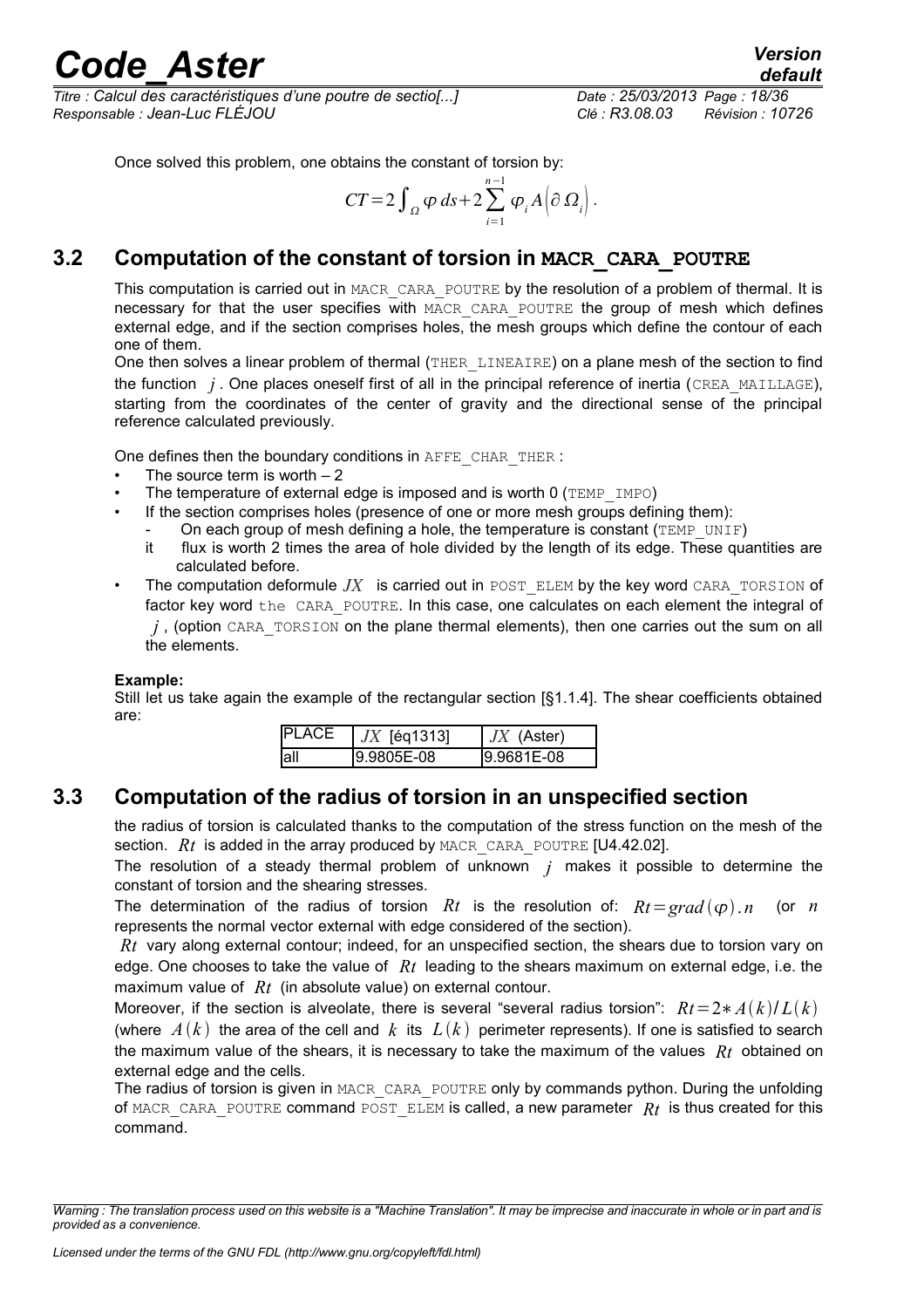*Titre : Calcul des caractéristiques d'une poutre de sectio[...] Date : 25/03/2013 Page : 19/36 Responsable : Jean-Luc FLÉJOU Clé : R3.08.03 Révision : 10726*

### **3.4 Constant of torsion of the sections circular and rectangular**

<span id="page-18-0"></span>Of the statements simplified for these two types of sections are described here. The computation constants of torsion is then directly carried out in AFFE\_CARA\_ELEM.

For the circular section the preceding statements remain valid. By taking a function of torsion of the

form 
$$
\varphi(y, z) = \frac{1}{2} (R^2 - x^2 - y^2)
$$
 one finds indeed:

$$
CT = I_p = \frac{\pi}{2} \left( R_0^4 - R_1^4 \right)
$$

For the rectangular section, computation is naturally more complex but can be carried out by choosing a function which is cancelled indeed with edges, of the form:

$$
\varphi(y, z) = \sum_{i=0}^{+\infty} \sum_{j=0}^{+\infty} A_{ij} \cos \left[ (2i+1) \frac{\pi y}{h_y} \right] \cos \left[ (2j+1) \frac{\pi z}{h_z} \right]
$$

The resolution involves with a constant of torsion which is written:

$$
CT = \frac{h_y^3 h_z^3}{h_y^2 + h_z^2} c \left( \frac{h_y}{h_z} \right) = h_y h_z^3 \left( \frac{c \left( \frac{h_y}{h_z} \right)}{1 + \left( \frac{h_z}{h_y} \right)^2} \right)
$$
\n
$$
(12)
$$

<span id="page-18-2"></span> $\begin{bmatrix} 1 & 1 \end{bmatrix}$ 

where  $c\left|\frac{n}{h}\right|$ *hy*  $\left| \frac{p}{h_z} \right|$  expresses itself in the form of a series which takes the following values:

$$
\frac{h_y}{h_z} = 1 \qquad 2 \qquad 4 \qquad 8 \qquad +\infty
$$
\n
$$
c\left(\frac{h_y}{h_z}\right) = 0,281 \quad 0,286 \quad 0,299 \qquad 0,312 \qquad 1/3
$$

In fact, *Code\_Aster* employs a formula simplified (ref. [biberon[11\]](#page-22-6)) for the full rectangular section which is written:

<span id="page-18-1"></span>
$$
CT = \frac{h_y h_z^3}{16} \left( \frac{16}{3} - 3.36 \frac{h_z}{h_y} + 0.280 \left( \frac{h_z}{h_y} \right)^5 \right)
$$
 [13]

It is valid if  $h_y$ > $h_z$  ; in the other case it is enough to exchange respective cores of  $\,h_y\,$  and  $\,h_z\,$  . The agreement between the two statements is very good as indicates it the following table:

| $n_{\nu}$                                         |        | ົ      |        | 8      | $\infty$ |
|---------------------------------------------------|--------|--------|--------|--------|----------|
| $h_{\scriptscriptstyle\mathcal{I}}$               |        |        |        |        |          |
| according to [éq1212]<br>$h^3$<br>h               | 0,1405 | 0,2288 | 0,2814 | 0,3072 | 1/3      |
| $J\!X$<br>according to Aster [éq1313]<br>$h, h^3$ | 0,1408 | 0,2289 | 0,2809 | 0,3071 | 1/3      |

*Warning : The translation process used on this website is a "Machine Translation". It may be imprecise and inaccurate in whole or in part and is provided as a convenience.*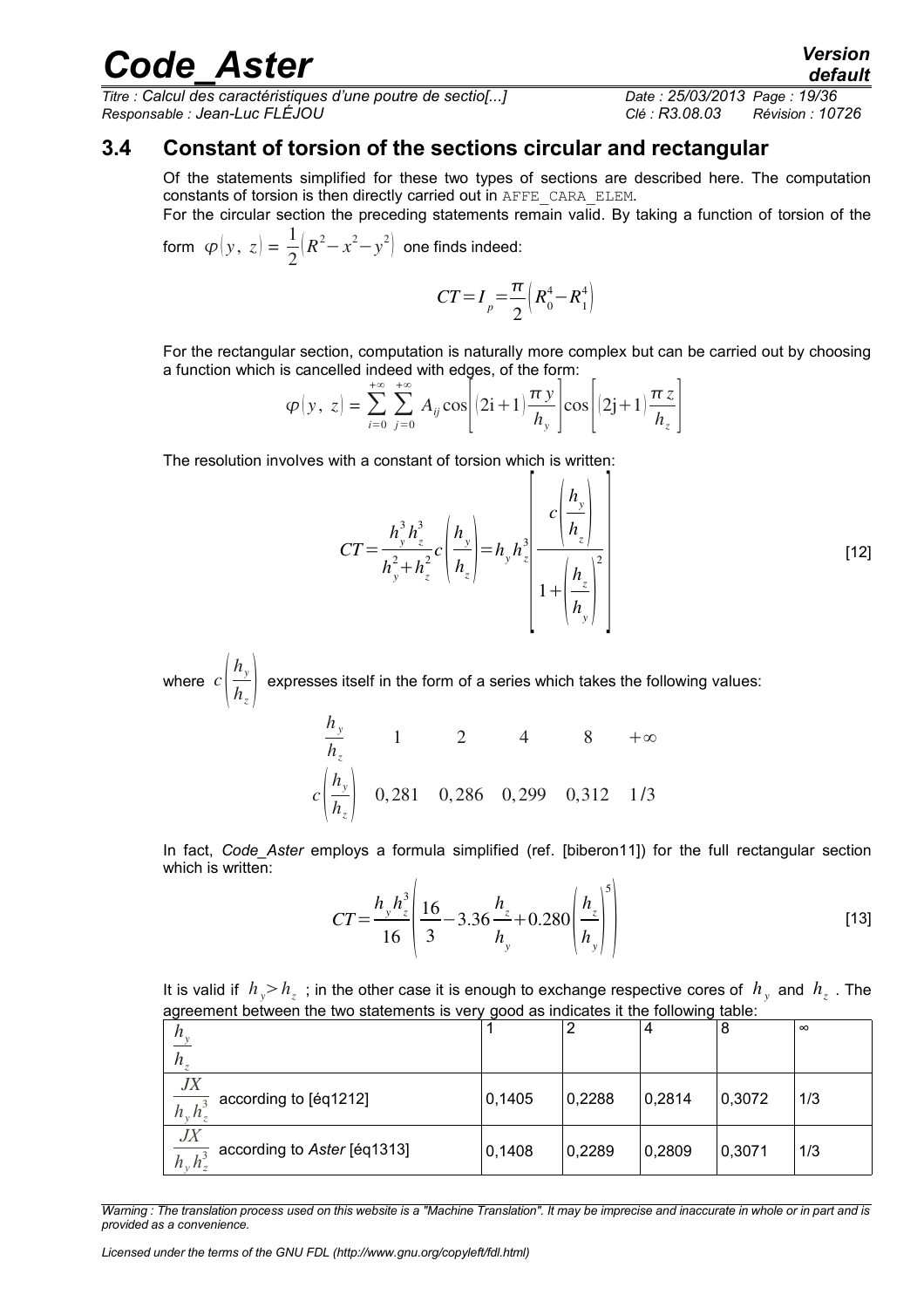*Titre : Calcul des caractéristiques d'une poutre de sectio[...] Date : 25/03/2013 Page : 20/36 Responsable : Jean-Luc FLÉJOU Clé : R3.08.03 Révision : 10726*

For the hollow rectangular beam, there exists an approximate solution which is written (ref. [biberon[22\]](#page-22-4) and [biberon[66\]](#page-22-7)):

$$
JX = \frac{2ep_y ep_z (h_y - ep_y)^2 (h_z - ep_z)^2}{h_y ep_y - ep_y^2 + h_z ep_z - ep_z^2}
$$

<span id="page-19-0"></span>with the notations of [Figur[e4\]](#page-6-1): section in the plane  $(0, y, z)$ .

### **3.5 The effective radius of torsion**

the effective radius of torsion  $\ R_{\scriptscriptstyle T}$  makes it possible to calculate the transverse shearing stress of maximum torsion  $\sigma_{T_M}$  according to the twisting moment. One will be able to consult on this subject the drafting of MASSONET on this aspect (ref. [biberon[55\]](#page-22-2)). We have as follows:

$$
\sigma_{T_M} = M_x \frac{R_T}{JX}
$$

In the case of the circular cylinders,  $\ R_{T}$  is equal to the radius (external if it is a tube) of the section. For the rectangular sections, the problem is definitely more complex. *Code\_Aster* imposes the radius of torsion of the full section by:

$$
R_T = \frac{JX \, 4 \, \left| \, 3 \, h_y + 1.8 \, h_z \right|}{h_y^2 + h_z^2}
$$

This approximate statement remains valid if the beam is not flattened too much. DHATT and BATOZ (ref. [biberon[11\]](#page-22-6)) give a statement having a field of validity more extended, but actually it is acted as any rigor of a series whose numerical values are given by MASSONET (ref. [biberon[55\]](#page-22-2)).

For the hollow rectangular beam, *Code\_Aster* imposes a statement which is valid only if the wall is thin and of constant thickness  $\,ep_z^{}$  , that is to say:

$$
R_T = \frac{JX}{ep_z \left(h_y - 2\,ep_y\right) \left(h_z - 2\,ep_z\right)}
$$

It is about a "adaptation" of the formula:

$$
R_T = \frac{JX}{2\,e\,A}
$$

where *e* is the thickness of the wall (constant) and *A* the area contained inside the line average one. This last statement is known under the name of first formula of BREDT (cf ref. [biberon[11\]](#page-22-6) and [biberon[55\]](#page-22-2)).

*Warning : The translation process used on this website is a "Machine Translation". It may be imprecise and inaccurate in whole or in part and is provided as a convenience.*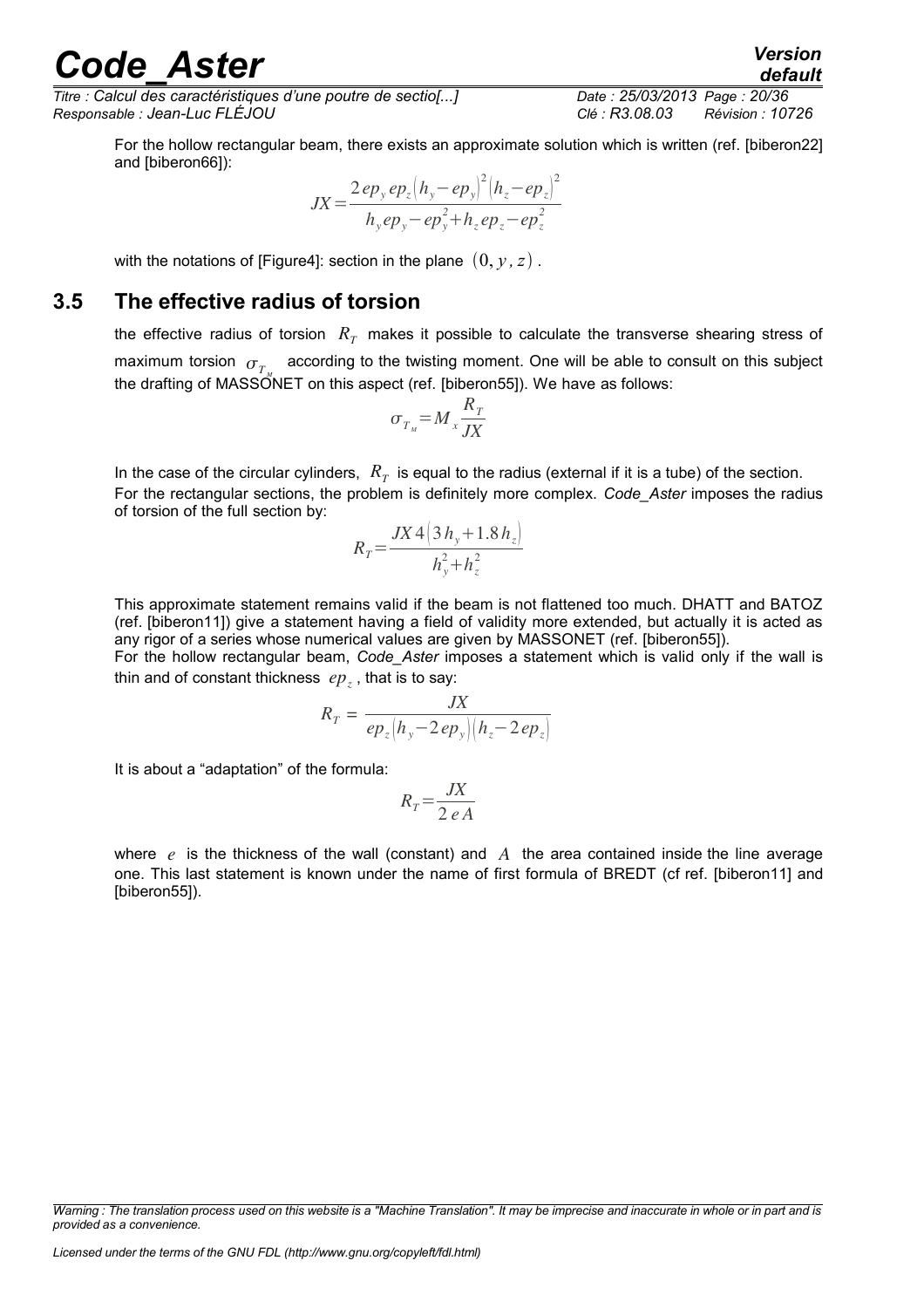*Titre : Calcul des caractéristiques d'une poutre de sectio[...] Date : 25/03/2013 Page : 21/36 Responsable : Jean-Luc FLÉJOU Clé : R3.08.03 Révision : 10726*

### **4 Computation of the warping constant**

<span id="page-20-0"></span>the warping constant is used by the model beam with warping (modelization POU D TG and POU D TGM), which it is important to take into account for the beams with open mean sections (cf [R3.08.04]).

This coefficient (noted  $|I_{w}|$  in [R3.08.04], in  $|m^{6}|$  ) intervenes in the statement of the virtual wor of the internal forces on the terms of torsion:

$$
W_{\text{int}} = \int_0^2 \left( \theta_{x,x}^* \mu \cdot C \cdot \theta_{x,x} + \theta_{x,xx}^* \cdot E \cdot I_{\omega} \cdot \theta_{x,xx} \right) dx
$$

By taking again the approach of [§3.1], and while placing itself in a reference related to the center of torsion *C* , the kinematics of the torsion of an unspecified section is:

$$
\boldsymbol{u}(\boldsymbol{M}) = \begin{bmatrix} u \\ v \\ w \end{bmatrix} = \begin{bmatrix} \frac{\partial \theta_x}{\partial x} x \\ 0 \\ 0 \end{bmatrix} \wedge \begin{bmatrix} x \\ y \\ z \end{bmatrix} + \begin{bmatrix} \frac{\partial \theta_x}{\partial x} \xi(y, z) \\ 0 \\ 0 \end{bmatrix} = \begin{bmatrix} \frac{\partial \theta_x}{\partial x} \xi(y, z) \\ -\frac{\partial \theta_x}{\partial x} xz \\ \frac{\partial \theta_x}{\partial x} xy \end{bmatrix}
$$

where  $\mathcal{E}(y, z)$  is the function of warping (which cancels only in the case of a circular section). The statement of the stress field east (in elasticity):

$$
\sigma_{xx} = E \, \varepsilon_{xx} = E \, \xi \left( y \, , z \right) \frac{\partial^2 \theta_x}{\partial x^2}
$$
\n
$$
\sigma_{xy} = 2 \, \mu \varepsilon_{xy} = \mu \frac{\partial \theta_x}{\partial x} \left( \frac{\partial \xi \left( y \, , \, z \right)}{\partial y} - z \right)
$$
\n
$$
\sigma_{xz} = 2 \, \mu \varepsilon_{xz} = \mu \frac{\partial \theta_x}{\partial x} \left( \frac{\partial \xi \left( y \, , \, z \right)}{\partial z} - y \right)
$$

Unlike [§4], the terms of the second order in  $\frac{\partial^2 \theta_x}{\partial x^2}$  $\frac{1}{\partial x^2}$  are not neglected any more.

The first relation of equilibrium  $\int \frac{div \sigma}{x} = \sigma_{xx,x} + \sigma_{xy,y} + \sigma_{xz,z} = 0$  then implies the following condition on the function of warping:  $\Delta \xi = 0$ 

In addition, without loading external on contour of the section, one must have  $\sigma \otimes n$ , which can be written:  $\frac{\partial \xi}{\partial x}$  $\frac{\partial \xi}{\partial y} n_y + \frac{\partial \xi}{\partial z}$  $\frac{\partial}{\partial z} n_z = z \cdot n_y - y \cdot n_z$ , where  $n_y$  and  $n_z$  are the two components of the norm, or in vectorial form:  $\,\mathbf{grad}\, \boldsymbol{\xi}$  .  $\mathbf{n}\!=\!\frac{\partial\, \boldsymbol{\xi}}{\partial\boldsymbol{\xi}}$  $\partial$  n  $=$   $| \mathbf{n} \wedge \mathbf{CM} |$ . *x* 

This determines the function of warping except for a constant. To raise this indetermination, for example the statement of the normal force is written (for a section where torsion produces warping):

$$
N = \int_{S} \sigma_{xx} ds = \int_{S} E \, \xi \, \frac{\partial^2 \theta_x}{\partial x^2} ds = 0
$$

*Licensed under the terms of the GNU FDL (http://www.gnu.org/copyleft/fdl.html)*

*Warning : The translation process used on this website is a "Machine Translation". It may be imprecise and inaccurate in whole or in part and is provided as a convenience.*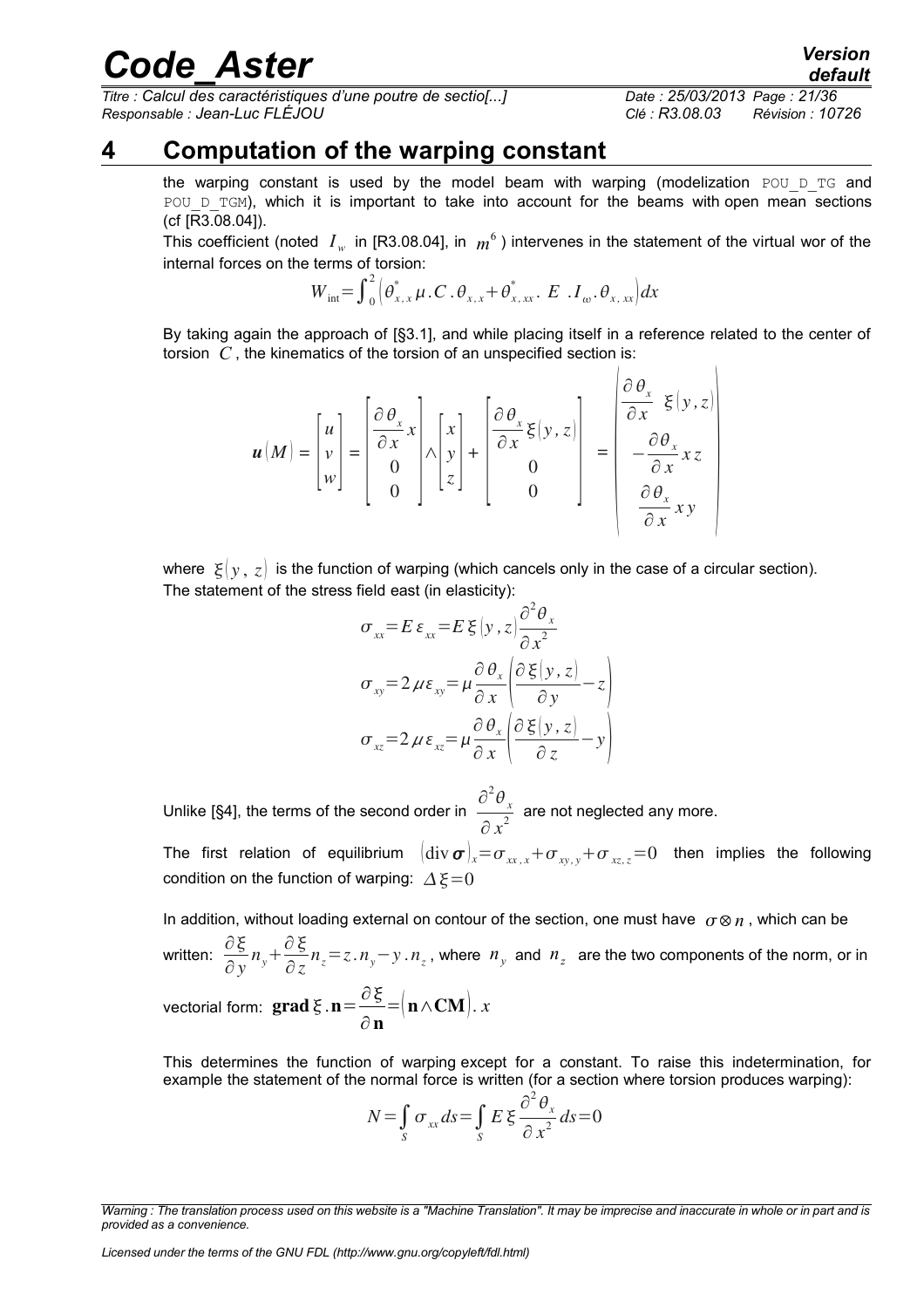*default*

*Titre : Calcul des caractéristiques d'une poutre de sectio[...] Date : 25/03/2013 Page : 22/36 Responsable : Jean-Luc FLÉJOU Clé : R3.08.03 Révision : 10726*

thus the additional condition on the function of warping *S* is  $\int \xi ds = 0$ . In practice, in

MACR\_CARA\_POUTRE, one places oneself above all in a reference related to the center of torsion  $c$ . One calculates then  $\epsilon$  who must check:

$$
\Delta x=0
$$
  
grad x. n= $\frac{\partial \xi}{\partial n}$  = [n $\wedge$  CM]. x  
 $\int_{S} x ds=0$ 

The inertia of warping  $\,I_{\,\omega}\,$  is obtained then by:  $\,I_{\,\omega} = \int\limits_S$  $\xi^2 ds$ 

MACR\_CARA\_POUTRE calls on the following elementary commands:

• Translation of the coordinates of the nodes in the reference related to the center of torsion (calculated previously in array TCARS):

```
CREA MAILLAGE (MAILLAGE = my,
   coordinate = F (ARRAY = TCARS, NOM ORIG = "TORSION"))
```
- Assignment of a model (thermal plane), of a material field: AFFE MODELE (MAILLAGE =  $my$ ,  $A$ FFE =  $F$  (TOUT = "OUI', PHENOMENE = "THERMAL", MODELISATION=' PLAN')) AFFE MATERIAU (MAILLAGE =  $my$ ,  $\overline{A}$ FFE =  $\overline{F}$  (TOUT = "OUI' MATER: mat))
- Boundary conditions on external contour *G0* :  $\frac{\partial \xi}{\partial x}$  $\frac{\partial \xi}{\partial y} n_y + \frac{\partial \xi}{\partial z}$  $\frac{\partial S}{\partial z} n_z = z \cdot n_y - y \cdot n_z$

```
F1=DEFI FONCTION (NOM PARA =, VALE = (0. , 0. , 10. , -10. ))
F2 = DEFI FONCTION (NOM PARA =, VALE = (0. , 0. , 10. , 10. ))
CH1 = \overline{AFFE} CHAR THER \overline{F} (MODELS = MOD,
   FLUX REP = \overline{F} (GROUP MA = G0, FLUX X = F1, FLUX Y = F2))
```
• Condition on the field solution: ∫ *ds*=0 : creation of a unit source term on all the mesh, and of *S*

the associated second member vector. LIAISON CHAMNO then makes it possible to impose the desired condition.

```
CHS = AFFE CHAR THER (= SOURCE
      MODELS = F (TOUT = "OUI' SOUR = 1.))
   VS = CALC_VECT_ELEM (OPTION = "CHAR_THER" CHARGE = CHS…)
   MS = CALC MATR ELEM (=... OPTION MODELS = "RIGI THER")
   NUM = NUME DDL (MATR RIGI = MS)
   GOES = ASSE VECTEUR (VECT ELEM = VS NUME DDL = NUM)
   CH2 = AFFE CHAR THER (
      LIAISON CHAMNO = F (CHAM NO = GOES COEF IMPO = 0.))
Computation of the function of warping x:
```

```
THER LINEAIRE (MODELS =...
   EXCIT = (
```

```
F (CHARGE: CH1),
                F (CHARGE: CH2),
            )
        )
• Computation of the warping constant I_\omega = \int \xi^2 ds and enrichment of the array:
                                            S
        TCARS = POST ELEMENT (MODELS = ...CARA POUTRE = \overline{F} (CARA GEOM = TCARS,
                        LAPL PHI = KSI OPTION: "CARA GAUCHI"));
```
*Warning : The translation process used on this website is a "Machine Translation". It may be imprecise and inaccurate in whole or in part and is provided as a convenience.*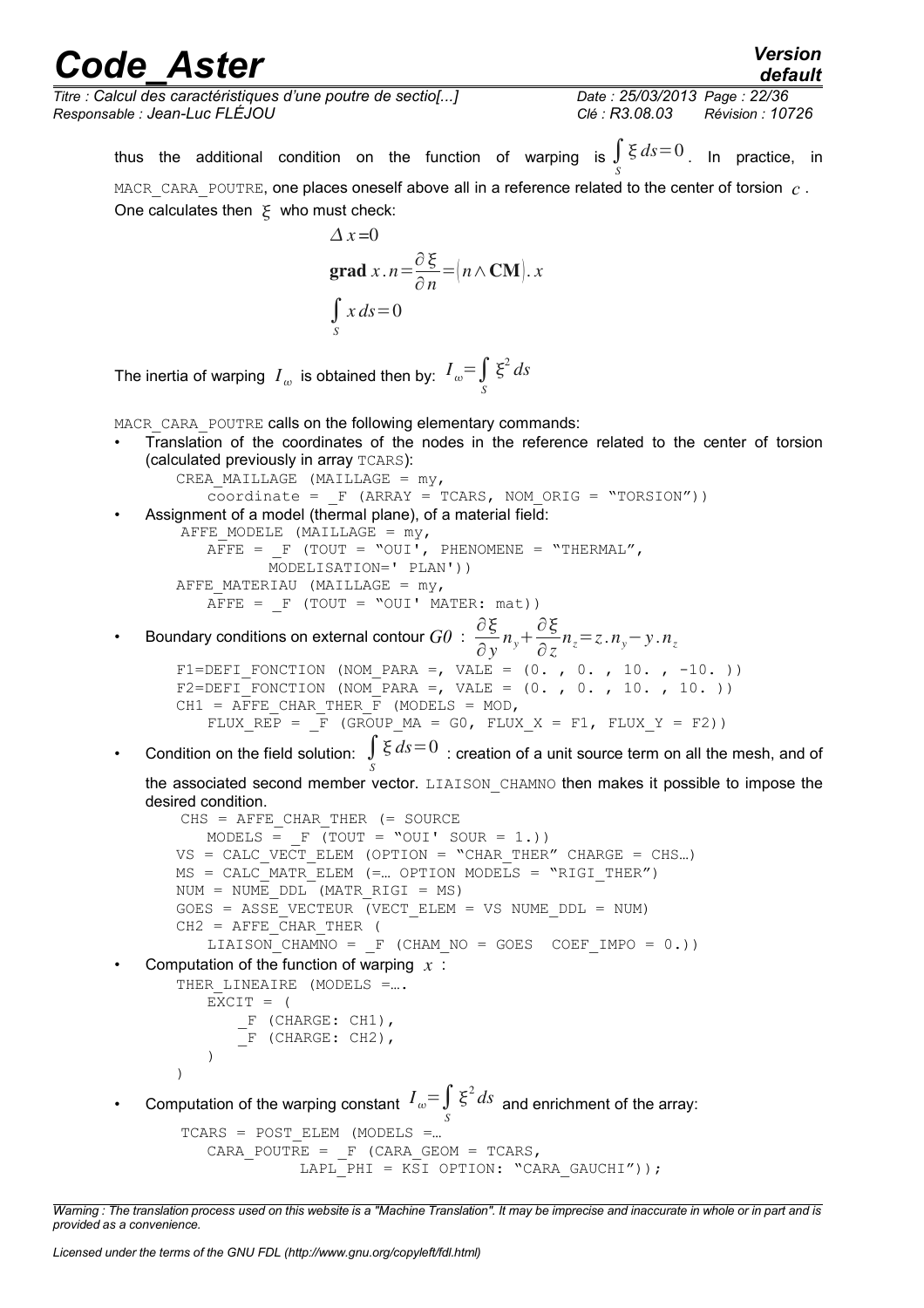*Titre : Calcul des caractéristiques d'une poutre de sectio[...] Date : 25/03/2013 Page : 23/36 Responsable : Jean-Luc FLÉJOU Clé : R3.08.03 Révision : 10726*

### **5 Bibliography**

- <span id="page-22-6"></span><span id="page-22-0"></span>[1] BATOZ J.L. & DHATT G.: "Modelization of structures by finite elements. Volume 2, beams and plates". HERMES, Paris, 1990
- <span id="page-22-4"></span>[2] BLEVINS R.D.: "Formulated for natural frequency and shape mode". Van Nostrand Reinhold, New York, 1979.
- <span id="page-22-5"></span>[3] COWPER G.R.: "The shear coefficient in Timoshenko' S beam theory". J. of Applied Mechanics, June 1966, pp 335-340.
- [4] HSU Y.W. : "The shear coefficient of beams of circular cross-country race section". J. of Applied Mechanics, March 1975, pp 226-228.
- <span id="page-22-2"></span>[5] MASSONET C. & CESCOTTO S.: "Mechanical of the materials". From boeck University, Brussels, 1994.
- <span id="page-22-7"></span>[6] PILKEY W.D.: "Formulated for stress, Strain and Structural Matrixes". Wiley & Sounds, New York, 1994.
- [7] REISSNER E. & TSAI W.T. : "One the determination of the centers of twist and of shear for cylindrical Shell beams". J. of Applied Mechanics, december 1972, pp 1098-1102.
- <span id="page-22-1"></span>[8] BAMBERGER Y.: Course of Strength of materials - National school of the Highways Departments. 1994.
- <span id="page-22-3"></span>[9] TIMOSHENKO S. Strength of materials - Dunod 1968
- [10] Document [U4.24.01]: Operator AFFE\_CARA\_ELEM
- <span id="page-22-8"></span>[11] VOLDOIRE F: "Elements of strength of materials. Directed works of the ENPC". Note EDF/MMN HI-74/96/002/0

Description of the versions of the document:

| VersionA<br>ster | Author (S)<br>Organization (S)                                                           | <b>Description of the modifications</b>                |
|------------------|------------------------------------------------------------------------------------------|--------------------------------------------------------|
| 7.4              | J.M. Proix, N. Laurent, P.Hémon, G.<br><b>Bertrand</b><br>EDF-R&D/AMA, IAT St Cyr, CS-SI |                                                        |
| 8.5              | J.M.Proix, EDF-R&D/AMA Correction                                                        | of unit page 24, file REX<br>10783 10 Jean             |
| 10               | FLÉJOU, EDF-R&D/AMA Formatted                                                            | , correction formulas, file REX<br>16337 Determination |

*Warning : The translation process used on this website is a "Machine Translation". It may be imprecise and inaccurate in whole or in part and is provided as a convenience.*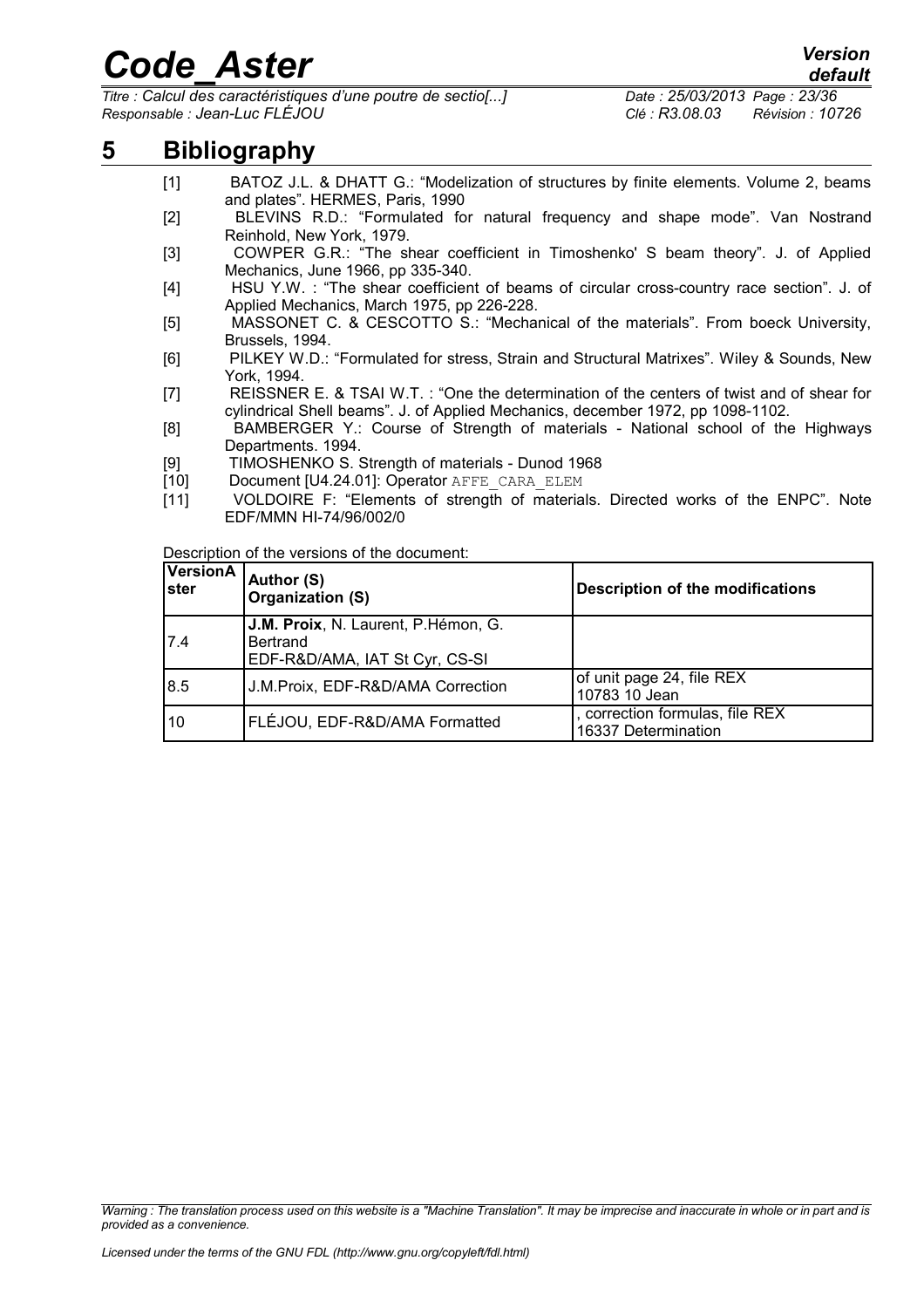*Titre : Calcul des caractéristiques d'une poutre de sectio[...] Date : 25/03/2013 Page : 24/36 Responsable : Jean-Luc FLÉJOU Clé : R3.08.03 Révision : 10726*

### **Annexe 1 : of the constant of torsion for sections has borders multiplement related Is**

<span id="page-23-0"></span>a beam elastic, isotropic, length and of unspecified  $L$  section which can  $\Omega$  be not simply related. One notes contour  $\partial\varOmega_0$  external of and, for  $\varOmega_-\partial\varOmega_1$ , possible  $\,$ *i* =1...n−1 interior contours. His total border  $\partial Ω = \bigcup_{i=0}$  $\bigcup\limits_{i=0}^{n-1} \partial\,\varOmega_i^{\,i}$  is noted. One chooses

the axis according to  $|x_1|$  locus of centers of gravity of the cross-sections. It is supposed to simplify the demonstration that the center of torsion is confused with the center of gravity, which makes it possible to uncouple the effects of torsion and bending. The axes and are  $x_2$  selected  $x_3$  following the principal directions of inertia. Figure



**9: Beam 9 with unspecified section. The beam**

is charged on its section by one twisting moment  $\; x_1{=}L\;$  . In addition  $\; {\cal M}_{G_1}{=}M_{\,t}x_1$ 

, the side surface of the cylinder is not charged and the body forces are null. One of deduced immediately that the torsor of the internal forces at the point is  $\, G_0 \,$  the problem  $\, M_{\, G_0} \! = \! M_{\, t} \chi_{_1} \,$ of elasticity posed previously seems incompletely definite. Indeed, the boundary conditions on the cross-sections and are  $x_1 = L$  incomplete  $x_1 = 0$  because there is not a condition in each point, but

on average. There is thus, a priori *, an infinity of* solutions. The assumption of Saint-Coming consists in seeking a solution such as the tensor of the stresses is form: The principle

$$
\boldsymbol{\sigma} = \begin{vmatrix} \sigma_{11} & \sigma_{12} & \sigma_{13} \\ \sigma_{12} & 0 & 0 \\ \sigma_{13} & 0 & 0 \end{vmatrix}
$$

of Saint-Coming is valid far from the sections of application of the forces. Indeed, except in cases of particular loadings, the four presumedly null terms diminish exponentially with. To solve  $x_1$ 

this problem of elasticity, a stress formulation is chosen. The equations to be written are thus those of equilibrium and those of compatibility. The balance equations

lead  $\mathrm{div}\,\sigma=0$  to the three following scalar equations: [14] [15

$$
\partial_1 \sigma_{11} + \partial_2 \sigma_{12} + \partial_3 \sigma_{13} = 0 \tag{14}
$$

$$
\partial_1 \sigma_{12} = 0 \tag{15}
$$

<span id="page-23-2"></span><span id="page-23-1"></span>
$$
\partial_1 \sigma_{13} = 0
$$

*Warning : The translation process used on this website is a "Machine Translation". It may be imprecise and inaccurate in whole or in part and is provided as a convenience.*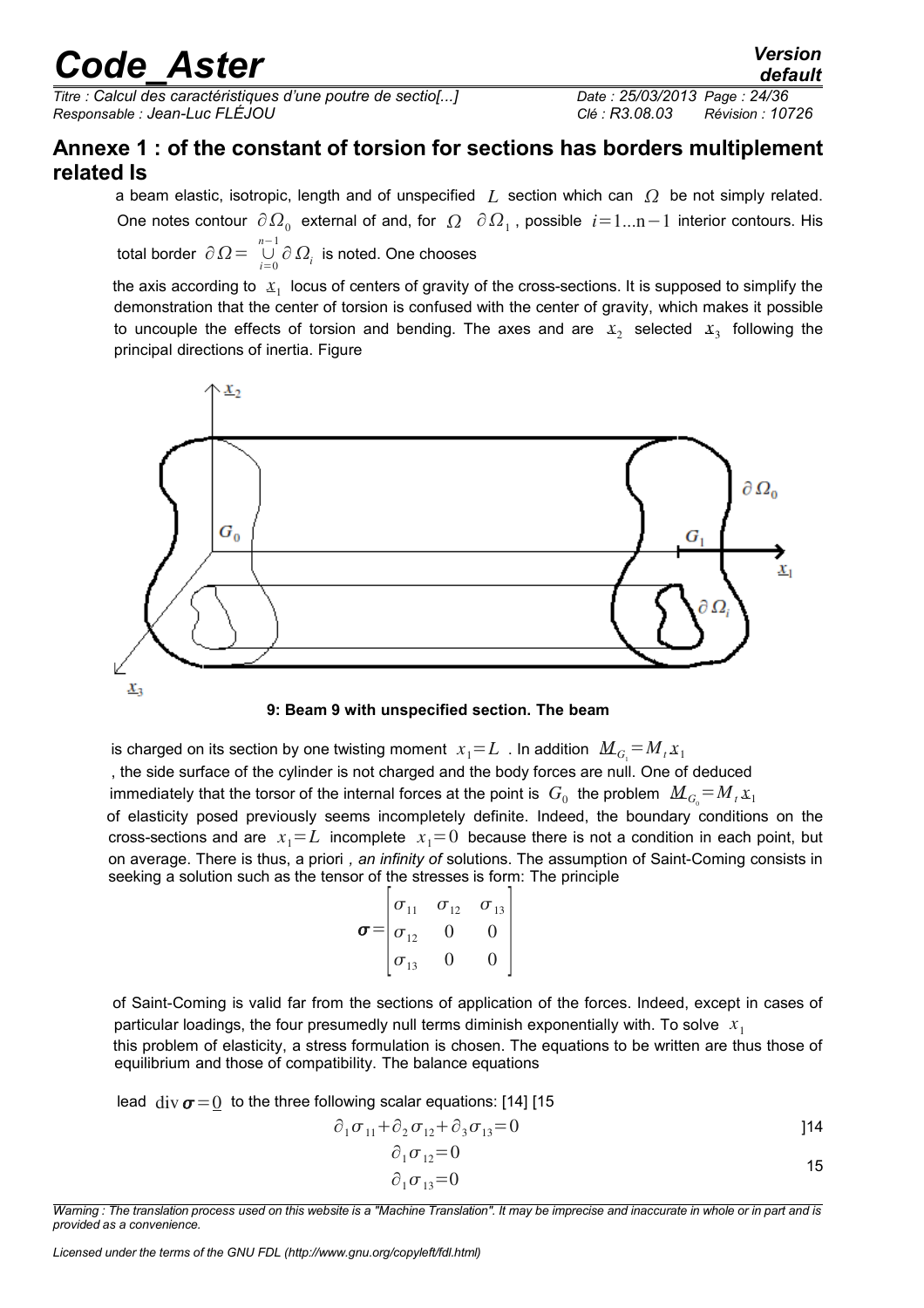*Titre : Calcul des caractéristiques d'une poutre de sectio[...] Date : 25/03/2013 Page : 25/36 Responsable : Jean-Luc FLÉJOU Clé : R3.08.03 Révision : 10726*

<span id="page-24-5"></span><span id="page-24-4"></span><span id="page-24-3"></span><span id="page-24-2"></span><span id="page-24-1"></span><span id="page-24-0"></span>

the simplified notation:) the equations  $\partial_i \sigma_{jk}^{\phantom{\dag}}=$ ∂*jk* ∂ *x<sup>i</sup>*

of Beltrami, which take account of the compatibility equations are written: [16] [17

$$
-\Delta \sigma_{11} - \partial_{11} \sigma_{11} = 0 \tag{16}
$$

$$
-\Delta \sigma_{12} - \frac{1}{1+\nu} \partial_{12} \sigma_{11} = 0
$$

$$
-\Delta \sigma_{13} - \frac{1}{1+\nu} \partial_{13} \sigma_{11} = 0
$$

$$
-\partial_{22}\sigma_{11} + v\Delta\sigma_{11} = 0
$$

$$
-\partial_{23}\sigma_{11} = 0
$$

$$
-\partial_{33}\sigma_{11} + v\Delta\sigma_{11} = 0
$$
 equations21

[éq16], [éq1[916](#page-24-5) and [éq2[119](#page-24-4) ] show[s21](#page-24-3) that, and is  $\partial_{11}\sigma_{11}$   $\partial_{22}\sigma_{22}=0$  solutions  $\partial_{33}\sigma_{11}$  of a homogeneous linear system and thus that. With L  $\partial_{11}\sigma_{11}=\partial_{22}\sigma_{11}=\partial_{33}\sigma_{11}=0$  "equation [éq20], one from o[f20](#page-24-2) deduced that. By taking account of  $\sigma_{11}=a_0+a_1x_1+(b_1x_1+b_0)x_2+(c_1x_1+c_0)x_3$  the fact that L" one deals with the problem of free torsion, one will take no one from  $\sigma_{11}$  now. The equations [éq15] and [éq1[815\]](#page-23-2) sho[w18](#page-24-0) that and do not depend  $\sigma_{12}$   $\sigma_{13}$  on. The equation  $x_1$  [éq14] is writte[n14:](#page-23-1) where and

$$
\partial_2 \big[ \sigma_{12} + f\big[x_3\big] \big] = \partial_3 \big[ -\sigma_{13} - g\big[x_2\big] \big]
$$

are *f* two *g* arbitrary functions. According to the theorem of Schwartz, there exists such as  $\varphi(x_{_{2\!x_{_{3}})$  : The equations

$$
\begin{cases} \partial_2 \varphi = -\sigma_{13} - f(x_2) \\ \partial_3 \varphi = \sigma_{12} + g(x_3) \end{cases} = \begin{cases} \sigma_{12} = \partial_3 \varphi - f(x_3) \\ \sigma_{13} = -\partial_2 \varphi + g(x_2) \end{cases}
$$

[éq17] and [éq1[817\]](#page-24-1) giv[e18:](#page-24-0) maybe where

$$
\begin{cases} \partial_3 \Delta \varphi = 0 \\ \partial_2 \Delta \varphi = 0 \end{cases}
$$

is  $\Delta \varphi = \partial_3 f - \partial_2 f + K$ 

*K* a constant of integration. As and are *f* arbitrary *g* , one will take them identically null. The problem to be solved is thus a problem of Laplacian: on then  $\Delta \varphi = K : \mathfrak{t} \Omega$  remains

$$
\boldsymbol{\sigma} = \begin{bmatrix} 0 & \partial_3 \varphi & -\partial_2 \varphi \\ \partial_3 \varphi & 0 & 0 \\ -\partial_2 \varphi & 0 & 0 \end{bmatrix}
$$

to write the boundary conditions, who will allow us to write conditions on for and  $\varphi \Omega$  on  $\varphi$  the boundary conditions *K*

*Warning : The translation process used on this website is a "Machine Translation". It may be imprecise and inaccurate in whole or in part and is provided as a convenience.*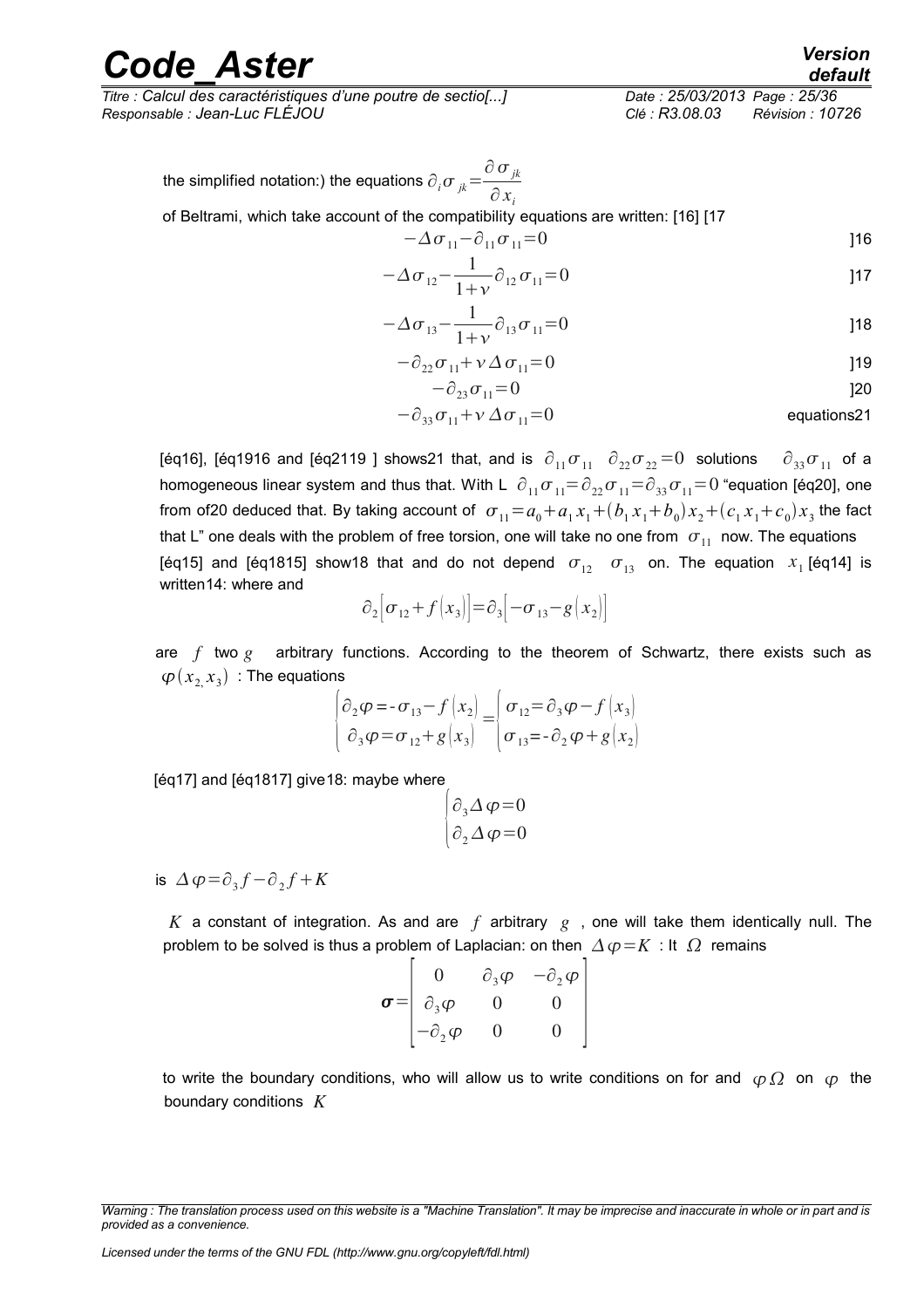*Titre : Calcul des caractéristiques d'une poutre de sectio[...] Date : 25/03/2013 Page : 26/36 Responsable : Jean-Luc FLÉJOU Clé : R3.08.03 Révision : 10726*

<span id="page-25-0"></span>

are to be written on all the border. On the cross-sections (and the same  $x_1 = L$  in), one a:  $x_1 = 0$  [22] Is

$$
\int_{\Omega} \sigma_{12} ds = 0
$$
\n
$$
\int_{\Omega} \sigma_{13} ds = 0
$$
\n
$$
\int_{\Omega} x_2 \sigma_{13} - x_3 \sigma_{12} ds = M,
$$
\n22

the norm *n* external with. One A.  $\partial \Omega$  One poses  $\sigma \otimes n = 0$ . One can  $\tau = \sigma_{12} x_2 + \sigma_{13} x_3$  also write;  $\tau = \sigma_{12} x_2 + \sigma_{13} x_3$   $\tau$  the tangential part of the stress in the cross-section is called. That is to say the point  $N_i$  running of contour for.  $\varphi \varOmega$  The condition  $\,i\!=\!0,\!...$  ,  $n\!-\!1$  , on side surface, stated higher, can be written. Figure  $\tau$   $dN_i=0$ 



**10: Definition 10 of the norms Thus, on**

the side surface of a beam, the vector shear stress is tangent  $\tau$  with contour. •The equation leads  $\tau \wedge dN_i = 0$  to a condition which must observe on contour  $\varphi$ : •The equation  $d\varphi=0$ [éq22] le[d22](#page-25-0) to that one  $\ M_{_I} \!=\! \int_\varOmega -x_{_2}\partial_{_2}\varphi\!-\!x_{_3}\partial_{_3}\varphi\,ds\,$  can also write: The problem  $M_{t} = 2 \int_{\Omega} \varphi \, ds + \int_{\partial \Omega} \varphi(x_{3} dx_{2} - x_{2} dx_{3})$ 

to solve obtain is thus  $\varphi$ : on on

$$
\Delta \varphi = K \text{ with } \Omega
$$
  

$$
d \varphi = 0 \quad \partial \Omega
$$
  
the stress It remains  $M_{t} = 2 \int_{\Omega} \varphi \, ds + \int_{\partial \Omega} \varphi(x_{3} dx_{2} - x_{2} dx_{3})$ 

to identify the constant of torsion C. the constitutive law of the beams in torsion is: (cf [§  $M<sub>t</sub>$  =  $CG$ ∂ *<sup>x</sup>* ∂ *x* 3]). To solve

*Licensed under the terms of the GNU FDL (http://www.gnu.org/copyleft/fdl.html)*

*Warning : The translation process used on this website is a "Machine Translation". It may be imprecise and inaccurate in whole or in part and is provided as a convenience.*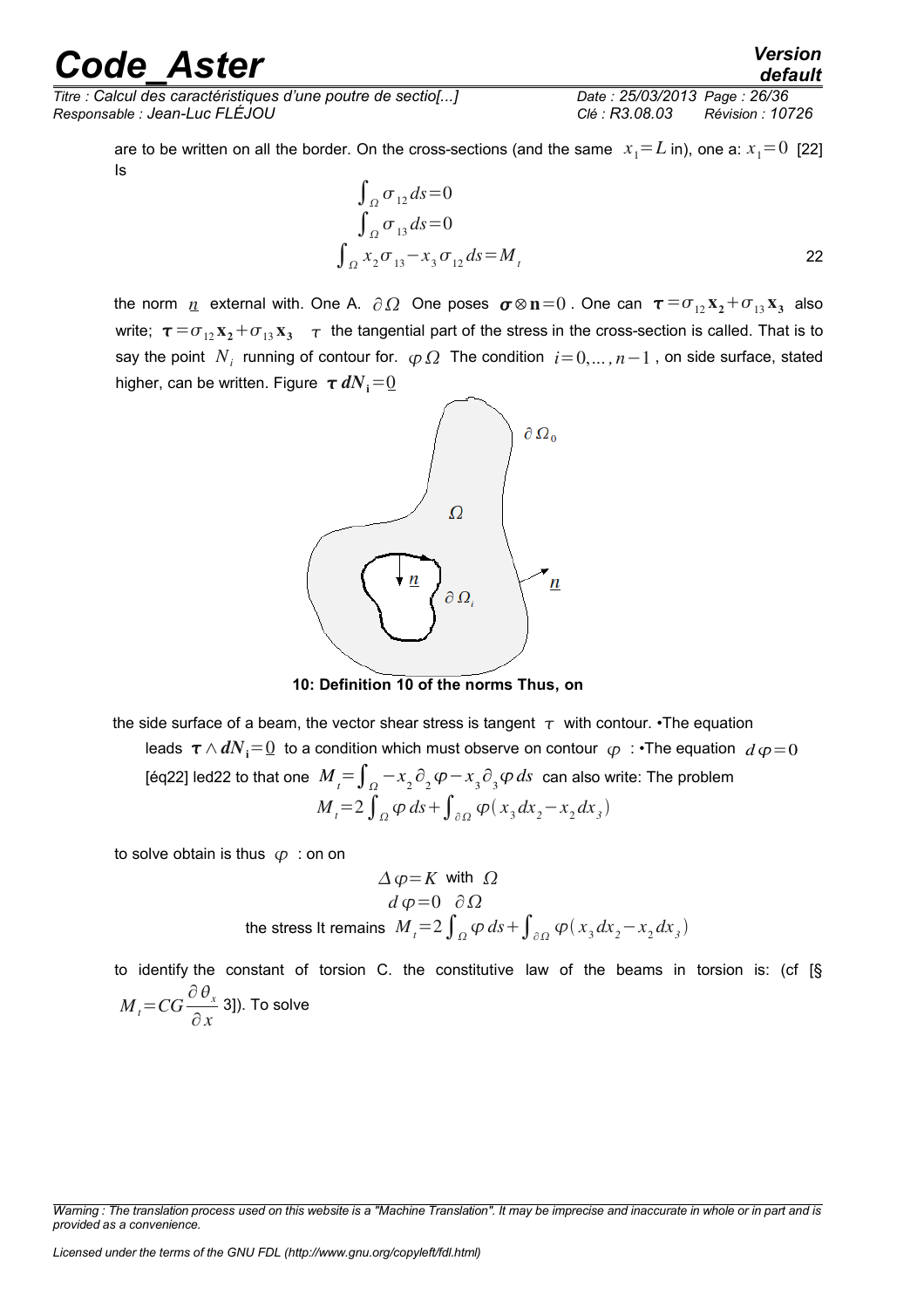*Titre : Calcul des caractéristiques d'une poutre de sectio[...] Date : 25/03/2013 Page : 27/36 Responsable : Jean-Luc FLÉJOU Clé : R3.08.03 Révision : 10726*

the problem  $K = -2C \frac{\partial \theta_x}{\partial x^2}$ 

the preceding problem more easily, one poses and,  $\psi = \frac{\varphi}{\sqrt{2}}$ 

solved becomes then: on on

$$
\Delta \psi = -2 \text{ With } \Omega
$$
  

$$
d \psi = 0 \text{ such } \partial \Omega
$$
  

$$
M_{t} = -2C \frac{\partial \theta_{x}}{\partial x} \Big[ \int_{\Omega} \psi \, ds + \int_{\partial \Omega} \psi \Big[ x_{3} dx_{2} - x_{2} dx_{3} \Big] \Big]
$$

 $C \frac{\partial \theta_x}{\partial x}$ ∂ *x*

a notation, one obtains contour  $C$   $=$   $2 \int_{\varOmega} \psi \, ds + \int_{\partial \varOmega} \psi \left[x_{_3} dx_{_2}\! - x_{_2} dx_{_3}\right]$ 

 $\cos$  of several contours: an external contour and interior  $\partial\varOmega_{0}$  = n-1 contours. The  $\alpha$  condition  $\partial\,\Omega_i$  leads  $d\,\psi$  =  $0$  to the following  $n$  conditions: on for  $\psi$  =  $\psi_i$  .  $\partial\,\Omega_i$  Are  $i$ =0,..., *n*−1  $\psi_i$  constant unknowns. By noting that, and thus  $\varphi$ , is defined  $\psi$  except for a constant, one can fix Des. One will thus take  $\ket{\psi_i}$ . Remain  $\ket{\psi_0=0}$  to determine for.  $\ket{\psi_i}$  For that *i*=0,... *, n*−1

, one will study the warping of the cross-section of X-coordinate. Let us recall  $\|x_1\|$  that the tensor of the stresses is written (cf [§4]): One poses

$$
\sigma = G \frac{\partial \theta_x}{\partial x} \begin{vmatrix} 0 & \frac{\partial \xi}{\partial y} - z & \frac{\partial \xi}{\partial z} + y \\ \frac{\partial \xi}{\partial y} - z & 0 & 0 \\ \frac{\partial \xi}{\partial z} + y & 0 & 0 \end{vmatrix} = G \frac{\partial \theta_x}{\partial x} \begin{vmatrix} 0 & \frac{\partial \psi}{\partial z} & -\frac{\partial \psi}{\partial y} \\ \frac{\partial \psi}{\partial z} & 0 & 0 \\ -\frac{\partial \psi}{\partial y} & 0 & 0 \end{vmatrix}
$$

; is (  $\tau = \text{grad } \psi \wedge x_{_1}$  except for  $\tau$  a constant) the tangential part of the vector forced in the crosssection. One thus has

: One makes  $\,\mathbf{grad}\, \xi \!=\! \mathbf{\tau} \!-\! \mathbf{GM} \! \wedge \mathbf{x}_{_{\mathrm{I}}}$ 

circulate this equation along, one a: ∂Ω, One

$$
0 = \oint_{\partial \Omega_i} \boldsymbol{\tau} \, dl - \oint_{\partial \Omega_i} x_3 dx_2 - x_2 dx_3
$$

helped oneself here owing to the fact that the circulation of the gradient on a closed curve is null. It is noted

that the first integral can be written in term of flux of beam  $\,\psi$  . In addition  $\,\partial\varOmega^{\vphantom{\dagger}}_i$  , the second integral is equal to. Finally  $2A|\partial\Omega_i|$ 

, the problem is written: on on

$$
\Delta \psi = -2 \text{ on } \Omega
$$
  
\n
$$
\psi = 0 \text{ Once } \partial \Omega_0
$$
  
\n
$$
\psi = \psi_i \partial \Omega_i
$$
  
\n
$$
\oint_{\partial \Omega_i} \frac{\partial y}{\partial n} dl = 2A \Big( \partial \Omega_i \Big)
$$

*Licensed under the terms of the GNU FDL (http://www.gnu.org/copyleft/fdl.html)*

to be

∂ *x*

*Warning : The translation process used on this website is a "Machine Translation". It may be imprecise and inaccurate in whole or in part and is provided as a convenience.*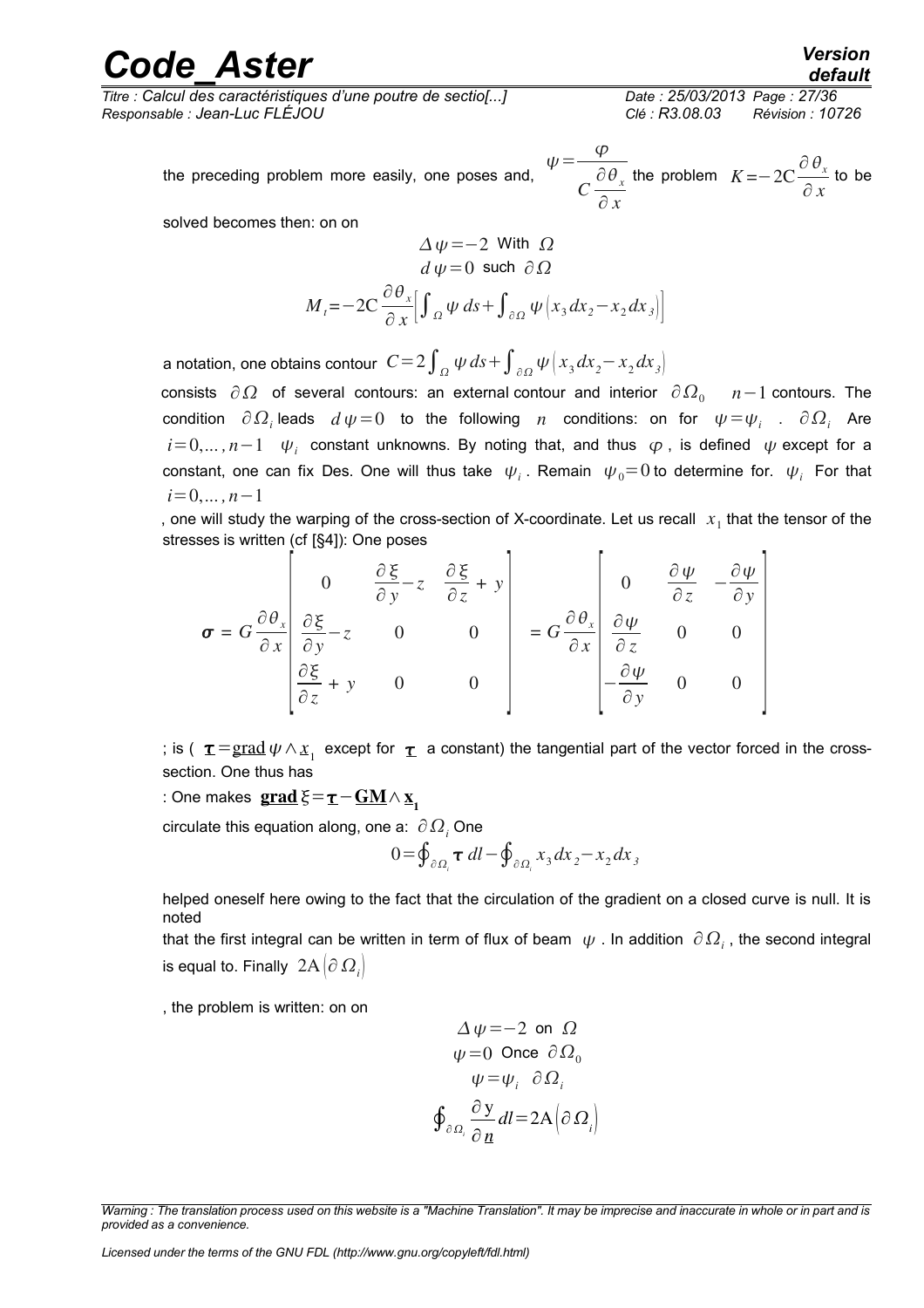*Titre : Calcul des caractéristiques d'une poutre de sectio[...] Date : 25/03/2013 Page : 28/36 Responsable : Jean-Luc FLÉJOU Clé : R3.08.03 Révision : 10726*

*default*

solved this problem, one a: the last  $\left.J\!=\!2\int_{\varOmega}\psi\,ds\!+\!2\sum_{i=1}$ *n*-1  $\psi_i A \big|\partial \Omega_i\big|$ 

condition: is difficult  $\oint_{\partial\Omega_i}\frac{\partial\, {\bf y}}{\partial\, n}$ ∂ *n*  $dl \!=\! 2{\rm A}\!\left|\,\partial\varOmega_{_{l}}\right\rangle\,$  to treat in a numerical way. Actually, the two conditions

on each border bordering a hole are written: on variational

$$
\psi = \psi_i \quad \partial \Omega_i
$$

$$
\frac{\partial \psi}{\partial \mathbf{n}} = \frac{2\mathbf{A} \left(\partial \Omega_i\right)}{l\left(\partial \Omega_i\right)}
$$

Formulation: One considers

$$
\forall v \in H^{1}(\Omega) \text{ tel que } v|_{\partial \Omega_{0}} = 0
$$
  

$$
\forall \mu \in L^{2}(\partial \Omega_{i})
$$
  

$$
\int_{\Omega} \nabla \Psi \nabla v \Omega + \sum_{i} \int_{\partial \Omega_{i}} \lambda^{i} v \, dl = 2 \int_{\Omega} v \, d \Omega + 2A \big(\partial \Omega_{i}\big) \int_{\partial \Omega_{i}} v \, dl
$$
  

$$
\int_{\partial \Omega_{i}} \mu \Psi \, dl = \Psi_{i} \int_{\partial \Omega_{i}} m \, dl
$$
  

$$
\int_{\partial \Omega_{i}} \lambda^{i} \, dl = 0
$$

the function such as  $\vert \theta \vert$  on. Matriciellement  $\vert \theta \equiv 1 \vert / \partial \Omega_i$  , one a: Where is

$$
\psi = \begin{bmatrix} \psi \\ \phi \end{bmatrix} \begin{bmatrix} \Phi \\ \Phi \end{bmatrix}
$$

$$
\psi = \begin{bmatrix} \mathbf{v} \\ \mathbf{v} \end{bmatrix} \begin{bmatrix} \Phi \\ \Phi \end{bmatrix}
$$

$$
\theta = \begin{bmatrix} \theta \\ \mathbf{r} \end{bmatrix} \begin{bmatrix} \mathbf{F} \end{bmatrix}
$$

the vector  $\left[ \boldsymbol{\Phi} \right]$  whose components are the shape functions. Under these conditions, the variational approximation of the weak formulation gives: Where one

$$
\begin{vmatrix}\n\begin{bmatrix}\n\mathbf{K}\n\end{bmatrix}\n\begin{bmatrix}\n\boldsymbol{\psi}\n\end{bmatrix} + \sum_{i} \begin{bmatrix}\n\mathbf{B}^{i}\n\end{bmatrix}\n\begin{bmatrix}\n\boldsymbol{\lambda}^{i}\n\end{bmatrix} = \begin{bmatrix}\n\mathbf{f}\n\end{bmatrix} + \begin{bmatrix}\n\mathbf{T}\n\end{bmatrix} \\
\begin{bmatrix}\n\mathbf{B}\n\end{bmatrix}\n\begin{bmatrix}\n\boldsymbol{\psi}\n\end{bmatrix} = \begin{bmatrix}\n\mathbf{0}\n\end{bmatrix}
$$

posed: One can

$$
\begin{aligned} \n\begin{bmatrix} \n\mathbf{f} \n\end{bmatrix} \n\begin{bmatrix} \mathbf{v} \n\end{bmatrix} &= 2 \int_{\Omega} v \, d\Omega \\ \n\begin{bmatrix} \n\mathbf{T} \n\end{bmatrix} \n\begin{bmatrix} \mathbf{v} \n\end{bmatrix} &= \frac{2\mathbf{A} \left( \frac{\partial \Omega}{\partial u} \right)}{\left\| \frac{\partial \Omega}{\partial u} \right\|} \int_{\partial \Omega_i} v \, dl \\ \n\begin{bmatrix} \n\mathbf{B} \n\end{bmatrix} &= \sum_i \left[ \mathbf{B}^i \right] \n\end{aligned}
$$

*Warning : The translation process used on this website is a "Machine Translation". It may be imprecise and inaccurate in whole or in part and is provided as a convenience.*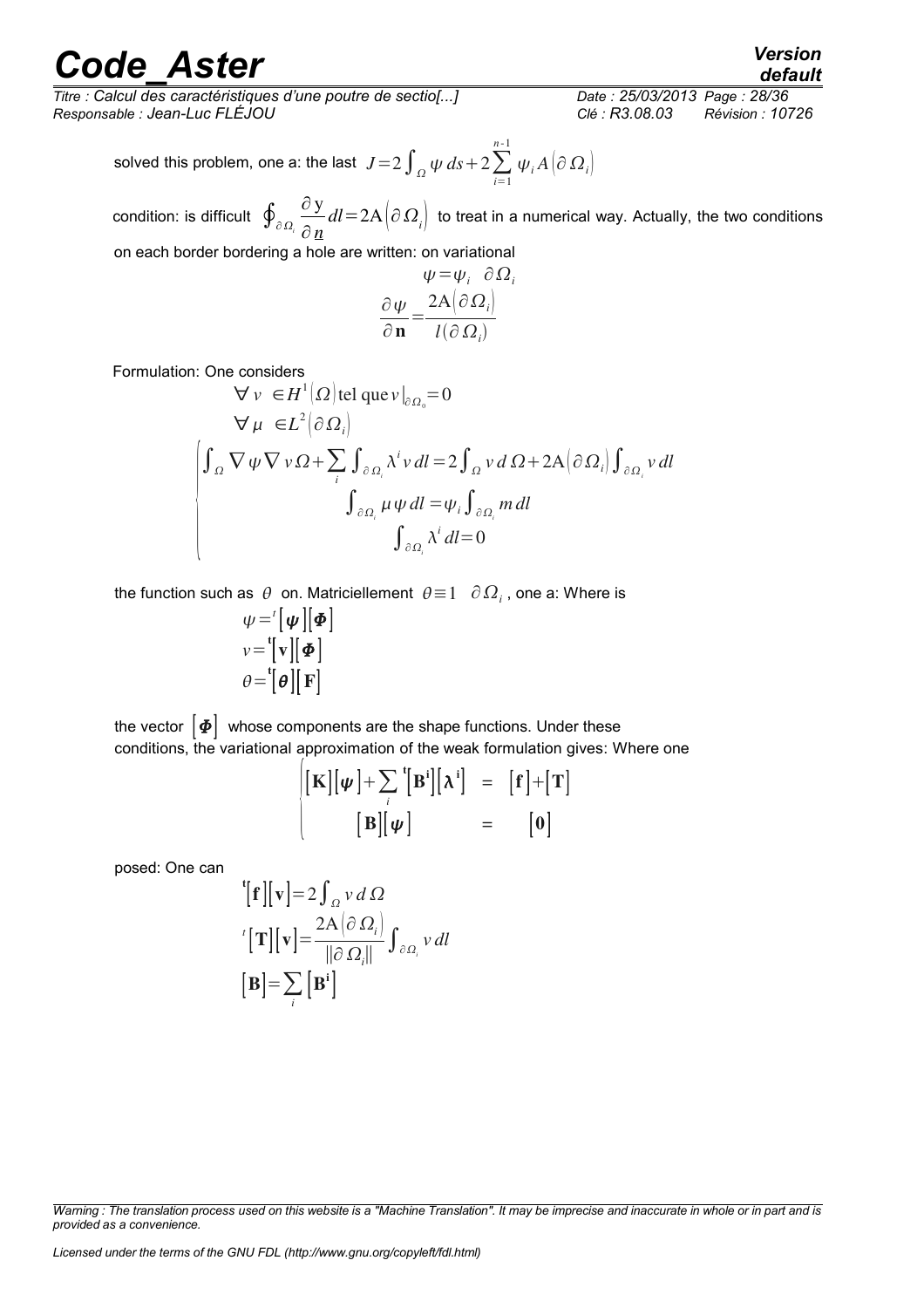the following problem to solve: The general

$$
\begin{cases}\n\Delta \psi = -2 \\
\psi \left( r = R_0 \right) = \psi_0 = 0 \\
\psi \left( r = R_1 \right) = \psi_1 \\
\int_{\partial \Omega_1} \frac{\partial \psi}{\partial \mathbf{n}} d\mathbf{l} = 2 \pi R_0^2\n\end{cases}
$$

solution of the problem is written Here, one  $\psi = \psi(r) = -\frac{r^2}{2}$ 2  $+A \ln(r) + B$ 

A. From where  $\frac{\partial \psi}{\partial x}$  $\partial$  n  $\int_{\partial\Omega_1} = -\frac{\partial \psi}{\partial r}$  $\frac{\partial \varphi}{\partial r}$ **e**<sub>*r*</sub>. In addition  $2π R_1^2 - 2π A ln(R_1) = 2π R_1^2 ⇒ A = 0$ , one A. Finalement  $\psi(R_0)=0 \Rightarrow B=0$  $R_0^2$ 2 : . One can 2

$$
\psi(r) = -\frac{r^2}{2} + \frac{R_0^2}{2}
$$

now calculate. One has  $J=2\int_{\Omega}\psi\,ds+2\,\psi_1A\Big(\partial\,\Omega_i\Big)$  and. All  $\psi_1=-\frac{R_1^2}{2}$ 2  $+\frac{R_0^2}{2}$ 2 done

 $A\!\left(\partial\varOmega_1\right)\!=\!\psi\,R_1^2$  calculations, there is the result classical one: Determination  $\;J\!=\!\frac{\pi}{2}$  $\frac{n}{2}$  $\left(R_0^4 - R_1^4\right)$ 

k that the condition on flux is checked: It is seen,  
\n
$$
\int_{\partial\Omega_i} \frac{\partial \psi}{\partial n} dl = \int_{\partial\Omega_i} \Delta \psi \theta dl = \int_{\Omega} \Delta \psi \theta d\Omega + \int_{\Omega} \nabla \psi \nabla \theta d\Omega
$$
\n
$$
= -\int_{\Omega} 2 \theta d\Omega' + [\mathbf{f}][\theta] + [\mathbf{T}][\theta] - [\theta][\mathbf{B}^i][\lambda]
$$
\n
$$
= \frac{2A(\partial \Omega_i)}{|\partial \Omega_i||} \int_{\partial \Omega_i} \theta dl
$$
\n
$$
= 2A(\partial \Omega_i)
$$

with this new formulation, that the posed mathematical problem returns to a problem of linear thermal with a particular loading. This is easily programmable in Code\_Aster *. By applying*

the preceding method to a beam whose cross-section is the contour ranging between radius and with  $R_1$  .  $R_0$  There is  $R_1 < R_0$ 

*Titre : Calcul des caractéristiques d'une poutre de sectio[...] Date : 25/03/2013 Page : 29/36*



*Responsable : Jean-Luc FLÉJOU Clé : R3.08.03 Révision : 10726*

∂

*Warning : The translation process used on this website is a "Machine Translation". It may be imprecise and inaccurate in whole or in part and is provided as a convenience.*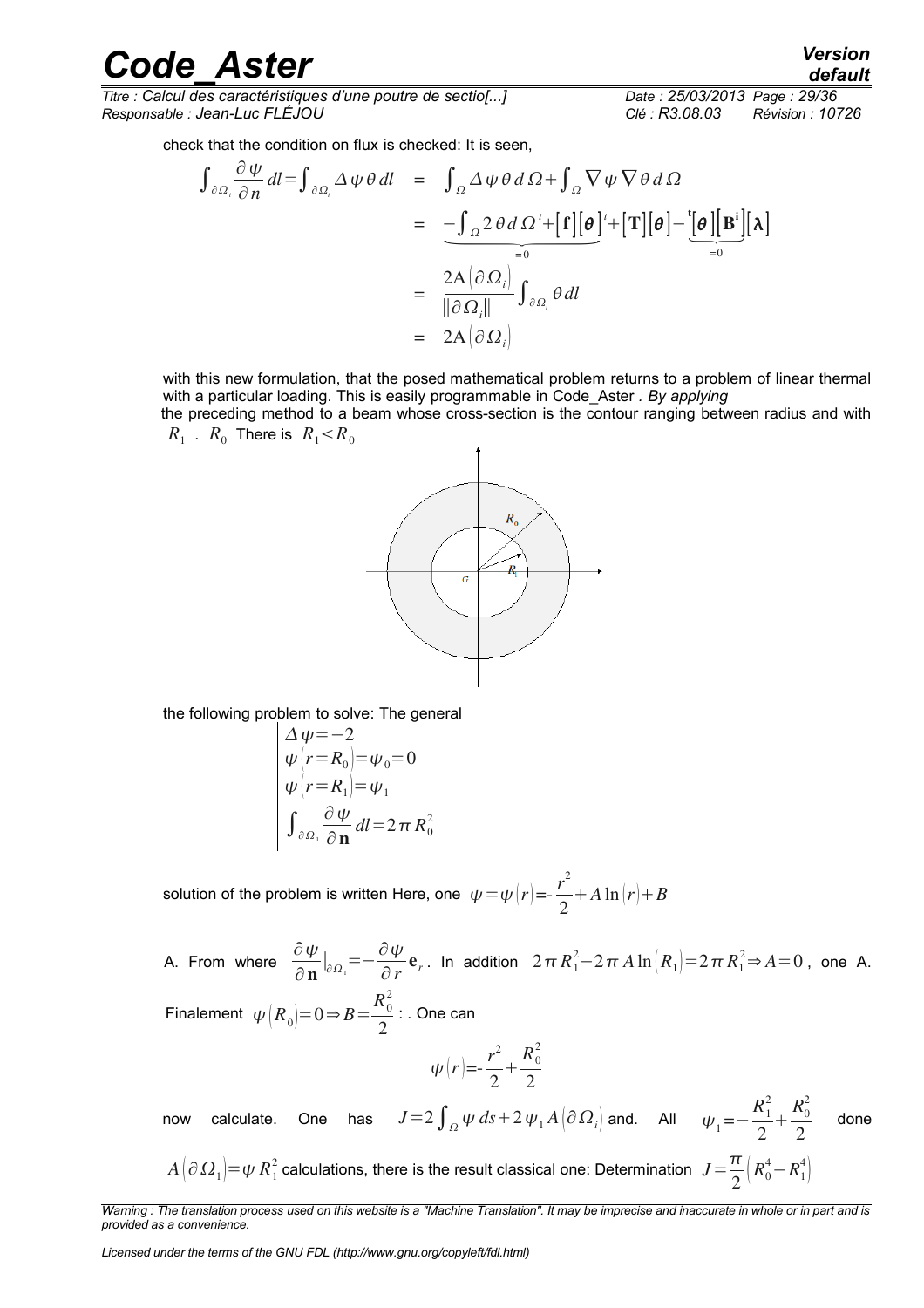*Titre : Calcul des caractéristiques d'une poutre de sectio[...] Date : 25/03/2013 Page : 30/36 Responsable : Jean-Luc FLÉJOU Clé : R3.08.03 Révision : 10726*

*Warning : The translation process used on this website is a "Machine Translation". It may be imprecise and inaccurate in whole or in part and is provided as a convenience.*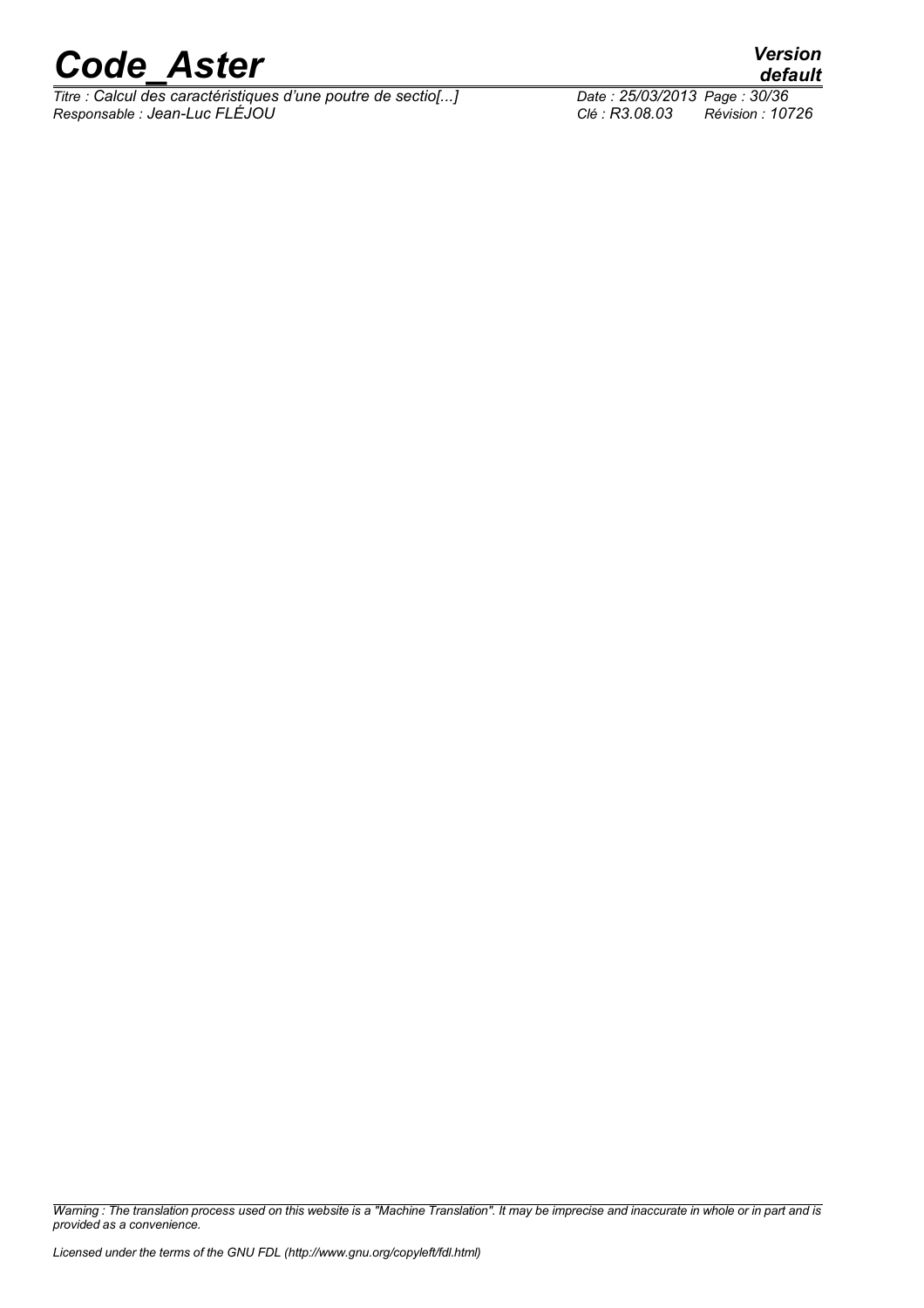*Titre : Calcul des caractéristiques d'une poutre de sectio[...] Date : 25/03/2013 Page : 31/36 Responsable : Jean-Luc FLÉJOU Clé : R3.08.03 Révision : 10726*

### **Annexe 2 : of the constant of shears of a beam equivalent to a set of parallel beams Position**

#### <span id="page-30-1"></span><span id="page-30-0"></span>**A 2.1 : of problem: One clarifies**

here a method developed in command MACR\_CARA POUTRE to obtain the shear coefficients and of *AY AZ* a beam equivalent to a set of disjoined beams (e.g. columns embedded between two bottoms). This makes it possible for example to produce model "skewers" of buildings, i.e. condensed in only one beam. For only one

beam, the definition of the shear coefficients rests on the energy method [§2.1.3]: the formulation is based on complementary energy due to the shears in the section. The shear coefficient

is: Note: 
$$
k = \frac{\left[\int_s \sigma_{cr} dS\right]^{-2}}{SG \int_s \frac{1}{G} \sigma_{cr^2} dS}
$$

#### **This statement**

*is still valid in the case of a heterogeneous beam (variable G ). The distribution*

of shearing stress in the section, for only one beam, is based on the formula of Jourawski, [§2.1.1] which provides the distribution of the shearing stresses due to shears in a direction and only the average of the shears in the other direction. The formula

of Jourawski is written: with

$$
\sigma_{CT} = \frac{m(y)}{I b(y)} V \text{ the quantity } m(y) = \int_{y}^{y_{\text{max}}} t \ b(t) \ dt
$$

 $m(v)$  the statical moment on behalf of section understood represents A enters and Then *y* can *ymax*



idea is that the section supports normal stresses resulting from the theory of the beams of Eulerian, and that one evaluates the force of sliding of on. For *A B*

*Warning : The translation process used on this website is a "Machine Translation". It may be imprecise and inaccurate in whole or in part and is provided as a convenience.*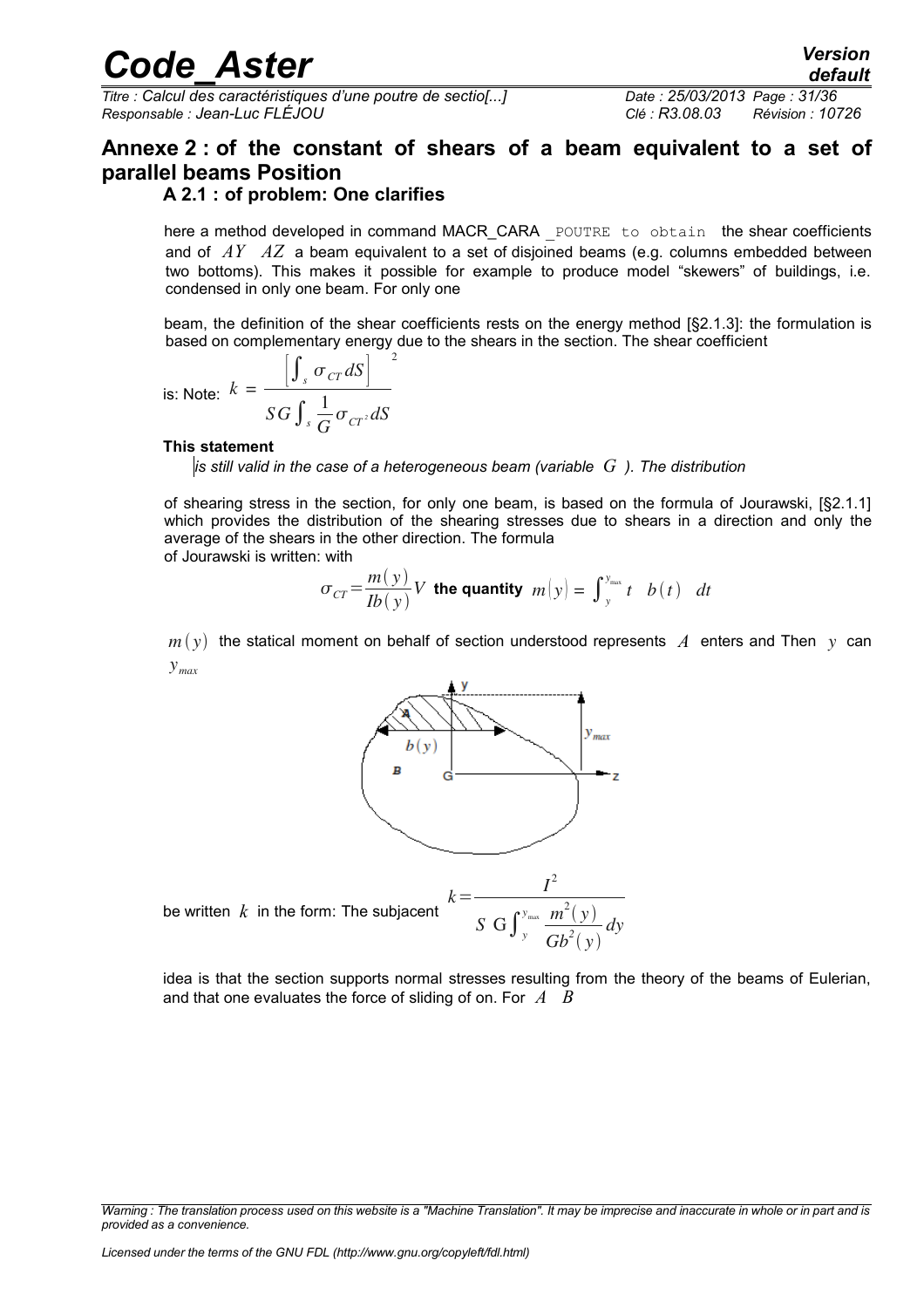*Titre : Calcul des caractéristiques d'une poutre de sectio[...] Date : 25/03/2013 Page : 32/36 Responsable : Jean-Luc FLÉJOU Clé : R3.08.03 Révision : 10726*

a nonrelated section, like the section out of cut of a building, the assumption of Jourawski cannot be made (except considering that all the section becomes deformed axially like the same beam with each X-coordinate). One *x* cannot know a priori the distribution of the shears nor of the normal stresses in each column. The following figure gives an idea of the cross-section of a building engine: Figure



**11: Section 11 of a building engine Statement**

*Warning : The translation process used on this website is a "Machine Translation". It may be imprecise and inaccurate in whole or in part and is provided as a convenience.*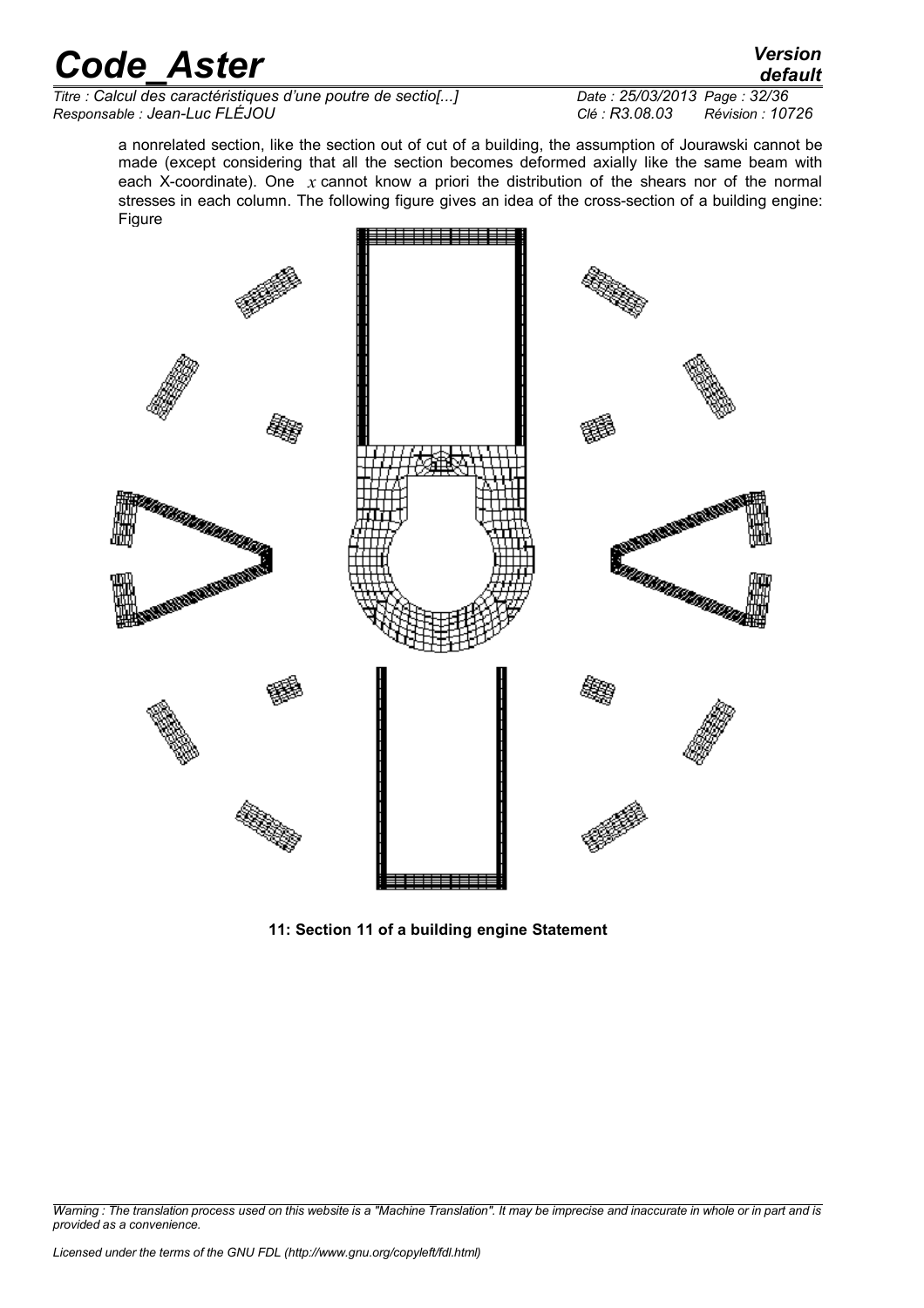*Titre : Calcul des caractéristiques d'une poutre de sectio[...] Date : 25/03/2013 Page : 33/36 Responsable : Jean-Luc FLÉJOU Clé : R3.08.03 Révision : 10726*

#### **A 2.2 : simplified of the shear coefficients Assumption**

**: the columns** are embedded in bottoms: the building seen on side can be represented like a set of clamped parallel columns between two bottoms: Figure

<span id="page-32-0"></span>

this typical case: each column is a rectangular beam of section (the principal axes of inertia of the various columns are not colinéaires). with.  $H=3$  The beams  $4m$ 

are embedded at the two ends. It is then necessary to seek a relation between a force imposed *F* on higher bottom, and the displacement of this bottom in the same direction, i.e. to calculate the stiffness of this system in this direction. •For

#### **one beam: The method**

used is exposed for example in [bib11]. •Bea[m11](#page-22-8)

**fixed at an end and free with the other: The system**

is statically determinate and elastic. One wants to express displacement according to  $u(H)$  and.

*F* The Principle *T* of the Virtual wors is written: for any



virtual displacement, and *v* a specific force in, (here  $f \cup y = H$  "force normal is null). One chooses, and one calculates  $f = 1$  successively displacements due to a force and  $F$  a couple in. By  $\Gamma$  integrating  $y=H L^{\infty}$  preceding statement, one finds that, under the effect of, real  $F$ displacement and *u* rotation are worth: with and  $\mathbf{u}(H) = \frac{\mathbf{F} \cdot H^3}{2 \mathbf{F} \cdot H^3}$ 3 *E*. *I*  $+\frac{F.H}{G.G}$ *G* .*S<sup>r</sup>*  $=\frac{F.H^3}{12F}$  $12 E. I$  $4 + \frac{12EI}{a}$  $\left(\frac{12EI}{G.H^2S_r}\right)$  Under  $S_r = k \cdot S$   $\theta(H) = -\frac{F.H^2}{2E.I}$ 2 *E*. *I*

the effect of the moment, one obtains  $\Gamma$  : If the beam

$$
\mathbf{u}_{\Gamma}(H) = -\frac{\Gamma \cdot H^2}{2E \cdot I} \quad \theta_{\Gamma}(H) = \frac{\Gamma \cdot H}{E \cdot I}
$$

has a rectangular section of width and thickness *b* , one obtains *h* : for F imposed  $S_r = bhk = bh\frac{5}{6}$ 

$$
\begin{aligned}\n\text{for imposed} \quad \mathbf{u}(H) &= \frac{\mathbf{F} \cdot H^3}{E \cdot bh^3} \left( 4 + \frac{12}{5} \frac{h^2}{H^2} (1 + \nu) \right) \\
\mathbf{u}_r(H) &= -\frac{6\mathbf{\Gamma} \cdot H^2}{E \cdot bh^3} \\
\mathbf{u}_r(H) &= -\frac{6\mathbf{\Gamma} \cdot H^2}{E \cdot bh^3} \\
\mathbf{v}_r(H) &= \frac{12\mathbf{\Gamma} \cdot H}{E \cdot bh^3}\n\end{aligned}
$$
\nEquation (H) = 6F

*Warning : The translation process used on this website is a "Machine Translation". It may be imprecise and inaccurate in whole or in part and is provided as a convenience.*

*Licensed under the terms of the GNU FDL (http://www.gnu.org/copyleft/fdl.html)*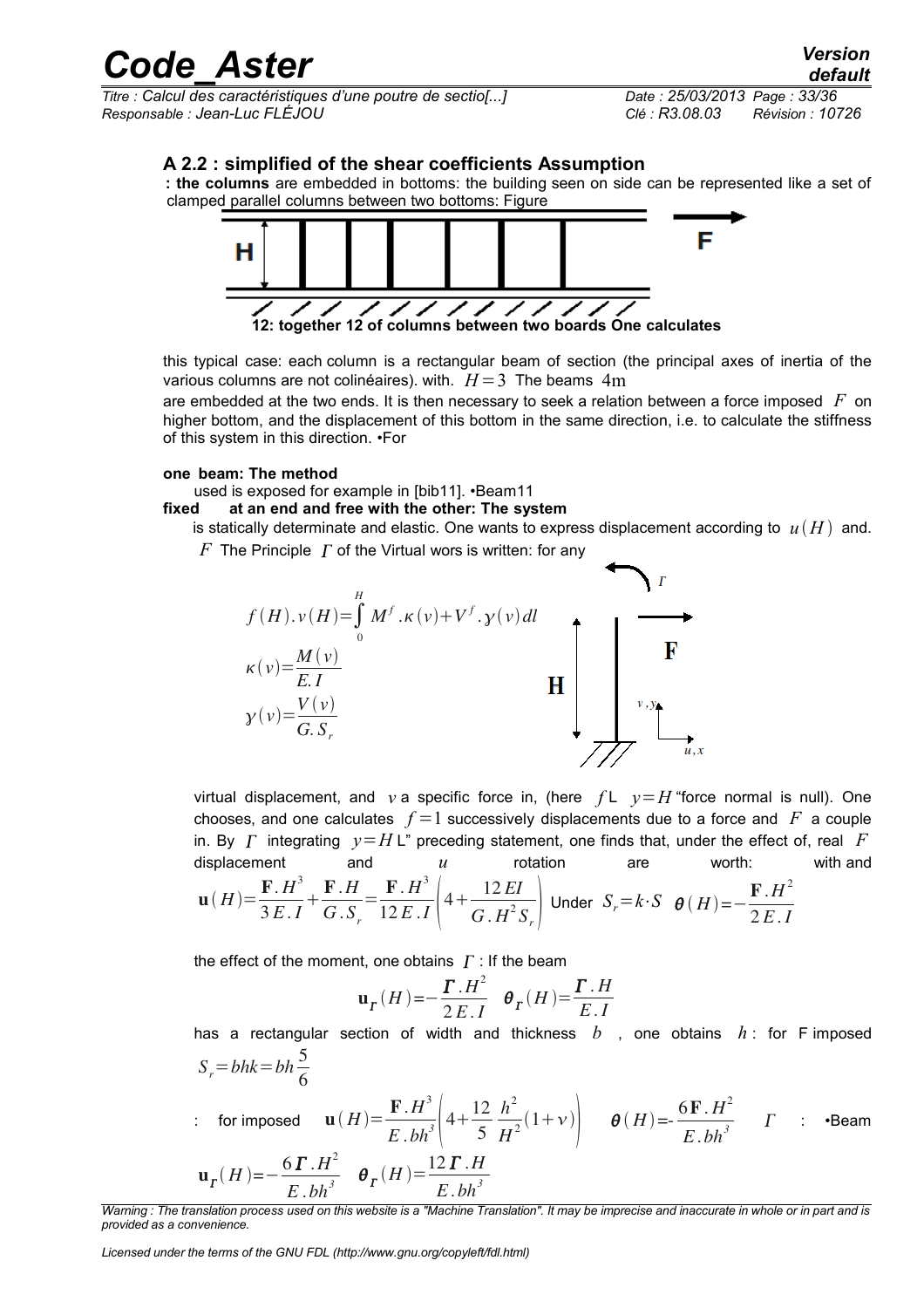*Titre : Calcul des caractéristiques d'une poutre de sectio[...] Date : 25/03/2013 Page : 34/36 Responsable : Jean-Luc FLÉJOU Clé : R3.08.03 Révision : 10726*

#### **fixed** at the two ends: (fixed support slipping in) the system  $y = H$

is hyperstatic of degree 1. One expresses displacement according to  $u(H)$  the redundant unknowns and using  $F \Gamma$  the preceding results. Under the effect of and,  $F$  displacement  $\Gamma$  U real and rotation (null because of the fixed support) are worth: The resolution



of this system makes it possible to obtain U (H) according to F: One also

$$
\mathbf{u}(H) = \frac{F \cdot H^3}{12 EI} \left( 1 + \frac{12 EI}{GH^2 S_r} \right) = \frac{F \cdot H^3}{E \cdot bh^3} \left( 1 + \frac{12 h^2}{5 H^2} (1 + v) \right)
$$
  
\n
$$
\mathbf{F} = \left( \frac{12 EI}{H^3} \frac{1}{\left( 1 + \frac{12 EI}{GH^2 S_r} \right)} \right) \mathbf{u}(H) = \left( \frac{E \cdot bh^3}{H^3} \frac{1}{\left( 1 + \frac{12 h^2}{5 H^2} (1 + v) \right)} \right) \mathbf{u}(H) = K \cdot \mathbf{u}(H)
$$

finds this result by considering the stiffness matrix of an "exact" beam element with 2 nodes ([bib1] or [R3.08.0[11\]](#page-22-6)). The term above corresponds exactly at the end of stiffness of shears alone following direction X: Note:

$$
K_{xx} = \left(\frac{12\,EI}{H^3} \frac{1}{(1+\Phi)}\right) \qquad \Phi = \frac{12\,EI}{GH^2S} = \frac{12\,EI}{GH^2\,kS}
$$

#### **The embed-free**

situation differs only from one coefficient (4 instead of 1): The two

$$
\mathbf{u}(H) = \frac{\mathbf{F} \cdot H^3}{E \cdot bh^3} \left( 4 + \frac{12}{5} \frac{h^2}{H^2} (1 + \nu) \right)
$$

opportunities are given in MACR\_CARA \_POUTRE: • the two

ends are clamped (actually one is embedded, the other is embedded in a mobile bottom: slipping fixed support) •the higher

end is free (makes some in connection rotulée with higher bottom). One can

thus propose to express the stiffness with the shears of each column in the form: with For

$$
\mathbf{F} = \left| \frac{12 EI}{H^3} \frac{1}{\left| \xi + \frac{12 EI}{GH^2 S_r} \right|} \right| \mathbf{u}(H) = \mathbf{K} \cdot \mathbf{u}(H) \quad \text{a set of } \xi = \begin{cases} 1 \text{ encastr\'e-encastr\'e} \\ 4 \text{ encastr\'e-libre} \end{cases}
$$

#### <span id="page-33-0"></span>**A 2.3 : beams the method**

consists in calculating the stiffness of each column in the preceding way, and to compare the stiffness of the group with that of an equivalent beam embedded between two bottoms. For that one expresses the total shears applied to all the columns (for example in the direction): Each *y* column

$$
T_y = \sum T_i = \tilde{K}_y . u_y
$$

*Warning : The translation process used on this website is a "Machine Translation". It may be imprecise and inaccurate in whole or in part and is provided as a convenience.*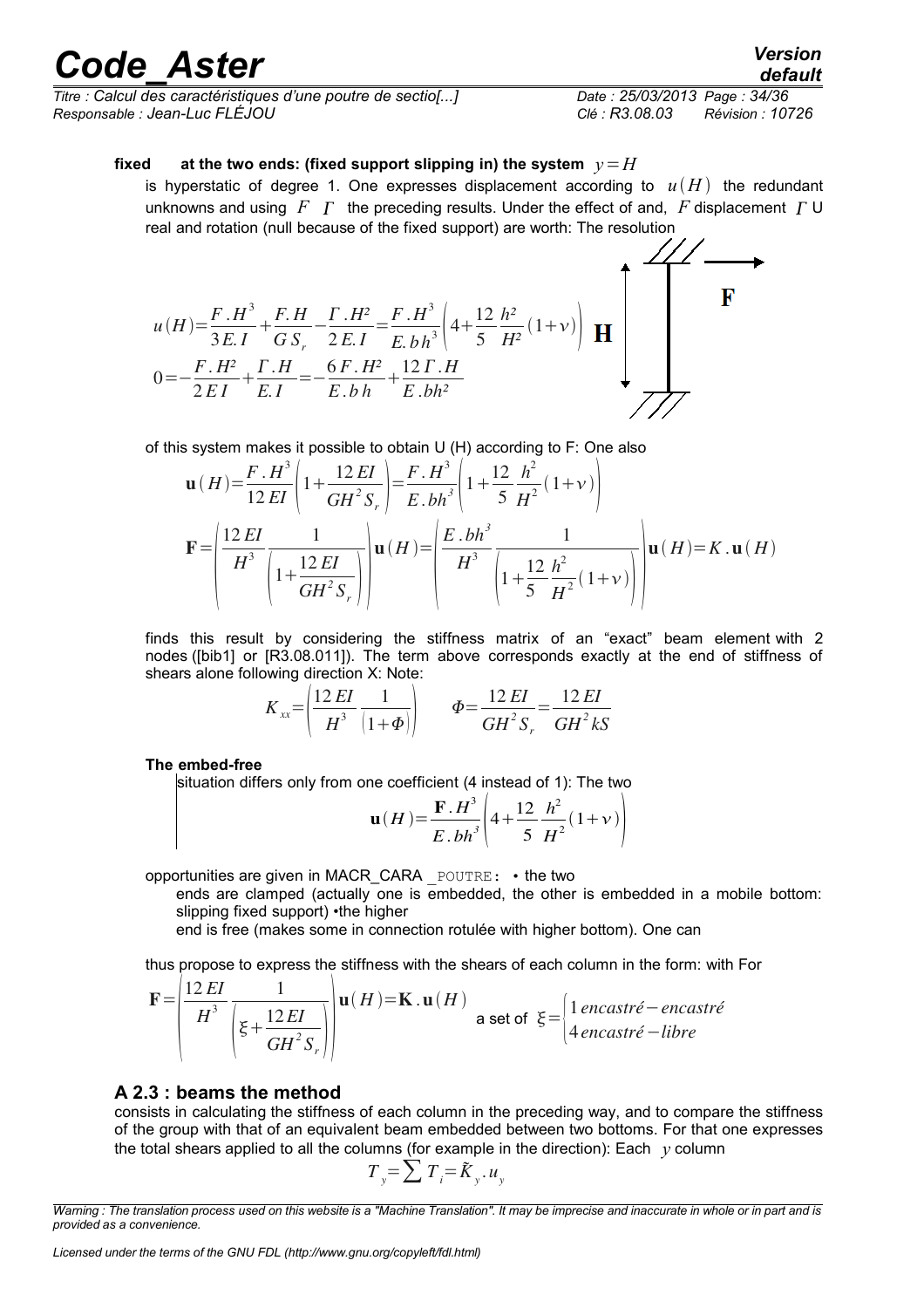*Titre : Calcul des caractéristiques d'une poutre de sectio[...] Date : 25/03/2013 Page : 35/36 Responsable : Jean-Luc FLÉJOU Clé : R3.08.03 Révision : 10726*

having an unspecified directional sense compared to the total axes, it is necessary for all to express the forces in  $\left\langle T\right\rangle _{i}$  the total reference: and indicating

 $x_1$   $x_2$  the principal axes of inertia of column I, the shears in this  $T_{\,i}^{\,}$  reference are: Moreover,

 $T_y^i = T_1^i \cos(\varphi_i) + T_2^i \sin(\varphi_i)$  $T_z^i = -T_1^i \sin(\varphi_i) + T_2^i \cos(\varphi_i)$ 



12 *EI*

it is supposed that the total displacement of all  $u$  the columns is uniform (components and) and  $u_x$ must *u<sup>y</sup>* be colinéaire with the shears. (what *T* is not certain: couplings are possible if there are no particular symmetries). This involves for the direction: and one  $y$  obtains

$$
u_1^i = u_y \cos(\varphi_i) \quad T_1^i = K_1^i \cdot u_1^i
$$
  

$$
u_2^i = u_y \sin(\varphi_i) \quad T_2^i = K_2^i \cdot u_2^i
$$

: with in the same way

$$
T_{y}^{i} = \left(K_{1}^{i} \cos^{2}(\varphi_{i}) + K_{2}^{i} \sin^{2}(\varphi_{i})\right) u_{y}^{i}
$$
  
\n
$$
T_{y} = \sum T_{y}^{i} = \sum \left(K_{1}^{i} \cos^{2}(\varphi_{i}) + K_{2}^{i} \sin^{2}(\varphi_{i})\right) u_{y} = \tilde{K}_{y} u_{y}
$$
  
\n
$$
\tilde{K}_{y} = \frac{12EI}{H^{3}} \frac{1}{\left(\xi + \frac{12EI}{GH^{2}S_{r}}\right)}
$$

in the direction: thus *z* In addition

$$
u_1^i = -u_z \sin(\varphi_i) \quad T_z = \sum T_z^i = \sum \left( K_1^i \sin^2(\varphi_i) + K_2^i \cos^2(\varphi_i) \right) u_z = \tilde{K}_z u_z
$$

, for the equivalent beam, one makes the assumption that the stiffness with the shears S "expresses in the same way that of each beam: In fact,

$$
T_{y} = K_{y}^{eq} u_{y} = \frac{12 \, EI_{z}^{eq}}{H^{3} (1 + \Phi_{y})} u_{y} \text{ avec } \Phi_{y} = \frac{12 \, EI_{z}^{eq}}{S^{eq} H^{2} G k_{y}^{eq}}
$$

it would have to be checked that energies due to bending and L" force normal are quite negligible. The two statements of the shears lead to the statement of the equivalent shear coefficient: and in

$$
k_{y}^{eq} = \frac{12EI_{z}^{eq}}{GS^{eq}H^{2}\left(\frac{12EI_{z}^{eq}}{H^{3}\tilde{K}_{y}} - 1\right)}
$$
 the direction: Method  $z$  
$$
k_{z}^{eq} = \frac{12EI_{y}^{eq}}{GS^{eq}H^{2}\left(\frac{12EI_{y}^{eq}}{H^{3}\tilde{K}_{z}} - 1\right)}
$$

#### **A 2.4 : used in MACR\_CARA \_POUTRE By means of**

assumptions described previously , namely: •only

<span id="page-34-0"></span>the stiffness due to the shears is taken into account in the computation of the shear coefficients •the equivalent

beam is embedded on two bottoms •two

design assumptions are to be envisaged concerning each column (embed-kneecap and embedembedded). One can

propose a method of calculating in MACR\_CARA \_POUTRE to obtain shear coefficients equivalent to a set of beams of axes parallel, embedded in a bottom with one their ends, and free with the other, or embedded at the other end. Restrictions of use: •it is

reasonable to place the equivalent beam on the center of gravity of all the columns, and in the principal reference of inertia of the group, to avoid the parasitic couplings •it is necessary

*Warning : The translation process used on this website is a "Machine Translation". It may be imprecise and inaccurate in whole or in part and is provided as a convenience.*